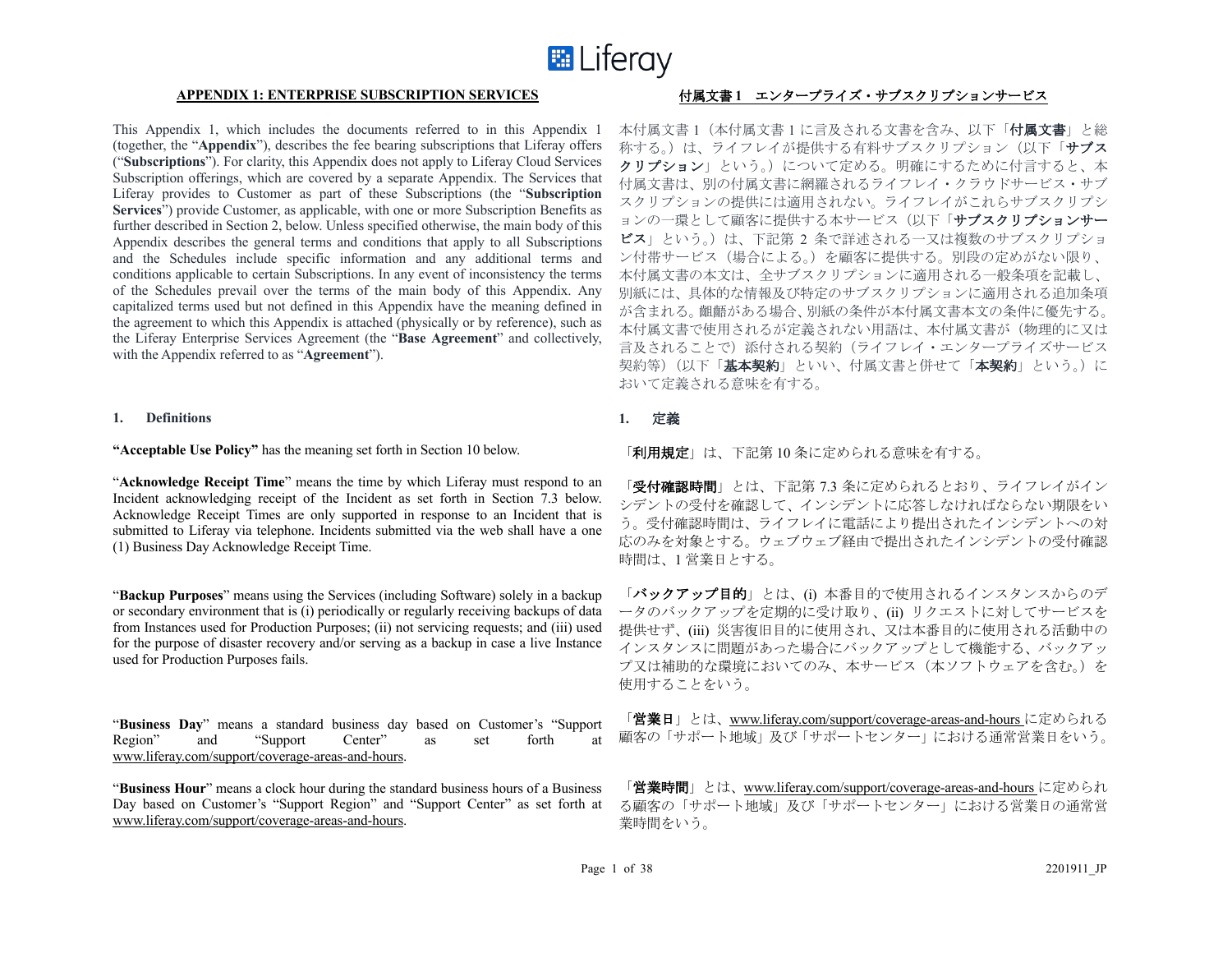

"**Core**" means a computing component that reads or executes a process as (i) a physical processing core located in a CPU or (ii) a vCPU (as defined below).

"**Customer Application**" means a program with a distinct code base that customizes or extends the functionality of the Software and connects to a database with a distinct database schema.

"**Customer Portal**" means a web portal maintained by Liferay or a Liferay Affiliate that provides for various resources accessible to Liferay Subscription customers as further described in Section 2.1 below.

"**Customer Portal Access**" has the meaning set forth in Section 2.1 below.

"**Development Purposes**" means using the Subscription Services (including any Software) for the specific purpose of building software that runs with or on the Software.

"**Designated Contact**" means Customer's contact designated to communicate with Liferay for the provision of Support and/or any other Subscription Services.

"**Designated Purpose**" means the specific use case and purpose for which Customer utilizes the Subscription Services and Software, for example Development Purposes, Production Purposes or Backup Purposes.

"**Documentation**" means the documentation generally made available by Liferay in conjunction with Software and the Services at and for certain Software and Services at help.liferay.com.

**"EOSL Policy"** means the End of service Life Policy applicable to a specific Software, as identified at www.liferay.com/products/end-of-service-life.

"**Forked Software**" means modifications to the Software source code to develop a separately maintained source code program (i) with features not present in the Software source code or (ii) where modifications to the original source code of the Software are not automatically integrated with the original source code of the Software.

"**Free Liferay Subscription Apps**" are those Liferay Subscription Apps that Liferay makes available free of charge (displayed as "Free" apps).

「コア」とは、(i) CPU の物理的処理コア又は (ii) vCPU (定義は後記) として、 処理を読み込み、実行する演算処理コンポーネントをいう。

「顧客アプリケーション」とは、本ソフトウェアの機能をカスタマイズ又は拡 張し、独自のデータベース・スキーマを有するデータベースに接続する、独自 のコードベースを有するプログラムをいう。

「カスタマーポータル」とは、ライフレイ又はライフレイの関連会社が維持し、 ライフレイ・サブスクリプションの顧客がアクセス可能なさまざまなリソース を提供するウェブポータルをいい、下記第 2.1 条に詳述される。

「カスタマーポータルアクセス」は、下記第2.1 条で定められた意味を有する。

「開発目的」とは、本ソフトウェアと連動する又は本ソフトウェア上で作動す るソフトウェアの構築という特定の目的のために、 サブスクリプションサー ビス(本ソフトウェアを含む。)を使用することをいう。

「指定担当者」とは、本サポート及び/又はその他のサブスクリプションサー ビスの提供について、ライフレイとの連絡窓口として指定された顧客の担当者 をいう。

「**指定目的**」とは、顧客がサブスクリプションサービス及び本ソフトウェアを 利用する特定の用途及び目的をいい、例えば開発目的、本番目的又はバックア ップ目的等がある。

「ドキュメンテーション」とは、ライフレイが本ソフトウェア及び本サービス に関連して dev.liferay.com で公開する文書、並びに help.liferay.com における特 定の本ソフトウェア及び本サービスに関する文書をいう。

「**EOSL** ポリシー」とは、特定の本ソフトウェアに適用されるサービス提供終 了ポリシーをいい、www.liferay.com/products/end-of-service-life に規定されてい る。

「フォーク・ソフトウェア」とは、(i) 本ソフトウェアのソースコードにない 機能を有するか、(ii) 本ソフトウェアのオリジナルソースコードの修正が本ソ フトウェアのオリジナルソースコードに自動的に統合されない、本ソフトウェ アとは別に管理するためのソースコードプログラムを開発するために、本ソフ トウェアのソースコードを修正したものをいう。

「無料ライフレイサブスクリプションアプリ」は、ライフレイが無料で提供す るライフレイ・サブスクリプション・アプリケーション(「無料」アプリケー ションとして表示される。)をいう。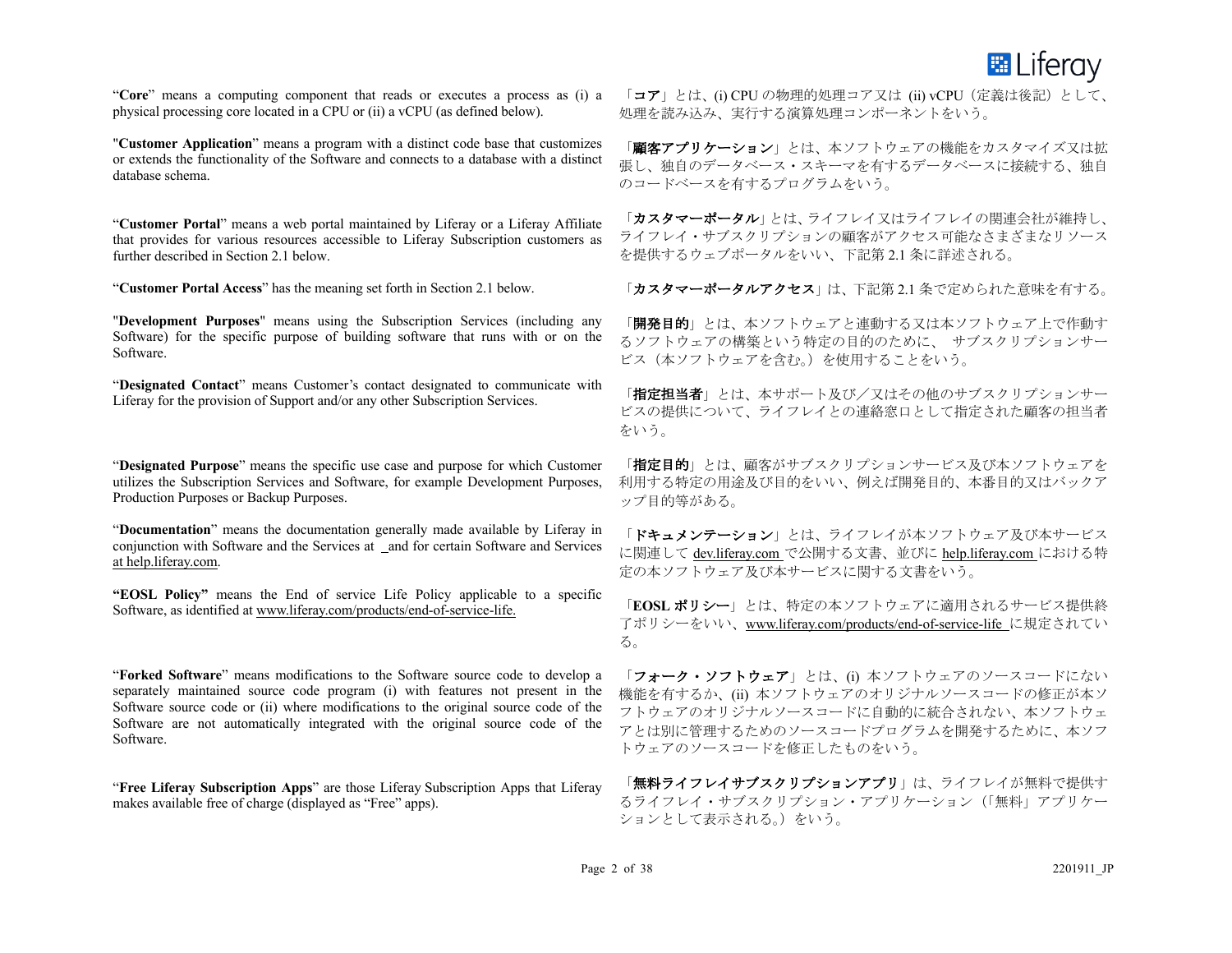

"**Incident**" means a single, discrete technical problem that cannot be reasonably subdivided, and also that is not overly broad in scope, the severity of which shall be determined in accordance with Section 7.1.

"**Instance**" means one (1) copy of the Software.

"**Legal Assurance"** means the Legal Assurance Program set forth in Schedule 1.A.

"**Liferay Subscription Apps**" means the applications in the Liferay Marketplace made available to subscribers in the "Liferay Subscription App" category.

"**Maintenance**" has the meaning defined in Section 2.2 below.

"**Named Individual**" means an individual tracked person with identifiable contact information accessing a Page.

"**Non**-**Production Purposes**" means using the Services (including Software) solely in a non-production environment, generally for the purposes of dev-integration, testing, quality assurance, staging, and user acceptance testing but excluding Development Purposes.

"**Page**" means a webpage that is owned or operated by the Customer or by third party on Customer's behalf with a single identification address (URL) upon which Customer utilizes the Services.

"**Page View**" means a single request for a full Page document.

"**Plan**" means a certain allotment of Named Individuals and Page Views.

"**Production Purposes**" means using the Services (including any Software) in a production environment, generally to service live requests and to use live data and Software.

"**Services**" as defined in the Base Agreement shall, for the purposes of this Appendix, mean Subscription Services.

"**Sizing**" means the sizing of an Instance, which is determined by the number of Cores or vCPUs that will be accessible by each Instance.

"**Software**" or "**Liferay Software**" means the software and corresponding Documentation that Liferay makes available for download as part of Subscription Services. Software shall not include third-party software applications that are made available through the Liferay Marketplace located at www.liferay.com/marketplace ("**Third-Party Marketplace Apps**"), Third-Party Software or generally available

「インシデント」とは、合理的に分割不可能な、単発の、非連続的な技術的問 題であって、対象範囲が広すぎないものをいい、その重要度は第 7.1 条に従っ て決定される。

「インスタンス」とは、本ソフトウェアの1つのコピーをいう。

「法的保証」とは、別紙 1.A に定められる法的保証プログラムをいう。

「ライフレイ・サブスクリプション・アプリケーション」とは、契約者がライ フレイマーケットプレイスで入手可能な、「ライフレイ・サブスクリプション・ アプリケーション」カテゴリのアプリケーションをいう。

「メンテナンス」は、下記第2.2 条で定義される意味を有する。

「特定個人」とは、ページにアクセスする特定可能な連絡先情報で追跡された 個人をいう。

「非本番目的」とは、本サービス(本ソフトウェアを含む。)を、非本番環境 のみにおいて、することをいい、原則として開発統合、テスト、品質保証、ス テージング及びユーザー受入テストの目的で使用することをいい、開発目的を 除く。

「ページ」とは、顧客又は顧客に代わる第三者が一識別アドレス(URL)を用 いて所有又は運営するウェブページをいい、当該ウェブページ上で顧客が本サ ービスを利用する。

「ページビュー」とは、完全なページドキュメントへのリクエスト1件をいう。

「プラン」とは、特定個人及びページビューの特定の割当をいう。

「本番目的」とは、本サービス(本ソフトウェアを含む。)を、本番環境にお いて、原則としてライブリクエストに応えるためと、ライブデータと本ソフト ウェアを使用するために使用することをいう。

基本契約で定義される「本サービス」とは、本付属文書においては、サブスク リプションサービスをいう。

「サイズ」とは、あるインスタンスの大きさをいい、各インスタンスでアクセ スできるコア又は vCPU の数によって決定される。

Page 3 of 38 2201911 JP 「本ソフトウェア」又は「ライフレイソフトウェア」とは、ライフレイがサブ スクリプションサービスの一部としてダウンロード用に提供するソフトウェ アとそれに対応するドキュメンテーションをいう。本ソフトウェアには、ライ フレイマーケットプレイス(www.liferay.com/marketplace)で提供される第三者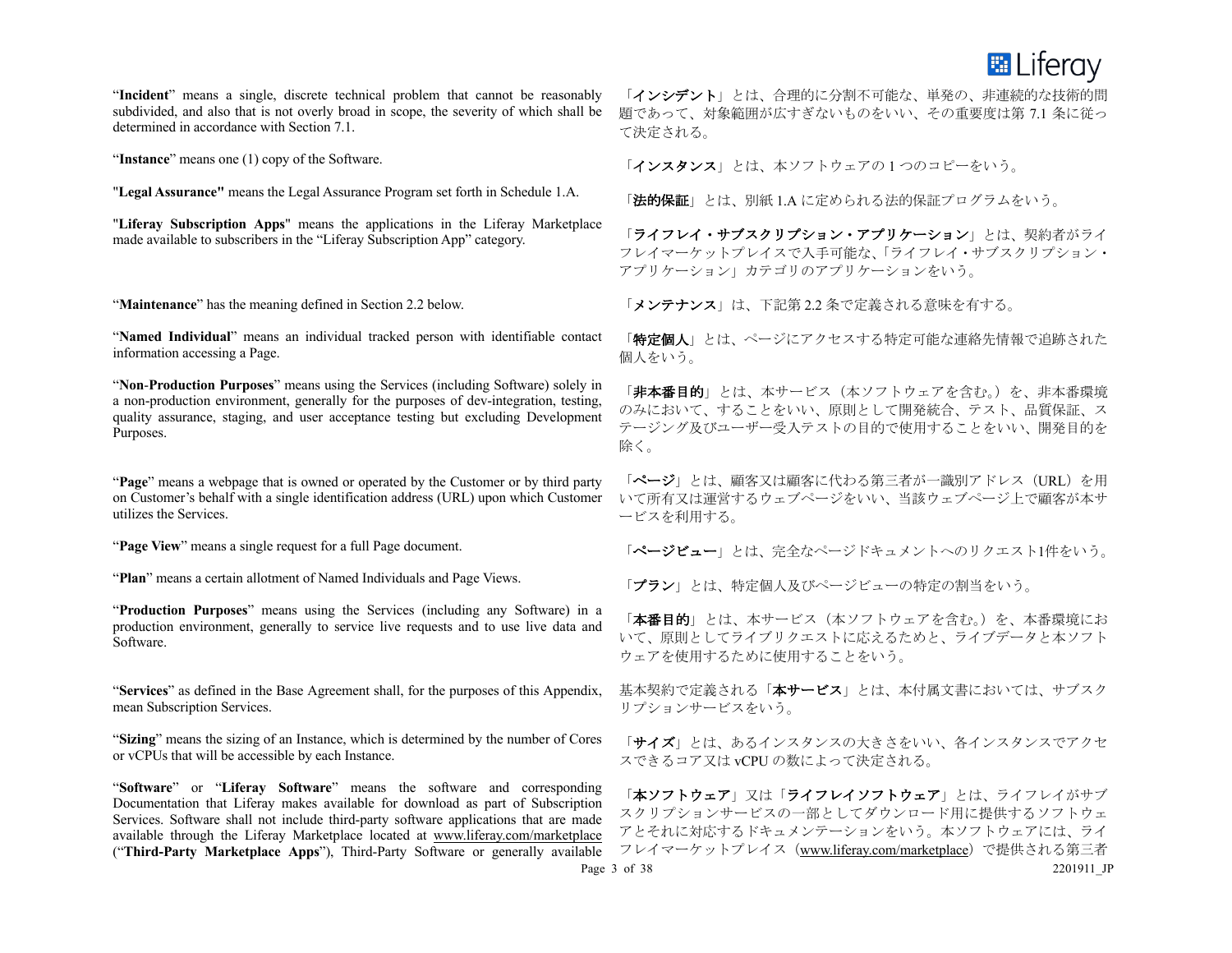**EL** Liferay

open source projects such as any Liferay branded community edition of the Software のソフトウェアアプリケーション(以下「サードパーティ・マーケットプレイ and/or other community projects.

"**Subscription Benefit(s)**" means one or more of the defined benefits described in Section 2 below.

"**Subscription Term**" has the meaning defined in Section 5 below.

"**Support**" has the meaning set forth in Section 2.3 below.

"**Support (Service) Level**" means the level of Support (e.g., Light or Standard) for a specified scope of Support as described in Section 7 below and specified in an Order Form.

**"Terms of Service"** has the meaning set forth in Section 10 below.

"**Third-Party Software**" means any software program, computer code, programming libraries, application programming interfaces, or other materials, (i) the intellectual property rights of which are not owned by Liferay or its Affiliates and (ii) which is not licensed to Customer under the EULAs set forth in the Base Agreement or this Appendix, but is licensed subject to the applicable license terms and conditions set forth in a file accompanying the Software (and for certain Software also at www.liferay.com/third-party-software).

"**Unit**" means the unit that is used to measure Customer's use of the Subscription Services as set forth in Section 6 or as agreed by the parties in an Order Form.

"**Updates**" means any and all software fixes, updates, upgrades, enhancements, additions, corrections, modifications, new versions and releases, when and if they are made available.

"**Users**" means any person, including Customer's and/or its Affiliates employees, contractors, advisors, or employees or contractors of a third party, including any IT service providers, used by the Customer, registered to access and use the Services on behalf of the Customer.

"**Virtual CPU**" or "**vCPU**" means a virtual machine's virtual processor to which a physical CPU is assigned, in whole or in part.

ス・アプリケーション」という。)、サードパーティソフトウェア又はライフレ イブランドの本ソフトウェアのコミュニティエディション及び/若しくはそ の他のコミュニティプロジェクト等の自由に入手できるオープンソースプロ ジェクトは含まれない。

「サブスクリプション付帯サービス」とは、下記第2条に定められた一又は複 数の所定の付帯サービスをいう。

「サブスクリプション期間」は、下記第5条に定義される意味を有する。

「本サポート」は、下記第2.3 条に定められる意味を有する。

「本サポート(サービス)レベル」とは、下記第7条に記載され、オーダーフ ォームに特定される本サポートの特定の範囲のサポートレベル(例:ライト又 はスタンダード)をいう。

「サービス利用規約」は、下記第10条に定められる意味を有する。

「サードパーティソフトウェア」とは、ソフトウェアプログラム、コンピュー ターコード、プログラミングライブラリ、アプリケーションプログラミングイ ンターフェース又はその他の資料であって、(i) その知的財産権がライフレイ 又はその関連会社以外の者に帰属し、(ii) 基本契約又は本付属文書に定める EULA で顧客にライセンス許諾されず、本ソフトウェアに付随する(及び、い くつかの本ソフトウェアについては www.liferay.com/third-party-software にあ る)ファイルに定められた条件によりライセンスされるものをいう。

「単位」とは、第6条に定められるか、オーダーフォームにおいて当事者らが 合意する、顧客によるサブスクリプションサービスの使用を測定するために用 いられる単位をいう。

「アップデート」とは、あらゆるソフトウェア修正、アップデート、アップグ レード、機能強化、機能追加、訂正、改修、新バージョン及びリリース(これ らが利用可能となった場合)をいう。

「ユーザー」とは、顧客及び/若しくはその関連会社の従業員、請負業者、ア ドバイザー又は第三者の従業員若しくは請負業者を含む、あらゆる者(顧客が 使用し、顧客に代わって本サービスにアクセス及び使用することが登録されて いる IT サービスプロバイダーを含む。) をいう。

「仮想 **CPU**」又は「**vCPU**」とは、物理的な CPU が割り当てられたバーチャル 機器のバーチャルプロセッサーの全部又は一部をいう。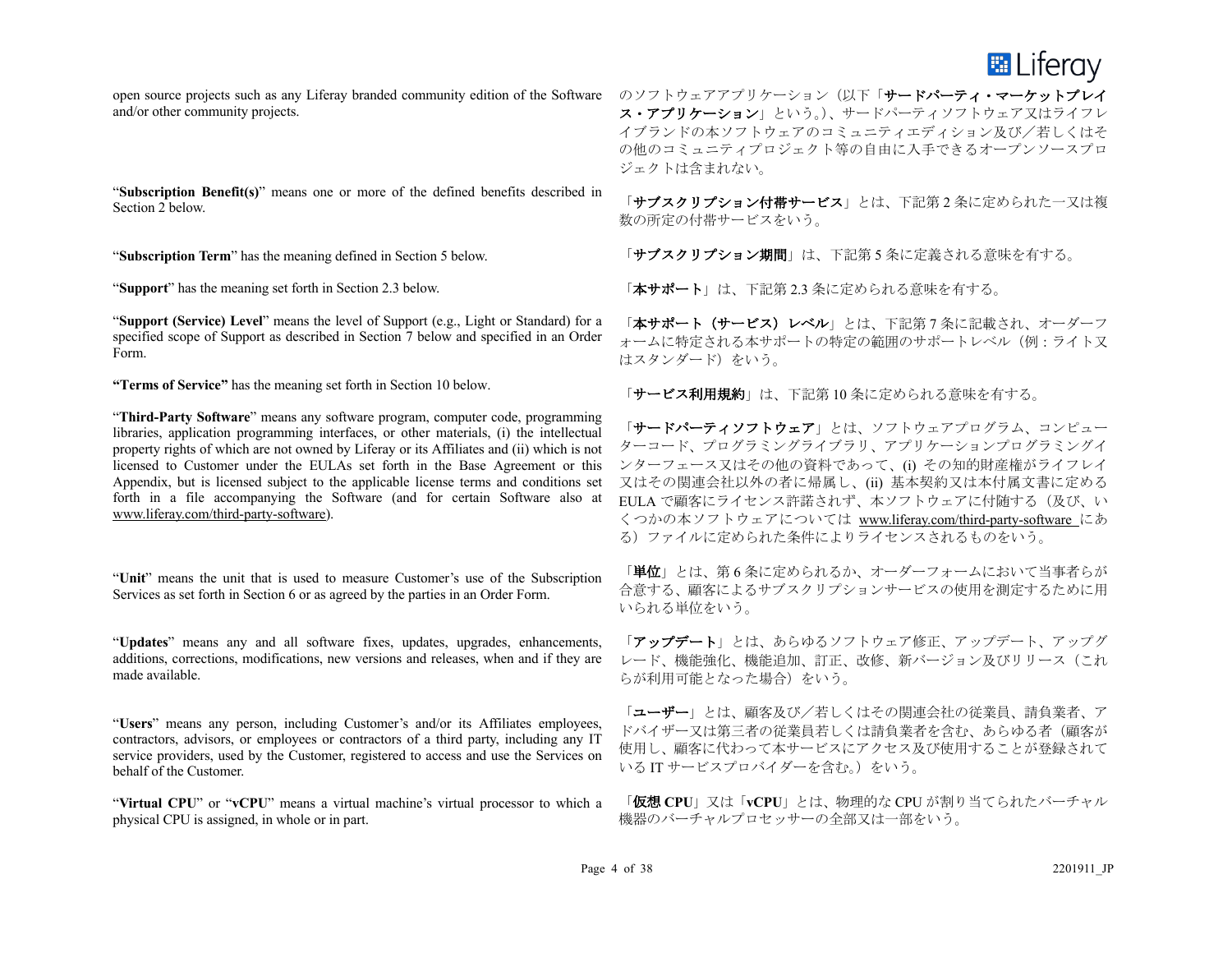

"**Web Based Services**" means portals, websites, web pages, documents, discussion groups, blogs, applications and other interactive and cloud based services made accessible to the Customer by Liferay for Customer's use and consumption within the scope of certain Subscriptions, such as for example, but without limitation, Liferay's Customer Portal, Liferay's support application, Liferay Analytics Cloud Services or Liferay Connected Services (LCS).

#### **2. Benefits of Subscription Services**

Subscription Services provide Customer with one or more of the following benefits as specified in the Schedule applicable to the relevant Subscription as identified in Section 6 below ("**Subscription Benefits**"):

#### **2.1 Access to the Customer Portal**

Liferay will provide Customer access to Liferay's Customer Portal during the Subscription Term. Liferay's Customer Portal provides Customer access to an expanding knowledge base, support information, compatibility information, checklists, FAQs, patching tools, security updates, newsletters, as well as access to all available versions of Liferay Software throughout their respective life cycle as set forth in Section 8 below (and the applicable Third-Party Software) for electronic download from Liferay's Customer Portal and, if applicable, access to certain other Web Based Services, ("**Customer Portal Access**"). The applicable Software made available through the Customer Portal for each Subscription is specified in Table 6 in Section 6 below. The Software is governed by one or multiple End User License Agreement(s) ("**EULAs**") identified in Section 6 as further described in Section 6.2 below.

#### **2.2 Maintenance**

Liferay will periodically make Updates for Liferay Software available for electronic download from Liferay's website and update Web Based Services ("**Maintenance**").

#### **2.3 Software Support**

Liferay (and/or a Liferay Business Partner, if applicable) will provide Customer with access to Liferay support, including through Liferay's web based issue tracker that allows Customer to submit issues Customer experiences with Software and Web Based Services to the Liferay support team for investigation, and for issues relating to the Software and Third-Party Software provided with

「ウェブ・ベース・サービス」とは、ポータル、ウェブサイト、ウェブページ、 文書、ディスカッショングループ、ブログ、アプリケーション、並びに、特定 のサブスクリプションの範囲内でのお客様の利用及び購入のためにライフレ イによってお客様にアクセス可能とされた他のインタラクティブかつクラウ ドベースのサービス(例えば、ライフレイのカスタマーポータル、ライフレイ のサポートアプリケーション、ライフレイアナリティクスクラウドサービス、 又は ライフレイコネクテッドサービス(LCS)を含むがこれらに限られない。) を意味する。

# **2.** サブスクリプションサービス付帯サービス

顧客は、サブスクリプションサービスによって、以下の一又は複数の付帯 サービス(下記第 6 条で特定される該当するクラウドサブスクリプション に関する別表に記載される。)を与えられるものとする(以下「サブスク リプション付帯サービス」という。)。

#### **2.1** カスタマーポータルに対するアクセス

ライフレイは顧客に対し、サブスクリプション期間中、ライフレイのカス タマーポータルへのアクセスを与えるものとする。ライフレイのカスタマ ーポータルによって、顧客は、広大なナレッジベース、サポート情報、互 換性に関する情報、チェックリスト、FAQ、パッチツール、セキュリティ アップデート、ニュースレターにアクセスすることができるほか、ライフ レイソフトウェアの全バージョンへも、下記第 8 条に定められたそれぞれ のライフサイクルの間中常にアクセスでき、サードパーティソフトウェア もライフレイのカスタマーポータルから電子的にダウンロードでき、(も しあれば)特定のその他のウェブ・ベース・サービスにアクセスできる(以 下「カスタマーポータルアクセス」という。)。各サブスクリプションのた めにカスタマーポータル経由で提供される本ソフトウェアは、下記第 6 条の表 6 に定められる。本ソフトウェアは、第 6 条に特定される一又は複 数のエンドユーザーライセンス契約(以下「**EULA**」という。)に規律さ れ、下記第 6.2 条で詳述される。

**2.2** メンテナンス

ライフレイは、定期的にライフレイソフトウェアをアップデートし、当該 アップデートはライフレイのウェブサイトから電子的にダウンロードで きるようにし、ウェブ・ベース・サービスをアップデートする(以下「メ ンテナンス」という。)。

# **2.3** ソフトウェア のサポート

ライフレイ(及び/又は場合によりライフレイのビジネスパートナー)は、 顧客に対して、本ソフトウェアントウェアとともに提供されるサ ードパーティソフトウェア(但し、当該サードパーティソフトウェアによ って、本ソフトウェアのドキュメンテーションへの実質的な不適合が生じ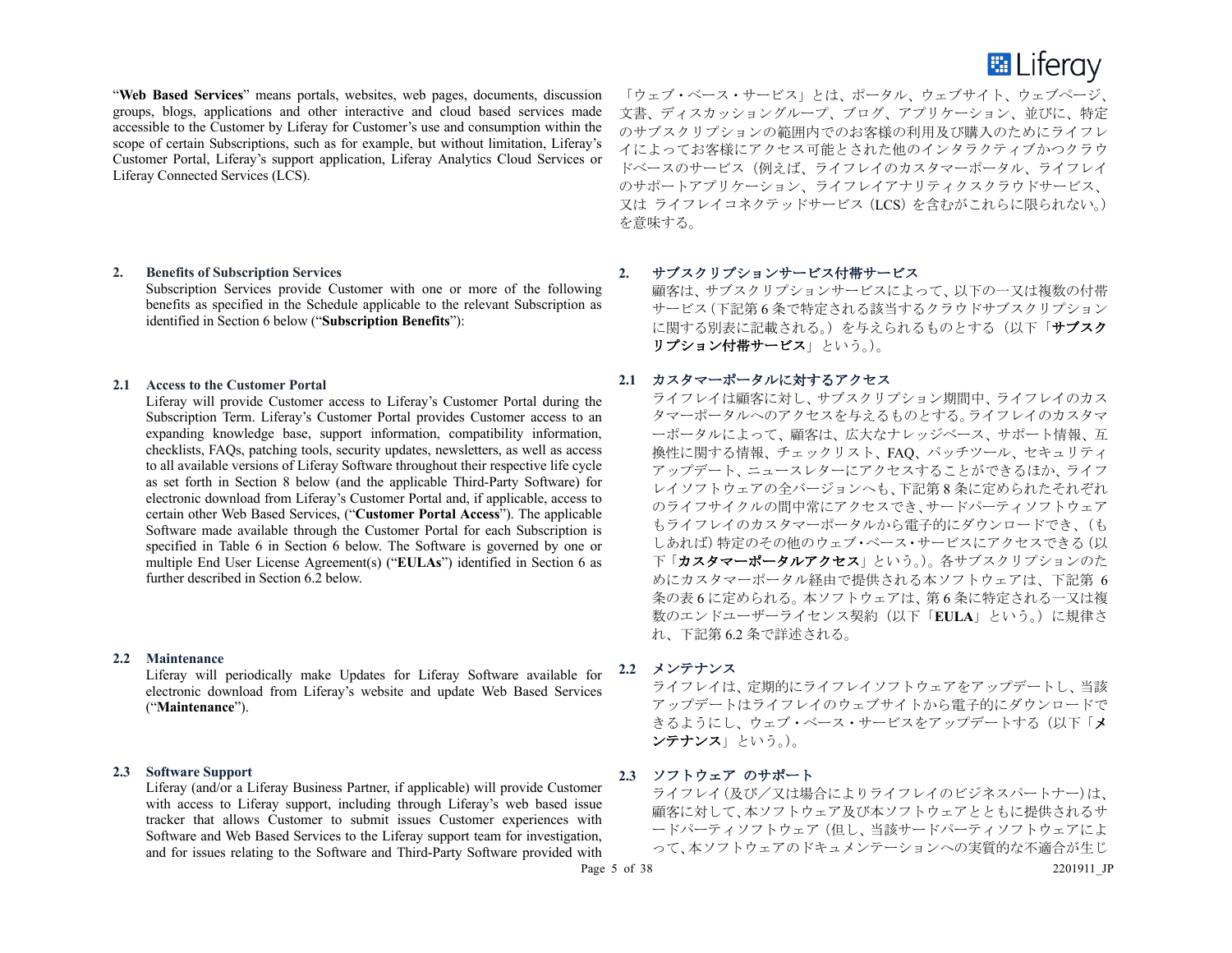

the Software, but only to the extent such Third-Party Software causes the Software to not substantially conform to the Documentation as further described in Section 7 below ("**Support**").

#### **2.4 Legal Assurance**

Liferay provides a set of intellectual property assurances according to the terms of Liferay's Legal Assurance Program set forth in Schedule 1.A.

**Please note:** Unless otherwise explicitly noted in the applicable EULA, the Software is provided under a perpetual license (subject to Customer's compliance with applicable terms) while the benefits of the Subscription Services are limited to the Subscription Term and will expire unless Customer renews its Subscription Services. For example, while Customer may continue using Software under the terms of the perpetual license, any available Subscription Benefits such as Support or Legal Assurance would terminate unless Customer renews its Subscription Services.

#### **3. Subscription Fees, Units**

Liferay charges a Fee for the Subscription Services based on the total number of Units of measure and certain other parameters like the applicable Support Level. The Units and other applicable parameters for Subscription Services are described in this Appendix (including the applicable Schedule) and identified in the applicable Order Form. While Customer has a Subscription entitling Customer to receive Subscription Services, Customer is required to purchase a quantity of Subscriptions equal to the total number of Units applicable to that Subscription (including variants or components of the Software or Subscription Services) that Customer deploys, installs, uses or executes. In addition, if Customer uses Subscription Services to support or maintain Liferay Software (or any part thereof) then Customer must purchase Subscriptions equal to the amount of Units applicable to that Liferay Software for which Customer uses Subscription Services. Within each unique Customer Application (i) Customer shall maintain all Subscriptions that include Support at the same Support Level for all Units (for clarity, Customer may not purchase Standard Support Services Level for one Unit and Light Support Services Level for any additional Units deployed within a Customer Application, independent of whether such Units are used for Production Purposes, Backup Purposes or for Non-Production Purposes); and, (ii) Customer is required to maintain at least one (1) Subscription for Production Purposes and one (1) Subscription for Non-Production Purposes. If Customer terminates Subscriptions or does not renew Subscriptions within thirty (30) days after the termination or expiration of a Subscription Term and as a genuine pre-estimate of Liferay's losses and costs associated with

ている範囲に限られる。詳細は下記第 7 条に定める。)に関する問題が生 じた場合に、ライフレイのサポートへのアクセスを付与する(以下「本サ ポート」という。)。アクセスの方法としては、本ソフトウェア及びウェブ· ベース・サービスに関して生じた問題をライフレイのサポートチームに報 告して調査を求めることのできるライフレイのウェブベースのイシュー トラッカーを経由する場合を含む。

#### **2.4** 法的保証

ライフレイは、別紙 1.A に定められるライフレイの法的保証プログラムの 条件に従い、知的財産保証一式を提供する。

注意:該当する EULA に明示的な別段の記載がない限り、本ソフトウェ アは無期限ライセンスに基づいて提供される(顧客による該当する条件の 遵守を条件とする。)が、サブスクリプションサービスの付帯サービスは サブスクリプション期間に限られ、顧客がサブスクリプションサービスを 更新しない場合は満了する。例えば、顧客が無期限ライセンスの条件に基 づいて本ソフトウェアを継続して使用することができるが、本サポート又 は法的保証等の提供されているサブスクリプション付帯サービスは、顧客 が当該サブスクリプションサービスを更新しなければ終了する。

# **3.** サブスクリプションの本料金及び単位

ライフレイは、サブスクリプションサービスについて本料金を請求する。 本料金は、測定単位の総数及び適用される本サポートレベル等の他の基準 によって決定される。単位数及びサブスクリプションサービスに関するそ の他の基準は、本付属文書(該当する別紙を含む。)に定められており、 該当するオーダーフォームに特定される。顧客はサブスクリプションによ ってサブスクリプションサービスを受けるためには、顧客が導入、インス トール、使用又は実行する当該サブスクリプション(本ソフトウェア又は サブスクリプションサービスの変形又はコンポーネントを含む。)に適用 される総単位数と同数のサブスクリプションを購入しなければならない。 さらに、顧客がサブスクリプションサービスを使用してライフレイソフト ウェア (又はその一部)のサポート又は保守を行う場合には、顧客は、 サブスクリプションサービスを使用するライフレイソフトウェアの単位 数と同数のサブスクリプションを購入しなければならない。それぞれの顧 客アプリケーションにおいて、(i) 顧客は、全単位で同一のサポートレベ ルのサポートを含むすべてのサブスクリプションを維持し(明確にするた めに付言すると、当該単位が本番目的、バックアップ目的又は非本番目的 で使用されるかを問わず、顧客は、顧客アプリケーション内に導入された 一単位に対してスタンダードサポートサービスレベル、追加単位に対して ライトサポートサービスレベルを購入することはできない。)、(ii) 顧客 は、少なくとも本番目的のサブスクリプションと非本番目的のサブスクリ プションをそれぞれ 1 つ以上保有しなければならない。顧客が、サブスク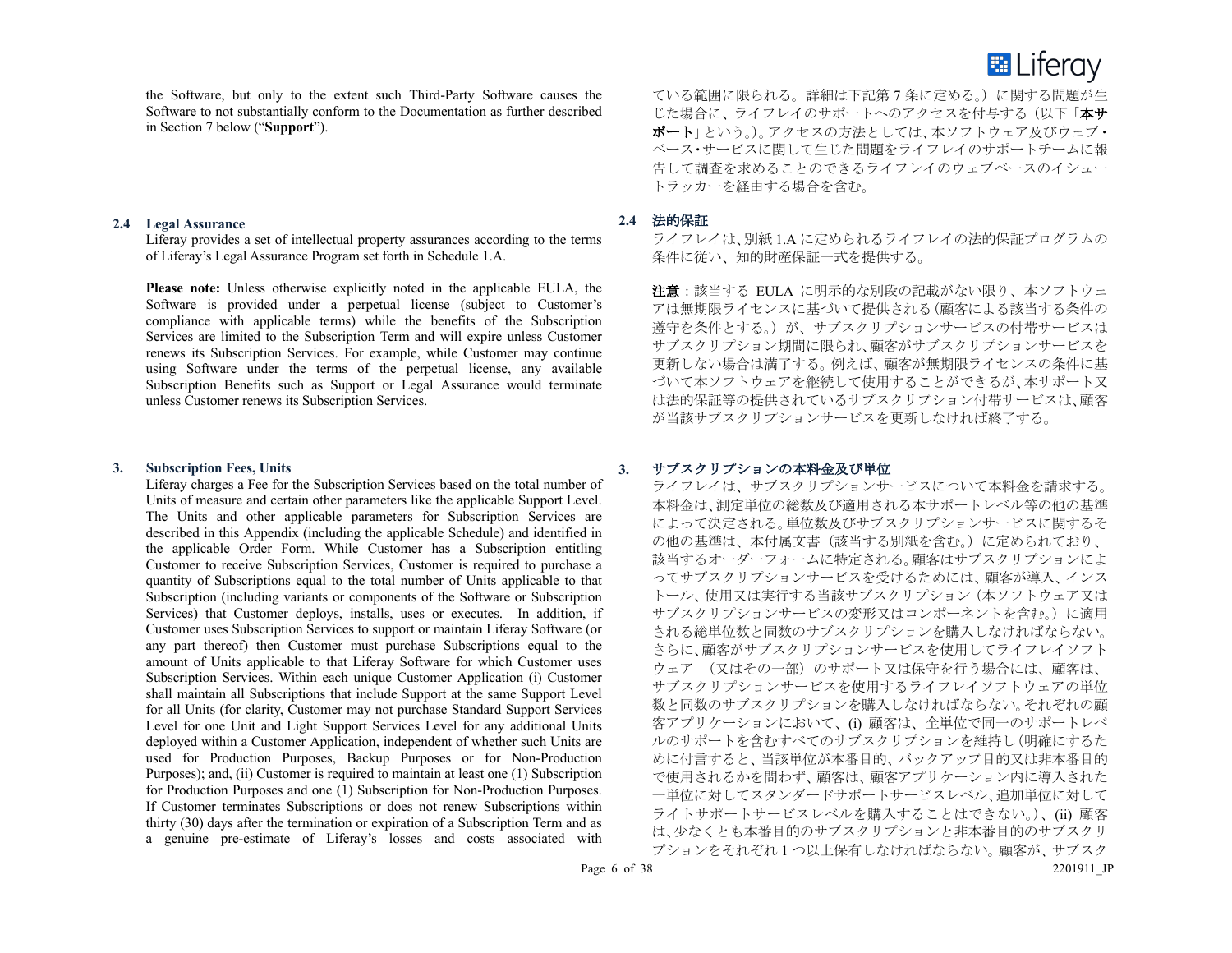reinstatement, Liferay reserves the right to charge Customer reinstatement Fees on a per Unit basis (the "**Reinstatement Fee**"), if and when Customer wishes to reinstate the terminated or expired Subscriptions. The Reinstatement Fee per Unit shall be equal to one hundred twenty percent (120%) of the Fees for the reinstated Subscription Services, agreed between Customer and Liferay as of the date of reinstatement, and pro-rated based on the lapsed period between the expiration or termination of the Subscription Term and the date the Subscription Services are reinstated.

# **4. Use of Subscription Services**

#### **4.1 Internal Use and Affiliates**

The Agreement (including pricing Liferay has agreed to in an Order Form) is premised on Liferay's understanding that Customer will use the Subscription Services and Software only for Customer's internal use (for clarity, use by or on behalf of Customer's Affiliates and Affiliates shall not be considered a third party for the purposes of this Section, provided that Customer remains responsible for the Affiliates' compliance with terms of the Agreement and any Order Form). The foregoing sentence is not intended to limit Customer's internal use of the Subscription Services (including any Software) to operate a web site and/or to offer Customer's own software as a service, provided such web site or service (i) does not include distribution of the Software or otherwise access to Subscription Services, in whole or in part and (ii) provides as the primary component of the web site or service a material value added application other than the Subscription Services. Distributing the Software or otherwise providing access to any portion of the Subscription Services to a third party or using any of the Subscription Services for the benefit of a third party (for example, using Subscription Services to provide hosting services, managed services, Internet service provider (ISP) services, or third party access to or use of the Subscription Services) is a material breach of the Agreement even though open source licenses applicable to certain software packages may give Customer the right to distribute those packages (and this Appendix is not intended to interfere with Customer's rights under those individual licenses).

# **4.2 Use by Contractors**

The Subscription Services may be used under the terms of this Appendix by third parties acting on Customer's or its Affiliates' behalf, such as contractors, subcontractors or outsourcing vendors, provided that (i) Customer remains

# **E** Liferay

リプションを解除した場合、又はサブスクリプション期間の終了若しくは 満了後 30 日以内にサブスクリプションを更新しなかった場合に、顧客が 解除された又は満了したサブスクリプションを復活させることを望む場 合には、復活にかかるライフレイの損失及び費用の誠実な見積もりとし て、ライフレイは、顧客に単位ごとに復活手数料(以下「復活手数料」と いう。)を請求する権利を留保する。単位当たりの復活手数料は、顧客と ライフレイが合意する復活の日時点の復活されたサブスクリプションサ ービスの本料金の 120%に相当する額とし、サブスクリプション期間 の 満了又は解除の日からサブスクリプションサービスが復活される日まで の経過期間に基づき、日割り計算される。

# **4.** サブスクリプションサービスの使用

# **4.1** 社内利用及び関連会社

本契約(オーダーフォームでライフレイが同意する価格設定を含む。)は、 顧客によるサブスクリプションサービス及び本ソフトウェアの利用は顧 客の社内利用目的に限られる(明確にするために付言すると、顧客の関連 会社によるか又は顧客の関連会社のための使用を含み、関連会社は本条に おいて第三者とはみなされない。但し、顧客は、関連会社に本契約及びオ ーダーフォームの条件を遵守させる責任を負う。)という、ライフレイの 理解を前提とする。上記の規定は、顧客がサブスクリプションサービス(一 切の本ソフトウェアを含む。)を社内で利用して、ウェブサイトを運営し たり顧客自身のソフトウェアをサービスとして提供したりすることを制 限するものではない。但し、当該ウェブサイトやサービスによって、(i) 全 体的であれ密めれ、本ソフトウェアを領布したりサブスクリプショ ンサービスへのアクセスを許可したりしてはならず、 (ii) 主なコンポー ネントとして、サブスクリプションサービス以外の重大な付加価値アプリ ケーションを提供しなければならない。本ソフトウェアを配布する等して サブスクリプションサービスの一部分についてでもアクセスを第三者に 提供したり、サブスクリプションサービスを第三者のために使用したりす ること(例えば、サブスクリプションサービスを使用して、ホスティング サービス、マネージドサービス、インターネットサービスプロバイダー (ISP)サービスを提供したり、サブスクリプションサービスへのアクセ ス又はサブスクリプションサービスの使用を第三者に許可したりするこ と。)は、たとえあるソフトウェアパッケージに関するオープンソースラ イセンスによって顧客が当該パッケージを配布することが許されていた としても、本契約の重大な違反となる(そして、本付属文書は、顧客がそ れらの個々のライセンスに基づき有する権利に干渉するものではない。)。

#### **4.2** 請負業者による使用

Page 7 of 38 2201911 JP サブスクリプションサービスは、本付属文書の条件に基づき、顧客又はそ の関連会社に代わって行為する第三者(請負業者、下請業者又は外部受託 者等)が使用することができる。但し、(i) 顧客は、本契約に基づく顧客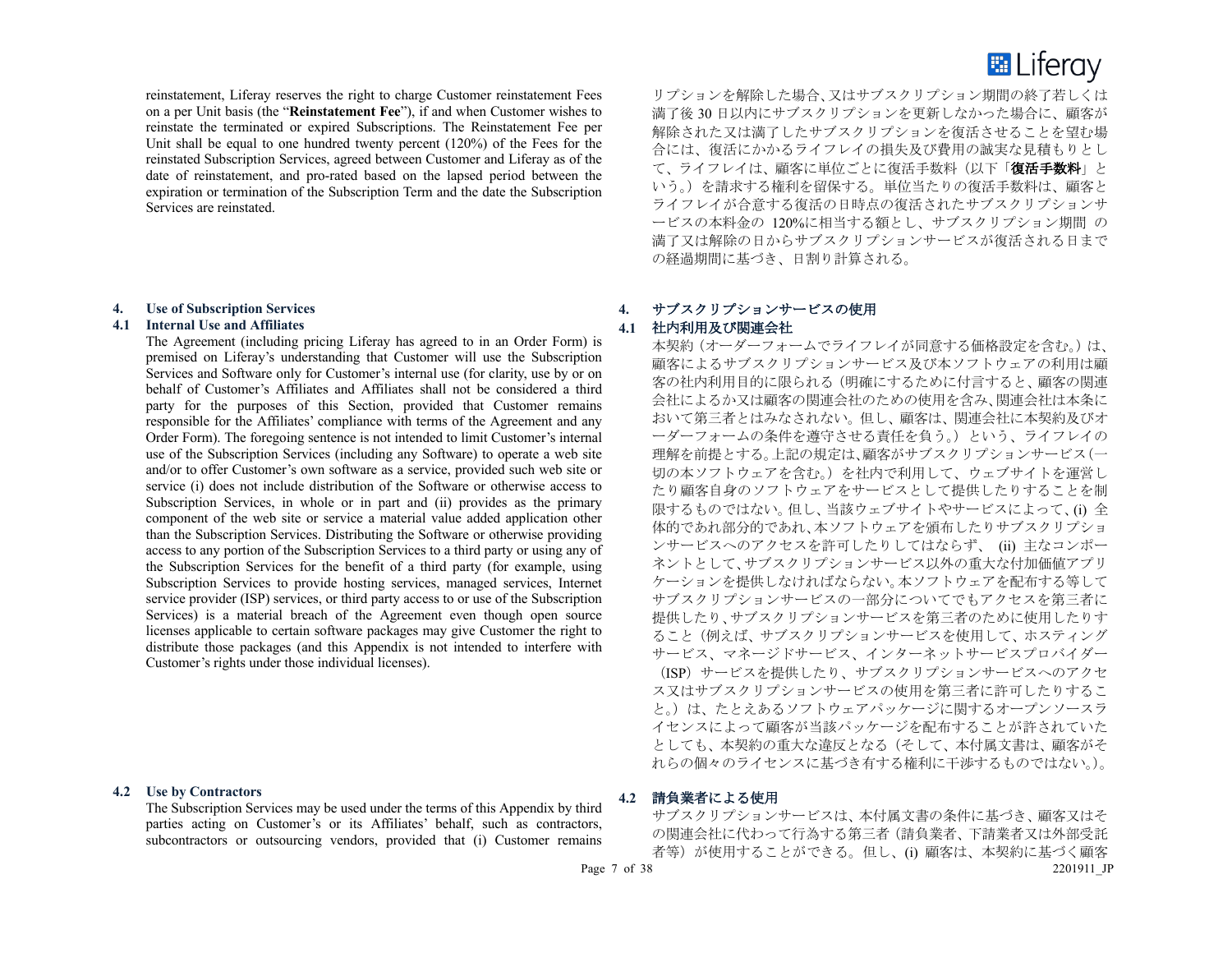

responsible for all of Customer's obligations under the Agreement and for the activities and omissions of the third parties, (ii) Customer controls the access to the Software, if and when the Software is deployed within a third party data center (which control of access does not require physical control and instead may be accomplished through the use of appropriate contractual provisions with the data center operator) and (iii) Customer agrees to the terms stipulated in Schedule 1.G (Liferay Cloud Deployments) before Customer migrates its Subscription Services off of Customer's premises or off of Instances within a third party data center that are under Customer's control into a Provider's Cloud (as defined in Schedule 1.G).

#### **4.3 Support Levels**

Customer agrees not to use Subscription Services with higher Support Service Levels (e.g. Standard) to provide such higher Support Service Levels to Units with Subscriptions that include lower Support Service Levels (e.g. Light), unless Customer reports and pays for the higher Support Services Levels on such Units.

#### **4.4 Transfer of Subscriptions**

Customer may transfer Subscriptions from one Unit to another Unit with the same Subscription characteristics (such as from one on-premise Instance to another on-premise Instance) without the purchase of additional Subscriptions, provided that Customer does not increase the total quantity of Units and uses the Subscriptions for the same Designated Purpose, if applicable. (Please note: transfers of Subscription Services may require Customer to contact Liferay for underlying technical administration of the transfer to ensure continuity of Services.)

#### **4.5 Unauthorized Use of Subscription Services**

Any unauthorized use of the Subscription Services is a material breach of the Agreement such as, without limitation, (i) only purchasing or renewing Subscription Services based on some, but not all, of the total number of Units that Customer deploys, installs, uses or executes, (ii) providing access to Software or Maintenance to third parties, (iii) using Subscription Benefits to provide support to third parties, (iv) using Subscription Services in connection with any redistribution of Software, (v) using Subscription Services to support or maintain any non-Liferay Software, (vi) using Subscription Services or Software for the purpose of building a competitive product or service to the Liferay Software or Services or copying the Software's features or user interface, (vii) using the Subscription Services or Software to develop or enhance any (a) software that is not Software including but not limited to any open source version of Software (such as "Liferay Portal") or (b) derivative works of any software that is not Software; or (viii) developing Forked Software. If Customer uses any Subscription Services or Software for non-Liferay Software, Customer

の義務のすべて、及び第三者による行為及び不作為の責任を継続して負う こと、(ii) 本ソフトウェアが第三者のデータセンター内に導入される場 合、顧客が本ソフトウェアへのアクセスを制御すること(アクセス制御は 物理的な制御を必要とせず、代わりに、データセンター運営者との適切な 契約規定を利用することで達成することができる。)、(iii) 顧客が、そのサ ブスクリプションサービスを顧客のプレミス又は顧客の支配下にある第 三者データセンター内のインスタンスからプロバイダーのクラウド(別紙 1.G に定義される。)に移行させる前に、別紙 1.G(ライフレイのクラウド 導入)に定められる条件に同意することを条件とする。

#### **4.3** サポートレベル

顧客は、より高いサポートサービスレベル(例えばスタンダードレベル) のサブスクリプションサービスを、当該サポートサービスレベルをより低 いサポートサービスレベル(例えばライトレベル)を含むサブスクリプシ ョンの単位に対し提供することを目的として使用しないことに同意する。 但し、顧客が当該単位に関してより高いサポートサービスレベルの報告を し、その料金を支払う場合を除く。

## **4.4** サブスクリプションの移管

顧客は、追加サブスクリプションを購入することなく、ある単位のサブス クリプションを、同じサブスクリプション特徴を有する別の単位にサブス クリプションを移管することができる(オンプレミスの一インスタンスか らオンプレミスの別のインスタンスへの移管等)。但し、顧客は単位の総 数を増やさず、かつ該当する場合には同一の指定目的のためにサブスクリ プションを使用する。(注意:サブスクリプションサービスを移管する場 合、本サービスの継続性を確保するために、移管の前提となる技術管理の 確認のためにライフレイに連絡することが必要な場合がある。)

#### **4.5** サブスクリプションサービスの不正使用

Page 8 of 38 2201911 JP サブスクリプションサービスの不正使用は、本契約の重大な違反となる。 不正使用には、(i) 顧客が導入、インストール、使用又は実行する単位の 総数の一部(全部ではない。)のみに基づき、サブスクリプションサービ スを購入又は更新すること、(ii) 本ソフトウェアへのアクセス又はメンテ ナンス を第三者に提供すること、(iii) 第三者に本サポートを提供するた めにサブスクリプション付帯サービスを使用すること、(iv) 本ソフトウェ アの再配布に関連してサブスクリプションサービスを使用すること、(v) サブスクリプションサービスを、ライフレイ以外のソフトウェアの本サポ ート又は保守のために使用すること、(vi) サブスクリプションサービス又 は本ソフトウェアを、ライフレイソフトウェア若しくは本サービスと競合 する製品若しくはサービスを構築するために使用すること、又は本ソフト ウェアの特徴やユーザーインターフェースをコピーすること、(vii) サブ スクリプションサービス又は本ソフトウェアを、(a) 本ソフトウェア以外 のソフトウェア (本ソフトウェアのオープンソースバージョン(「ライフ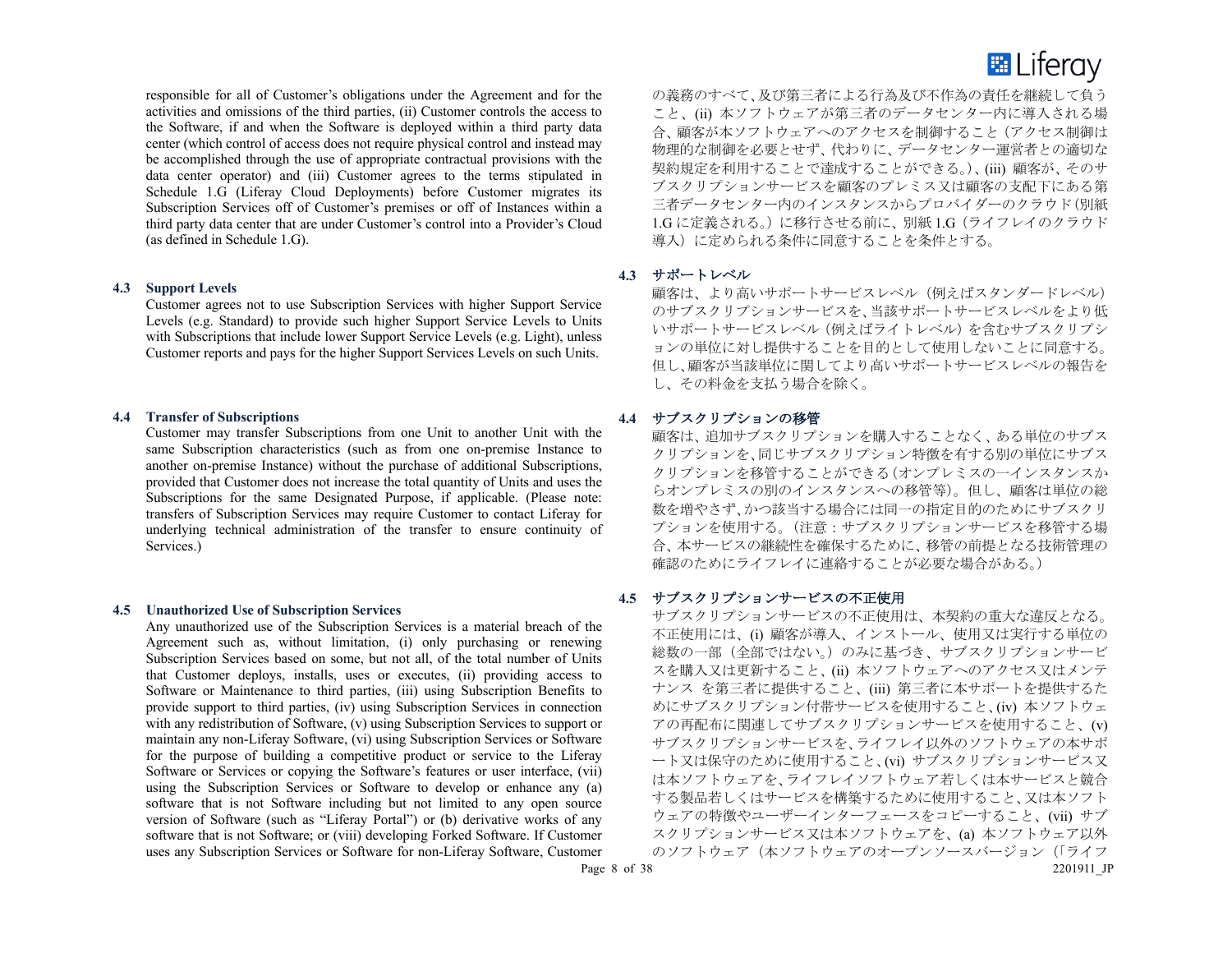

agrees that as a remedy in case of such breach, Customer will pay Liferay the Subscription Services Fees for each Unit for which Customer utilizes the Subscription Services or Software in connection with such software that is not Software as genuine pre-estimate of Liferay's losses and costs associated with such breach.

#### **5. Subscription Term**

Unless otherwise agreed by the parties in writing, Subscription Services (i) will begin on the date Liferay accepts Customer's order for the applicable Subscriptions (please note that the foregoing does not limit Customer's obligation to pay for Subscription Services that Customer previously used but for which Customer has not paid), (ii) will run and have a minimum term of twelve (12) months, (iii) cannot be terminated for convenience by either party and (iv) may be renewed by the parties upon mutual agreement. The initial term and any renewal term are collectively referred to as the "**Subscription Term**".

# **6. Available Subscription Services, Units, EULAs**

# **6.1 Available Subscriptions**

Table 6 below sets forth various Subscriptions that Liferay offers, the applicable Unit, and the applicable EULA for Software. The applicable Schedules for each Subscription listed in Table 6 contain additional terms and conditions and information concerning the scope of the relevant Subscription Services.

レイポータル」等)を含むが、これに限られない。)、又は (b) 本ソフト ウェア以外のソフトウェアの派生品を、開発又は強化するために使用する こと、又は (viii) フォーク・ソフトウェアを開発することが含まれるがこ れらに限られない。顧客がライフレイ以外のソフトウェアのためにサブス クリプションサービス又は本ソフトウェアを使用する場合、顧客は、当該 違反の場合の救済手段として、ライフレイに対して、当該違反に基づくラ イフレイの損失及び費用の純粋な予定額として、顧客がサブスクリプショ ンサービス又は本ソフトウェアを本ソフトウェア以外のソフトウェアに 関連して利用した各単位についてのサブスクリプションサービスの本料 金を支払うことに同意する。

# **5.** サブスクリプション期間

両当事者間で書面による別段の合意がない限り、サブスクリプションサー ビスは、(i) それに対する顧客の注文をライフレイが受け付けた日に開始 し(注意:但し、この規定は、顧客がそれまでにサブスクリプションサー ビスを使用し、未払いの部分について、顧客の支払義務を制限するもので はない。)、(ii) 最低 12 か月間継続し、(iii) いずれの当事者も自己の都合 により解約することはできず、(iv) 両当事者間の相互の合意により更新す ることができる。最初の有効期間及び更新後の有効期間を総称して「サブ スクリプション期間」という。

# **6.** 利用可能なサブスクリプションサービス、単位及び **EULA**

# **6.1** 利用可能なサブスクリプション

下表 6 は、ライフレイが提供する各種サブスクリプション、適用される単 位及び該当する本ソフトウェアに対する EULA を記載したものである。 表 6 に列挙されている各サブスクリプションに適用される別紙には、該当 するサブスクリプションサービスの範囲に関する追加の条件及び情報が 定められている。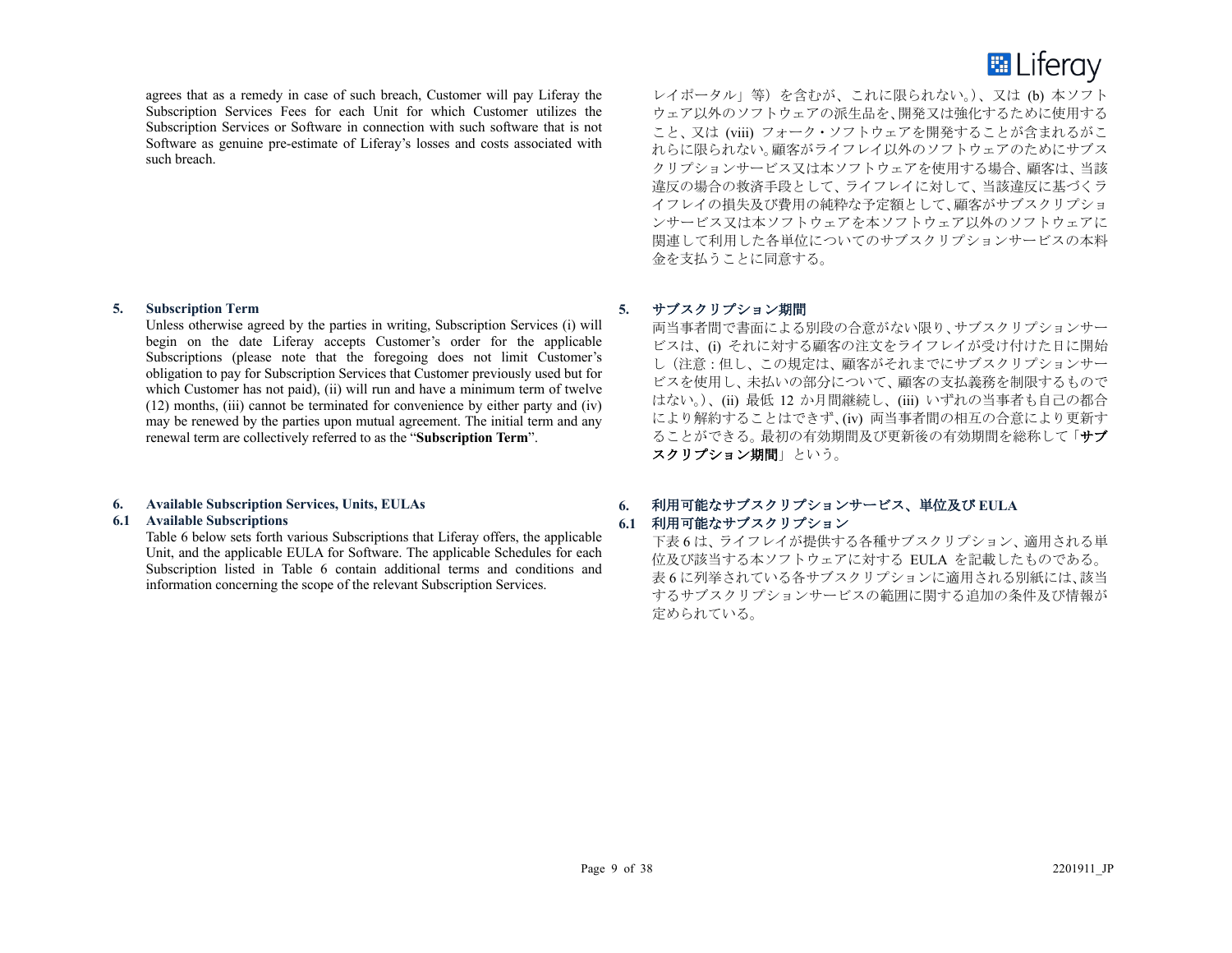

| Table 6                                                                  |                        |                                                                                                                                                                                                                                                                 |           | 表6                                                           |            |                                                                                                                                                                                 |     |
|--------------------------------------------------------------------------|------------------------|-----------------------------------------------------------------------------------------------------------------------------------------------------------------------------------------------------------------------------------------------------------------|-----------|--------------------------------------------------------------|------------|---------------------------------------------------------------------------------------------------------------------------------------------------------------------------------|-----|
| <b>Subscriptions</b>                                                     | Unit                   | <b>EULA</b>                                                                                                                                                                                                                                                     | Schedule* | サブスクリプション                                                    | 単位         | <b>EULA</b>                                                                                                                                                                     | 別紙* |
| Liferay Digital<br>Experience<br>Platform (DXP)                          | Instance               | DXP and certain applications<br>("DXP EULA"):<br>http://www.liferay.com/legal/do<br>$c/eula/dxp/1001605$ JP<br>Workstation/Client-side<br>installations<br>software<br>("Client-side<br>EULA"):<br>http://www.liferay.com/legal/do<br>c/eula/clients/1001605 JP | 1.B       | ライフレイデジタル<br>エクスペリエンスプ インス<br>ラットフォーム<br>(DXP)               | タンス        | DXP 及び特定のアプリケーショ<br>ン (以下「DXP EULA」という。):<br>http://www.liferay.com/legal/doc/eul<br>a/dxp/1001605 JP<br>ワークステーション/クライア<br>ントサイドのソフトウェアイン<br>ストール(以下「クライアントサ<br>イド EULA」 という。): | 1.B |
| Liferay Digital<br>Experience<br>Platform (DXP)<br>Elastic<br>Deployment | clock hour             | <b>DXP</b><br>Elastic<br>Deployment<br>EULA:<br>https://web.liferay.com/legal/do<br>c/eula/ed/1001701                                                                                                                                                           | 1.C       | ライフレイデジタル<br>エクスペリエンスプ<br>ラットフォーム                            | 時間         | http://www.liferay.com/legal/doc/eul<br>$a/dxp/1001605$ JP<br>DXP エラスティックデプロイメ<br>$\vee$ FULA :<br>https://web.liferay.com/legal/doc/eul                                        | 1.C |
| Liferay<br>Enterprise<br>Search Add-On                                   | Instance               | Additional Software (defined in<br>Schedule<br>$1.D$ :<br>www.liferay.com/legal/enterpri<br>se-search-eula<br>Server-side Liferay Software<br>enabling use of Additional<br>Software:<br>http://www.liferay.com/legal/do<br>$c/eula/dxp/1001605$ JP             | 1.D       | (DXP) エラスティッ<br>クデプロイメント<br>ライフレイエンター<br>- プライズサーチアド<br>- オン | インス<br>タンス | a/ed/1001701<br>追加ソフトウェア (別紙 1.D に定<br>義<br>さ<br>れる。<br>$\rightarrow$<br>www.liferay.com/legal/enterprise-se<br>arch-eula<br>追加ソフトウェアの利用を可能<br>にするサーバーサイドのライフ<br>レイソフトウェア:      | 1.D |
| Liferay<br>Paid<br>Apps**<br>Enterprise                                  | Instance               | www.liferay.com/legal/doc/eula<br>$\sqrt{pa/1201601}$                                                                                                                                                                                                           | 1.D       | 有料ライフレイアプ<br>リ** エンタープラ                                      | インス<br>タンス | http://www.liferay.com/legal/doc/eul<br>$a/dxp/1001605$ JP<br>www.liferay.com/legal/doc/eula/pa/1<br>201601                                                                     | 1.D |
| Designated<br>Contact Add-On                                             | Designated<br>Contacts | N/A                                                                                                                                                                                                                                                             | 1.E       | イズ<br>指定担当者アドオン                                              | 指定担<br>当者  | 該当なし                                                                                                                                                                            | 1.E |
| Extended<br>Premium<br>Support                                           | Instance               | N/A                                                                                                                                                                                                                                                             | 1.E       | 延長プレミアムサポ インス<br>$ \vdash$                                   | タンス        | 該当なし                                                                                                                                                                            | 1.E |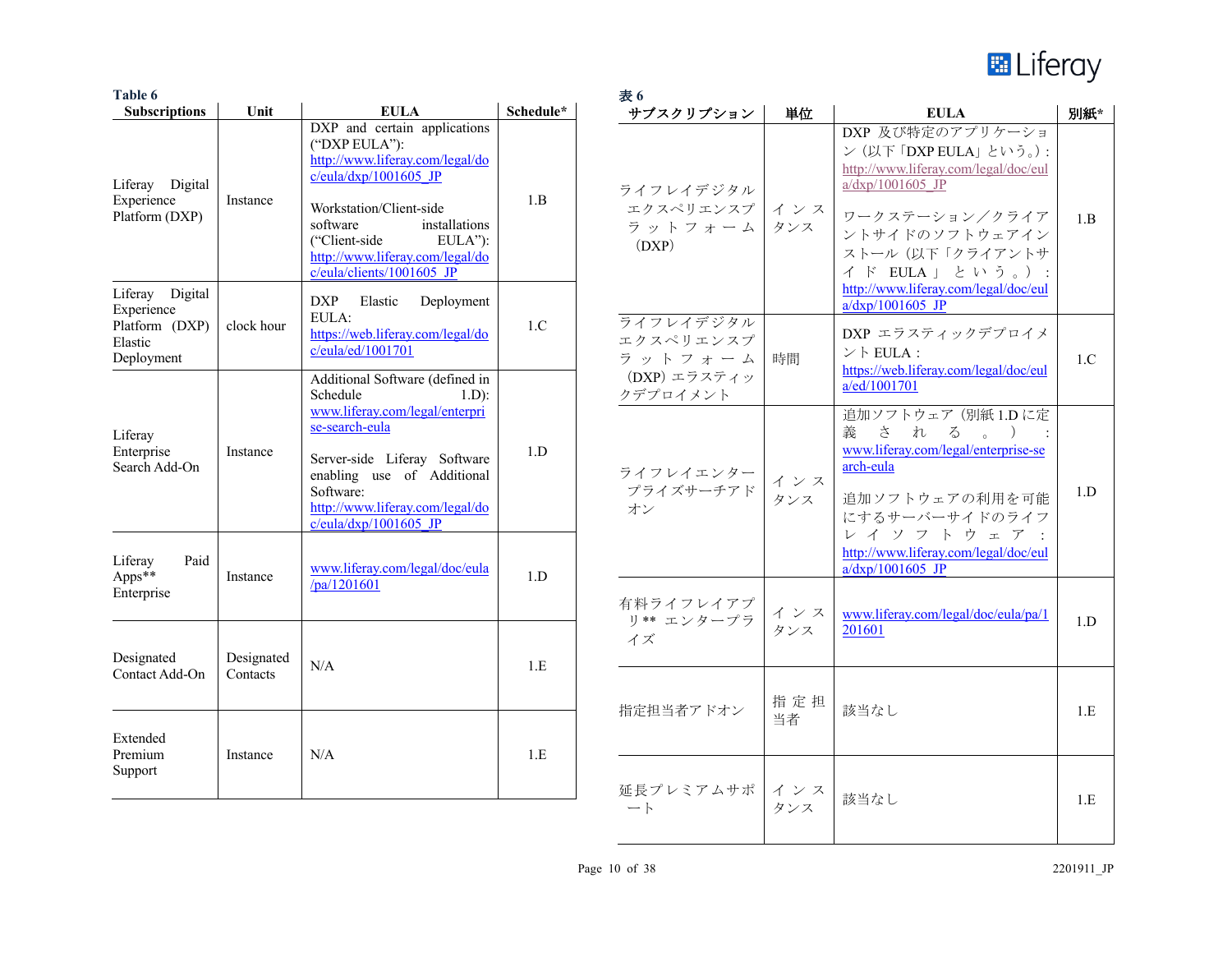**E** Liferay

| Liferay<br>Analytics Cloud                                      | Plan                 | N/A                                                                                                       | 1.F             |
|-----------------------------------------------------------------|----------------------|-----------------------------------------------------------------------------------------------------------|-----------------|
| Liferay<br>Analytics Cloud<br>Named<br>Individuals<br>$Add$ -On | Named<br>Individuals | N/A                                                                                                       | 1.F             |
| Liferay<br>Analytics Cloud<br>Page<br>Views<br>$Add$ -On        | Page Views           | N/A                                                                                                       | 1.F             |
| Liferay<br>Commerce                                             | Instance             | Liferay<br>Commerce<br>and<br>Supplemental Software:<br><b>DXP EULA</b>                                   | Schedule<br>1.H |
| Liferay<br>Commerce<br>Software<br>Add-On                       | Instance             | Liferay Commerce Software<br>$Add$ - $On:$<br>license grant in accordance<br>with the applicable Schedule | Schedule<br>1.H |

| ライフレイアナリテ<br>ィクスクラウド                    | プラン                                | 該当なし                                              | 1.F |
|-----------------------------------------|------------------------------------|---------------------------------------------------|-----|
| ライフレイアナリテ<br>ィクスクラウド特定<br>個人アドオン        | 特定個<br>人                           | 該当なし                                              | 1.F |
| ライフレイアナリテ<br>ィクスクラウドペー<br>ジビューアドオン      | $\mathcal{N}-\mathcal{Y}$<br>$P -$ | 該当なし                                              | 1.F |
| ライフレイコマース                               | インス<br>タンス                         | ライフレイコマース及び補足ソ<br>フトウェア:<br>DXP EULA              | 1.H |
| ライフレイコマース<br>ソフトウェアアドオ<br>$\mathcal{V}$ | インス<br>タンス                         | ライフレイコマースソフトウェ<br>アアドオン:<br>該当する別紙に基づくライセン<br>ス付与 | 1.H |

\* For the avoidance of doubt, only those Schedules applicable to Subscriptions that \*疑義を避けるために付言すると、顧客が購入したサブスクリプションに適用さ Customer has purchased shall apply.

\*\* Liferay Paid Apps describe a category of applications that Liferay makes available in \*\*有料ライフレイアプリとは、ライフレイがライフレイマーケットプレイス Liferay Marketplace (www.liferay.com/marketplace) as further described in the applicable Schedule.

#### **6.2 License Agreements**

To the extent the Subscriptions also include access to Software, such Software is governed by EULAs as identified in the Table above. Customer accepts and agrees to the terms of such EULA(s) as a precondition to receiving applicable Subscription Benefits in connection with such Software. The Agreement establishes the rights and obligations associated with Subscription Services and it is not intended to limit your rights to software code licensed under the terms of any open source software license.

れる別紙のみ適用される。

(www.liferay.com/marketplace)で提供するアプリケーションのカテゴリを意 味し、該当する別紙で詳述される。

# **6.2** ライセンス契約

サブスクリプションに本ソフトウェアへのアクセスが含まれる場合、当該 本ソフトウェアは上表に特定される EULA に準拠する。顧客は、当該本 ソフトウェアに関連して、該当するサブスクリプション付帯サービスを受 けるための前提条件として、当該 EULA の条件を受諾し、それに同意す る。本契約は、サブスクリプションサービスに伴う権利及び義務を定める ものであり、オープンソースソフトウェアライセンスに基づきライセンス されるソフトウェアコードに対する顧客の権利を制限することを意図し ていない。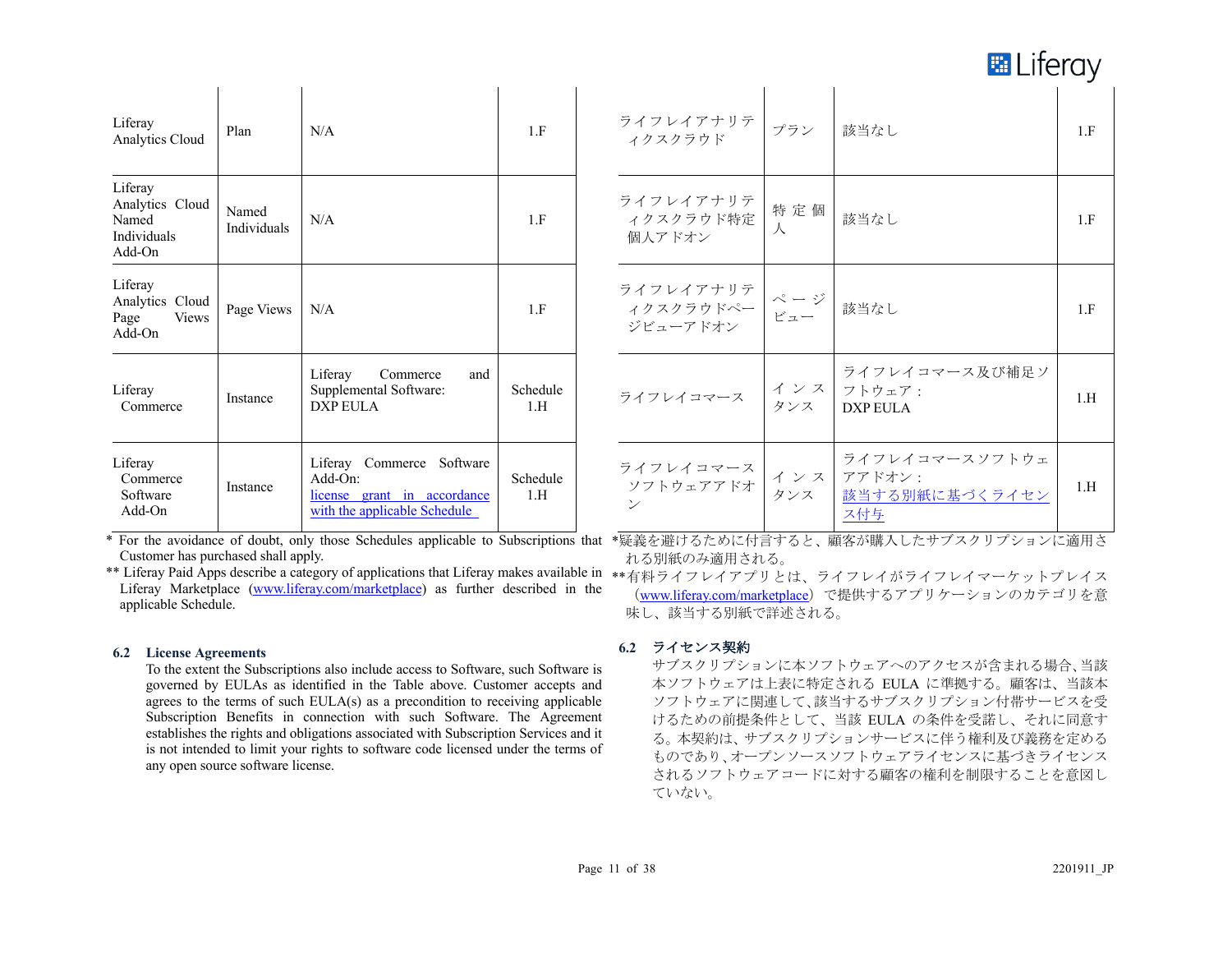

#### **7. Support Services**

Liferay will provide Support to Customer according to the following terms.

#### **7.1 Severity Levels**

The Severity level for a particular Incident is determined through a mutual discussion between Customer and Liferay, and based on the business impact of the issue.

Severity 1 ("High") Incidents: A Severity 1 Incident means the (i) production system is severely impacted or completely shut down, or (ii) system operations or mission-critical applications are inoperable, or (iii) mission-critical applications that have experienced repeated material system interruptions that are effectively making the applications inoperable.

Severity 2 ("Normal") Incidents: A Severity 2 Incident means (i) the system is functioning with limited capabilities, or (ii) is unstable with periodic interruptions, or (iii) mission critical applications, while not inoperable, have experienced material system interruptions.

Severity 3 ("Low") Incidents: A Severity 3 Incident means the system is fully functional, but there are observed errors that do not impact the usability of the system.

Liferay will work on Incidents designated as Severity 1 twenty-four (24) hours a day, seven  $(7)$  days a week,  $("24x7")$  after providing a receipt acknowledgment in accordance with Section 7.3, provided that if resolution of a Customer's issue requires input from members of Customer's support team and they are not available to work during those hours, Liferay reserves the right to lower the severity level to match the actual business impact, if applicable, until Customer's support team is available to support the incident on a 24/7 basis.

# **7.2 Designated Contacts**

Liferay will provide Support Services to Customer only through communication with the Designated Contacts. Customer may designate up to the number of Designated Contacts described in the table below based on the number of Subscriptions for Production Purposes Customer has purchased. Customer may add Designated Contacts by purchasing additional "Designated Contact Add-on" Subscriptions (as listed in Section 6). Customer shall use commercially reasonable efforts to maintain consistent Designated Contacts during the relevant Subscription Term, provided that Customer may change its Designated Contacts from time to time as a result of changes in employment responsibilities, transfers, leaves of absence, resignation or termination of employment of such individual. Customer may not use a single Designated Contact to act as a mere

**7.** 本サポートサービス

ライフレイは、以下の条件に従い、顧客に本サポートを提供する。

# **7.1** 重要度レベル

特定のインシデントの重要度は、顧客とライフレイとの間の協議を介し て、当該問題の業務上の影響に基づいて決定される。

重要度 1(「高」)インシデント:重要度レベル 1 インシデントとは、(i) 本 番システムが重大な影響を受ける、若しくは完全に機能停止となる場合、 (ii) システムオペレーション若しくはミッションクリティカルなアプリ ケーションが動作しない場合、又は (iii) ミッションクリティカルなアプ リケーションが中断を繰り返し、それによってアプリケーションを実質的 に動作不能となった場合をいう。

重要度 2(「中」)インシデント:重要度レベル 2 インシデントとは、(i) シ ステムの機能が制限された場合、(ii) システムが時々中断することにより 不安定となった場合、又は (iii) ミッションクリティカルなアプリケーシ ョンが、動作不能ではないものの、重大なシステム障害を起こした場合を いう。

重要度 3 (「低」) インシデント: 重要度レベル 3 インシデントとは、シ ステムは完全に機能するが、エラーがあり、システムの利用可能性には影 響が及ばない場合。

ライフレイは、重要度 1 に指定されたインシデントについては、7.3 条に 従い受付確認を行った以降は、1 日 24 時間、1 週間に 7 日間(以下「**24x7** 体制」) という対応するものとする。但し、顧客の問題を解決に顧客のサ ポートチームのメンバーからの情報提供が必要で、当該メンバーがその時 間帯に勤務していない場合には、ライフレイは、顧客のサポートチームが 当該インシデントについて 24x7 体制で協力できるようになるまでは、実 際の業務上の影響(もしあれば)に応じて重要度のレベルを下げる権利を 留保する。

#### **7.2** 指定担当者

ライフレイは顧客に対するサポートサービスを、指定担当者を通じてのみ 提供するものとする。顧客は、顧客が購入した本番目的のサブスクリプシ ョンの数に応じて下表に記載された数の指定担当者を指名する。顧客は、 「指定担当者アドオン」サブスクリプション(第6条の表に記載される。) を追加購入することにより、指定担当者を追加することができる。顧客は、 サブスクリプション期間中、指定担当者を変更しないよう商業的に合理的 な努力を行うものとする。但し、顧客は、指定担当者とされた従業員の職 務変更、異動、休暇、辞職又は雇用の終了があった場合には、随時、指定 担当者を変更することができる。顧客は、指定担当者を一名のみ指名して、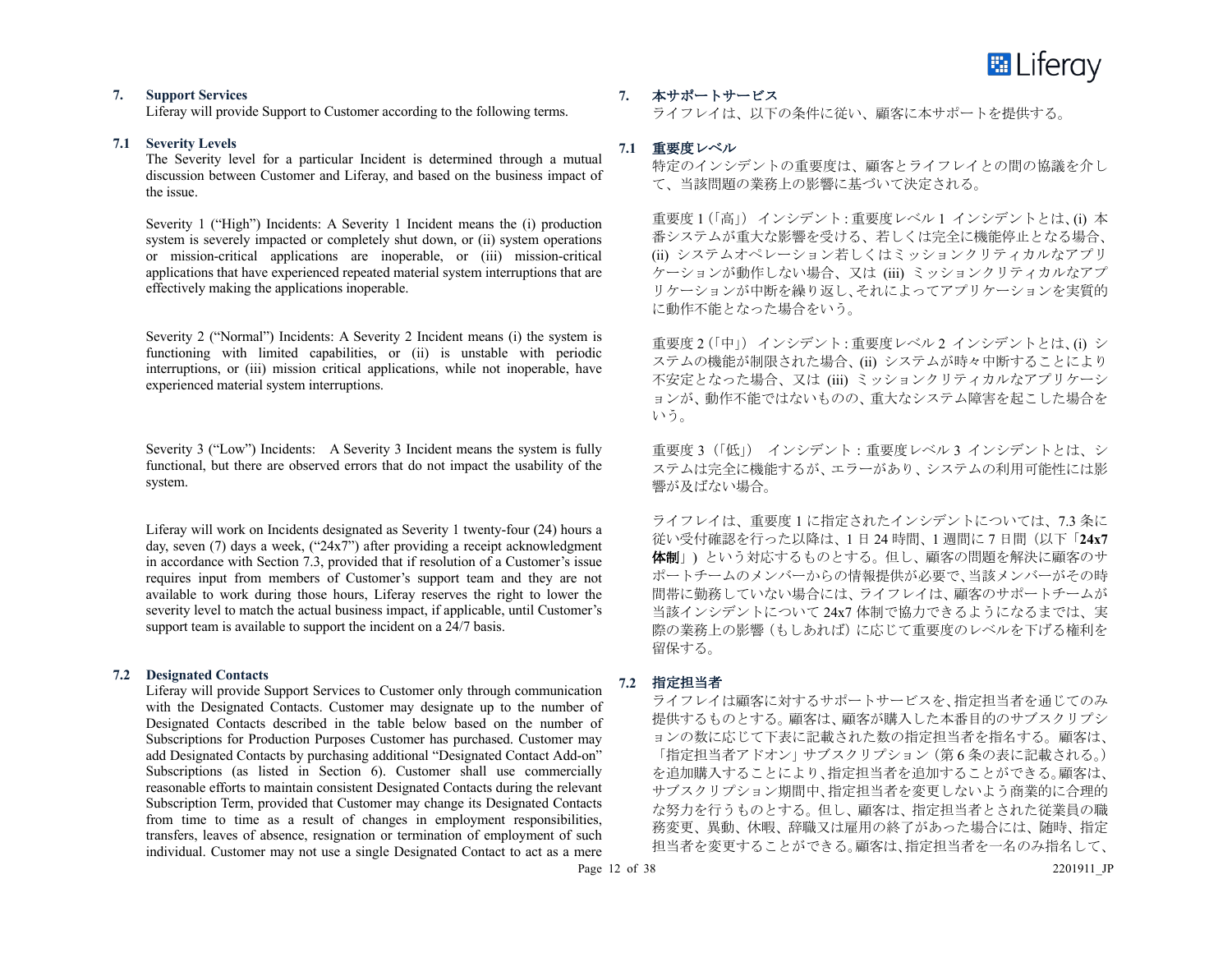

forwarding service for other of Customer's personnel.

当該担当者に他の顧客の職員への伝達業務のみを担当させることはでき ない。

| Table 7.2<br>Number of<br><b>Subscriptions for</b><br><b>Production Purposes</b> | <b>Designated Contacts for</b><br><b>Light Support Level</b> | <b>Designated Contacts</b><br>for Standard Support<br>Level | 表 7.2<br>本番目的サブスクリプ<br>ション数 | ライトサポートレベル  <br>の指定担当者数 | スタンダードサポート<br>レベルの指定担当者数 |
|----------------------------------------------------------------------------------|--------------------------------------------------------------|-------------------------------------------------------------|-----------------------------|-------------------------|--------------------------|
| $1$ to $4$                                                                       | $\overline{2}$                                               | 3                                                           | 1から4                        | 2                       | 3                        |
| 5 to 8                                                                           | $\overline{4}$                                               | 6                                                           | 5から8                        | 4                       | 6                        |
| 9 to 12                                                                          | 6                                                            | 9                                                           | 9から12                       | 6                       | 9                        |
| 13 to 16                                                                         | 8                                                            | 12                                                          | 13 から 16                    | 8                       | 12                       |
| 17 to 20                                                                         | $10\,$                                                       | 15                                                          | 17 から 20                    | 10                      | 15                       |
| 21 and over                                                                      | 12                                                           | 18                                                          | 21 以上                       | 12                      | 18                       |
|                                                                                  |                                                              |                                                             |                             |                         |                          |

#### **7.3 Acknowledge Receipt Times**

Customer may report Incidents to Liferay in accordance with the contact information listed within Liferay's Customer Portal, currently at https://www.liferay.com/group/customer/support/contact/world-wide-support.

Once Customer has contacted Liferay about an Incident, Liferay will provide an acknowledgement of receipt within the applicable time frame specified below, in accordance with Customer's appropriate Support Services Level. Bug fixes will be delivered to Customer's Designated Contacts. As used in this Section, a receipt acknowledgment means a qualified Liferay engineer has been assigned to the Incident and has begun to work to resolve the Incident.

#### **Table 7.3(A) – Standard Level**

# **7.3** 受付確認時間

顧客は、ライフレイのカスタマーポータルに記載される所定の連絡情報<br>( 現 在 は ( 現 在 は 、 https://www.liferay.com/group/customer/support/contact/world-wide-support)に 従ってインシデントを報告することができる。ライフレイは顧客からイン シデントの報告を受けた場合には、顧客のサポートサービスレベルに従 い、下表に定める時間内に受付確認を行うものとする。バグが修正された 場合には、顧客の指定担当者に連絡するものとする。本条において、受付 確認とは、資格のあるライフレイのエンジニアがインシデントの担当とな り、当該インシデントの解決のための作業を開始したことをいう。

# 表 **7.3(A) –** スタンダードレベル

| <b>Severity Level</b> | <b>Acknowledge Receipt Time</b> | 重要度 | 受付確認時間 |
|-----------------------|---------------------------------|-----|--------|
|                       | 1 clock hour                    |     | 時間     |
|                       | 2 Business Hours                |     | 2 営業時間 |
|                       | Business Day                    |     | 営業日    |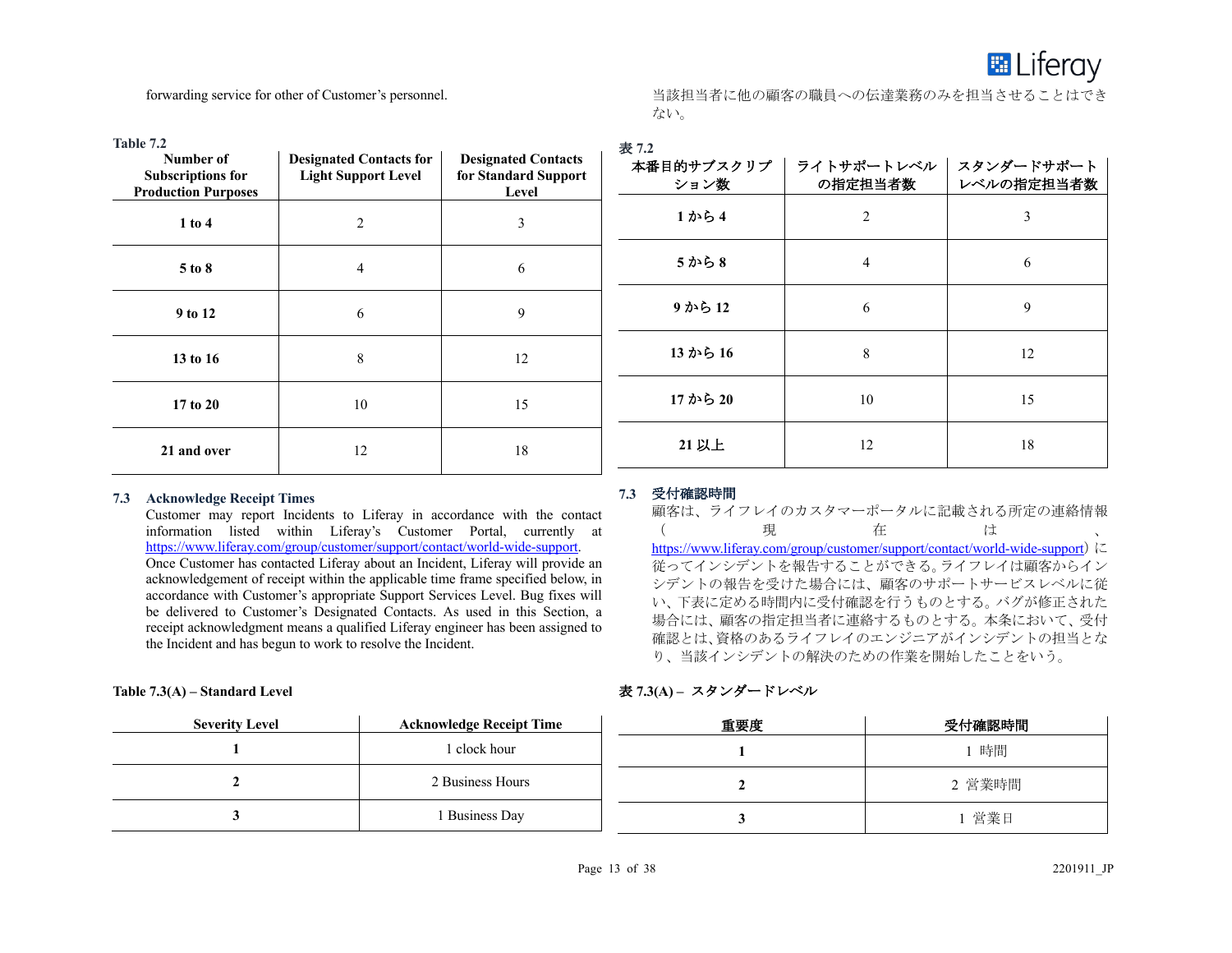

# 表 **7.3(B) –** ライトレベル

**Table 7.3(B) – Light Level**

| <b>Severity Level</b> | <b>Acknowledge Receipt Time</b> |
|-----------------------|---------------------------------|
|                       | 4 Business Hours                |
|                       | 1 Business Day                  |
|                       | 2 Business Days                 |

#### **7.4 Support Exclusions**

Liferay is not obligated to provide Support Services in the following situations:

- i Software has been modified, changed, damaged by Customer in any way, except as provided in the applicable Documentation or otherwise as directed by or under agreement with Liferay, with or without malicious intent;
- ii the Incident is caused by Customer's negligence, malicious intent, hardware malfunction, or other causes beyond the reasonable control of Liferay;
- iii the Incident is caused by Third-Party Software, unless the Third-Party Software causes the Software to not substantially conform to the Documentation;
- iv Customer has been previously provided a fix for an Incident reported to Liferay and where Customer has not installed such fix within forty-five (45) days after its being given to Customer;
- v the deployment environment is not approved or supported by Liferay, as identified at www.liferay.com/services/support/compatibility-matrix; and/or
- vi Liferay has discontinued Services for the version of the Software in accordance with the EOSL Policy.

Notwithstanding the above, Liferay may nevertheless, but is not obligated to, provide Support Services to Customer in the above cases (i)-(vi).

#### **7.5 Conditions for Providing Support**

Prior to logging an Incident with Liferay, Customer will use commercially reasonable efforts to diagnose the nature of the Incident to ensure that it is resident in the Software and not a third-party application or component. During the collaborative initial phase of reporting an Incident, Customer will reciprocate a reasonable level of time and resources in accordance with the severity of Incident. Customer acknowledges that Liferay's ability to perform certain Support Services may be conditioned upon access to and completeness of certain of Customer's information as reasonably requested by Liferay. Such information may include, but is not limited to, the type of hardware Customer is using, a

| 重要度 | 受付確認時間 |
|-----|--------|
|     | 4 営業時間 |
|     | 1 営業日  |
|     | 2 営業日  |

#### **7.4** サポート除外事由

ライフレイは、以下の場合にはサポートサービスを提供する義務を負わな い。

- i 本ソフトウェアが顧客により何らかの形で修正、変更又は損傷された 場合。但し、該当するドキュメンテーションに定められているか、ラ イフレイから指示されたか、又はライフレイとの契約による場合を除 くものとし、故意か否かは問わない。
- ii インシデントが、顧客の過失、故意、ハードウェアの機能不全、その 他ライフレイの合理的な統制を超える原因によるものである場合。
- iii インシデントの原因がサードパーティソフトウェアである場合。但し、 当該サードパーティソフトウェアによって本ソフトウェアが実質的に ドキュメンテーションに適合しなくなるわけではない場合を除く。
- iv 顧客がすでにライフレイに報告済みのインシデントのための修正を受 け取っていて、顧客がその修正を受け取ってから 45 日以内にインスト ールしていない場合。
- v www.liferay.com/services/support/compatibility-matrix において特定され る、ライフレイが承認又はサポートする導入環境ではない場合。
- vi ライフレイが、EOSL ポリシーに従い、本ソフトウェアの該当バージ ョンの本サービスを終了する場合。

上記にかかわらず、ライフレイは、上記(i)乃至(vi)の場合であっても、顧 客に本サポートサービスを提供することができるが、これは義務ではな い。

#### **7.5** サポートの提供の条件

インシデントをライフレイに報告する前に、顧客はインシデントの性質を 診断し、当該インシデントが本ソフトウェアで生じており、サードパーテ ィアプリケーション又はそのコンポーネントで生じているのではないこ とを確認するよう商業的に合理的な努力を行うものとする。インシデント の報告の最初の協力段階において、顧客は、インシデントの重要度に応じ て、合理的な時間とリソースを投じるものとする。顧客は、ライフレイが 一定のサポートサービスを提供できるか否かは、ライフレイが合理的に要 求する顧客の情報にアクセスできるか否か及びその情報の完全性に左右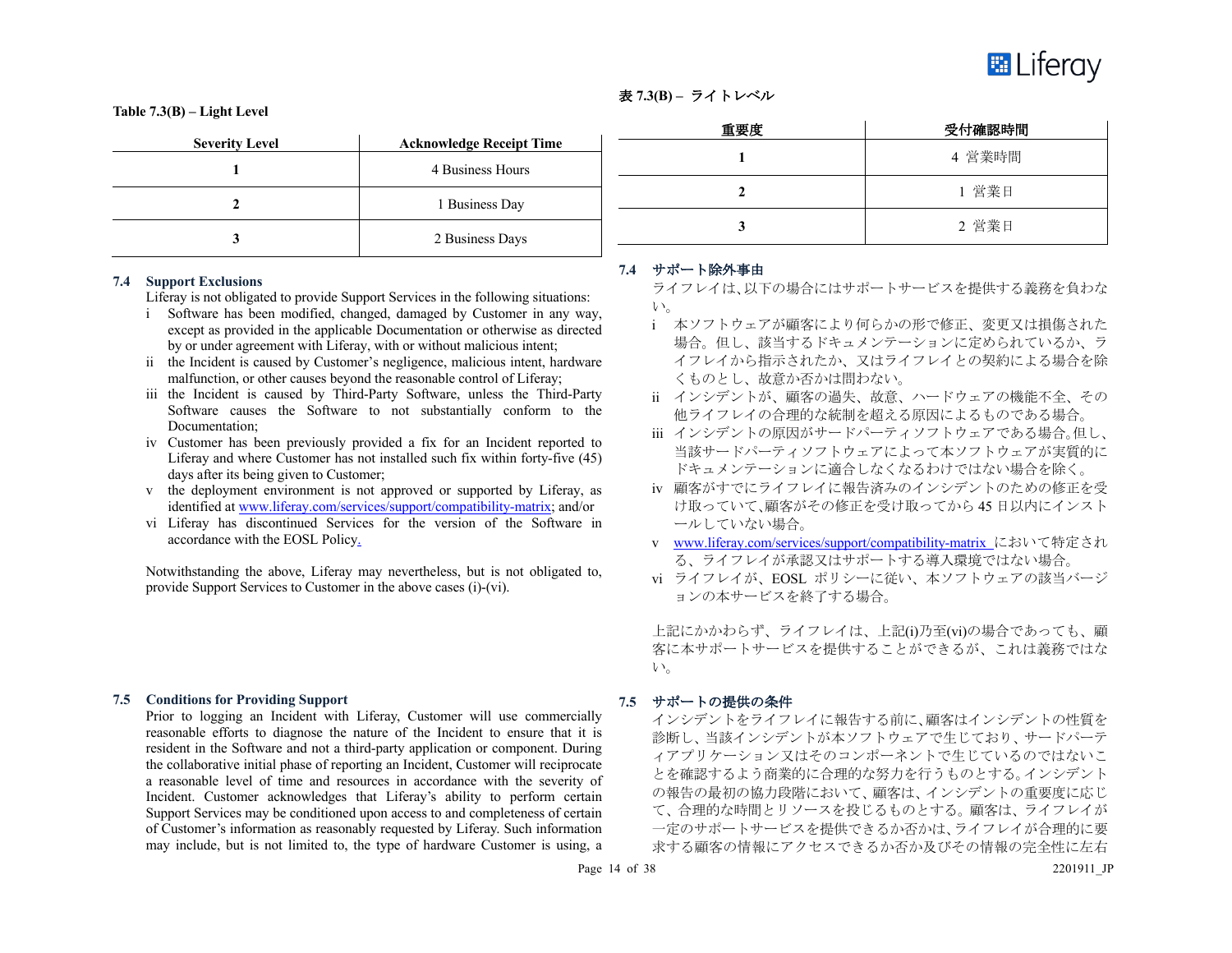

description of the Incident for which Customer seeks Support Services, and any other additional software Customer is using.

# **8 End of Service Life Policy**

During the Services life cycle of a specific version of Software, the scope of Maintenance and Support evolves and, after a number of years, phases out for older versions of Software. The details of the Services life cycle are set forth EOSL Policy. For certain Software, Liferay offers Extended Premium Support as described in Schedule 1.E to extend the Premium Support Phase for a specific version of Software.

#### **9. Web Based Delivery**

Liferay will make available the Software (including any Updates) to Customer for electronic download from Liferay's website. Software (including any Updates) shall be considered delivered by Liferay to Customer when made available for download.

#### **10. Web Based Services**

As a precondition to the use of Web Based Services Customer agrees to comply with the Liferay Acceptable Use Policy, the most recent version of which is available at www.liferay.com/legal/doc/policies/aup/1101811 (the "**Acceptable Use Policy**") and the Terms of Service, available at www.liferay.com/legal/doc/TOS/1201911\_GL (the "**Terms of Service**"), incorporated into this Appendix by reference.

#### **11. Language**

The governing language of this Appendix shall be Japanese and only the Japanese original shall have the effect of a contract. Any English translation hereof is for reference purposes only and shall have no legal effect.

されることを確認する。かかる情報には、顧客が使用しているハードウェ アの種類、顧客がサポートサービスを求めるインシデントの内容及び顧客 が追加で使用している他のソフトウェアに関する情報が含まれるが、これ らに限られない。

#### **8** サービス提供終了ポリシー

本ソフトウェアの特定のバージョンについての本サービスのライフサイ クル中、メンテナンス及び本サポートの範囲は進化し、その後数年を経て、 本ソフトウェアの古いバージョンについて終了する。本サービスのライフ サイクルの詳細は、EOSL ポリシーに定められる。特定の本ソフトウェア については、ライフレイは、本ソフトウェアの特定のバージョンのプレミ アムサポート期間を延長するために、別紙 1.E に記載される延長プレミア ムサポートを提供する。

#### **9.** ウェブによる引渡

ライフレイは、顧客が本ソフトウェア(アップデートを含む。)をライフ レイのウェブサイトから電子的にダウンロードできるようにする。本ソフ トウェア(アップデートを含む。)は、ダウンロード可能となった時点で、 ライフレイから顧客に引き渡されたものとみなされる。

#### **10.** ウェブベースのサービス

顧客は、ウェブ・ベース・サービスを利用する前提条件として、ライフレ イ利用規定(最新版は www.liferay.com/legal/doc/policies/aup/1101811 にて 入手可能。以下「利用規定」という。)及び本サービスの利用規約 (www.liferay.com/legal/doc/TOS/1201911\_GL にて入手可能。 以下「サービ ス利用規約」という。)(いずれも言及されることで本付属文書に組み込ま れる。)を遵守することに同意する。

### **11.** 言語

本付属文書は、日本語を正文とする。本付属文書につき、参考のために英 語による翻訳文が作成された場合でも、日本語の正文のみが契約としての 効力を有するものとし、英語訳はいかなる効力も有しないものとする。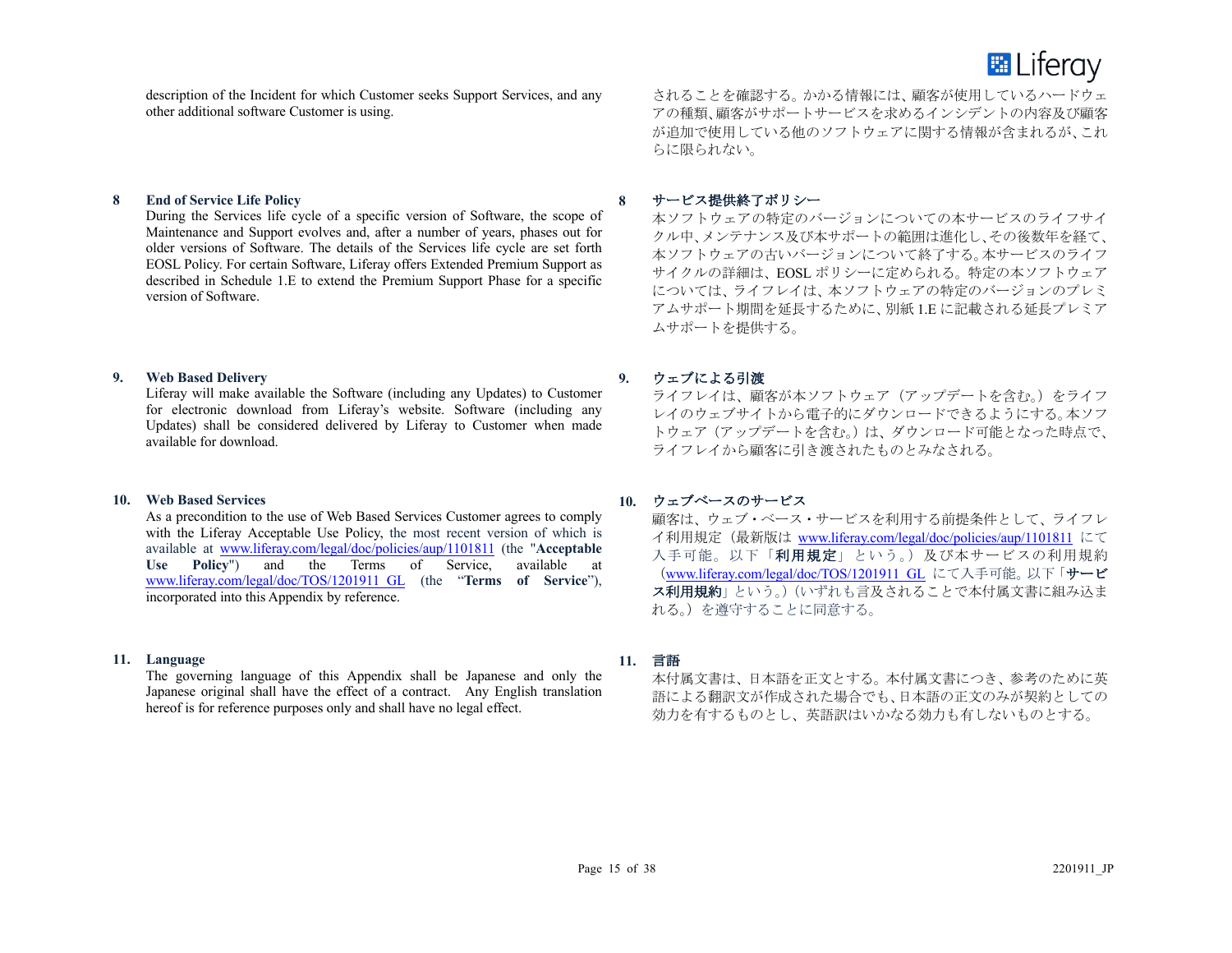

#### **SCHEDULE 1.A: LIFERAY LEGAL ASSURANCE** 別紙 **1.A**:ライフレイ法的保証

This Legal Assurance Program ("**Program**") describes certain intellectual property assurances described in Section 2 below that Liferay offers to Customer as a Subscriptions Benefit for Assured Software (as defined in Section 1 below) in addition to one or more other Subscription Benefits such as Customer Portal Access, Maintenance or Support as further described in the Subscription Services Appendix to which this Schedule is attached (Subscriptions including Legal Assurance are referred to as "**Eligible Subscriptions**"). The effective date of this Program ("**Program Effective Date**") is the date Customer accepts the terms of the Subscription Services Appendix including this Schedule as an integral part of the Order Form governing the Eligible Subscriptions.

There is no additional or separate Fee associated with Customer's participation in this Program. By accepting the terms of this Program as part of the Order Form, the Program automatically applies to Assured Software (as defined in Section 1 below). This Program applies regardless of whether Customer purchases the Eligible Subscription directly from Liferay or a Business Partner, provided that it is a valid Subscription evidenced by an active registration in Customer's Liferay Customer Portal account.

#### **1. Assured Software**

This Program covers the Software including any Updates to the extent the relevant Units are covered by an active Eligible Subscription at the time of the Claim (as defined in Section 2) or threatened Claim (such Software referred to as "**Assured Software**").

#### **2. Intellectual Property Assurances**

#### **2.1 Obligations**

If an unaffiliated third party initiates a legal action against Customer (such action, a "**Legal Action**") and the Legal Action includes an allegation that Customer's use of Assured Software directly infringes the third party's copyrights, patents or trademarks, or misappropriates the third party's trade secret rights (such allegation within a Legal Action, a "**Claim**") and Customer has complied with and remains in compliance with the terms of this Program, then, subject to the other terms in this Program, Liferay will (i) defend Customer against the Claim and (ii) pay costs, damages and legal fees that are included in a final judgment against Customer (without right of appeal) or in a settlement approved by Liferay that are attributable to Customer's use of the Assured Software with respect to such alleged or actual infringement.

本法的保証プログラム(以下「本プログラム」という。)は、本別紙が添付さ れるサブスクリプションサービス付属文書に詳述されるカスタマーポータル アクセス、メンテナンス又は本サポート等のその他の一又は複数のサブスクリ プション付帯サービスに加えて、保証対象ソフトウェア(下記第 1 条に定義さ れる。)のサブスクリプション付帯サービスとしてライフレイが顧客に提供す る、下記第 2 条に記載される特定の知的財産保証について定める(法的保証を 含むサブスクリプション」という。)。本プログラ ムの効力発生日(以下「本プログラム効力発生日」という。)は、顧客が、本 別紙を含むサブスクリプションサービス付属文書の条件を、対象サブスクリプ ションを規律するオーダーフォームの不可欠な部分として受諾した日である。

顧客の本プログラムへの参加に伴う追加又は別途の本料金は一切発生しない。 本プログラムの条件をオーダーフォームの一部として受諾することにより、本 プログラムは保証対象ソフトウェア(下記第 1 条に定義される。)に自動的に 適用される。本プログラムは、顧客が対象サブスクリプションを直接ライフレ イから購入したか、又はビジネスパートナーから購入したかにかかわらず、対 象サブスクリプションが顧客のライフレイカスタマーポータルアカウントで アクティブに登録されていることにより証明される有効なサブスクリプショ ンであることを条件として、適用される。

#### **1.** 保証対象ソフトウェア

本プログラムは、第三者クレーム(第 2 条に定義される。)又は第三者ク レームのおそれが発生した時点において、有効な対象サブスクリプション の対象となっている関係する単位の限度で、本ソフトウェア(あらゆるア ップデートを含む。)を保証する(当該本ソフトウェアを「保証対象ソフ トウェア」という。)。

#### **2.** 知的財産権保証

# **2.1** 義務

外部の第三者が顧客に対して法的措置等(以下「法的措置等」という。) を提起し、当該法的措置等が顧客による保証対象ソフトウェアの使用が当 該第三者の著作権、特許若しくは商標を直接侵害しているか、又は第三者 の営業秘密を不正使用しているとの主張を含んでおり(法的措置等内の主 張を「第三者クレーム」という。)、かつ、顧客が本プログラムの条件を導 守しており、また引き続き遵守している場合には、本プログラムの他の規 定に従って、ライフレイは、(i) 顧客を第三者クレームから防御し、(ii) 顧 客による保証対象ソフトウェアの使用に起因する、侵害の疑い又は事実に 関する、顧客に対する(上訴権のない)確定判決又はライフレイにより承 認された和解に含まれる費用、損害賠償金及び裁判費用を支払う。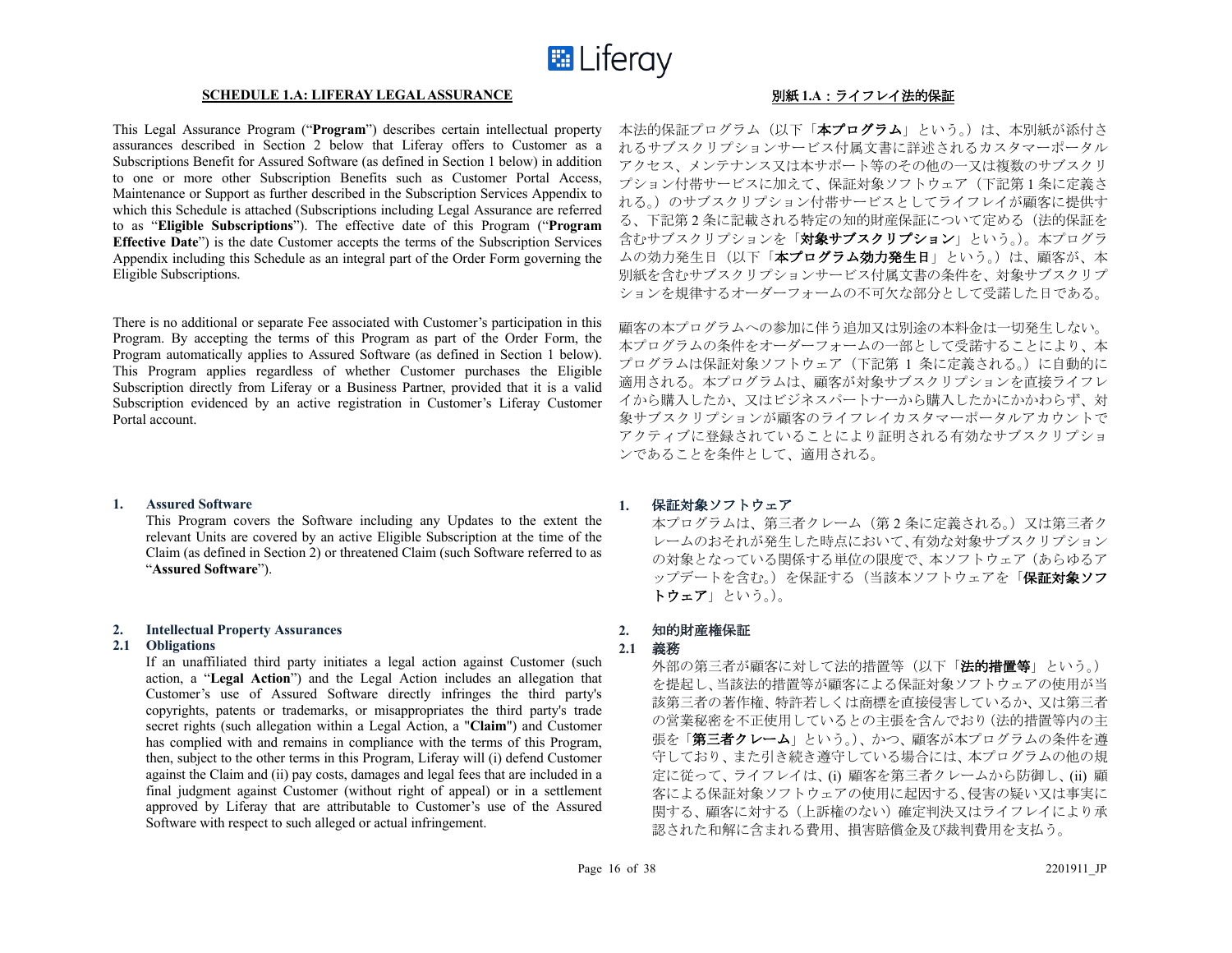

#### **2.2 Remedies**

If an injunction against Customer's use of the Assured Software is obtained pursuant to a Claim, Customer's use of Assured Software is found by a court to infringe a third party's copyrights, patents or trademarks, or misappropriates the third party's trade secret rights or if Liferay believes that such a finding, injunction or a Claim is likely, then Liferay will, at its expense and option: (i) obtain the rights necessary for Customer to continue to use the Assured Software consistent with the Agreement; (ii) modify the Assured Software so that it is non-infringing; and/or (iii) replace the infringing portion of the Assured Software with non-infringing code of similar functionality (subsections (i), (ii) and (iii) are the "**IP Remedies**"); provided that if none of the IP Remedies are available on a basis that Liferay finds commercially reasonable, then Liferay may terminate the Agreement and/or the applicable Order Form without further obligations to Customer under this Section 2.2 or any other liability for such termination, and, if Customer then returns the Assured Software that is the subject of the Claim, Liferay will refund any prepaid Fees for the Eligible Subscription(s) related to Assured Software based on the time remaining under the applicable Eligible Subscription as of the effective date of such termination. If Customer chooses not to return the Software, Customer shall bear the sole risk of any costs, damages and/or attorney's fees arising from Customer's continued use of the Assured Software following Customer's receipt of Liferay's termination notice, and shall indemnify and hold Liferay harmless from such costs, damages and/or attorney's fees.

#### **2.3 Conditions**

As conditions precedent to Liferay's obligations to Customer under this Section 2, Customer must comply with the following conditions: Customer must (i) be current in the payment of all applicable Fees prior to a Claim or threatened Claim; and remain current in such payments throughout the term of the Program, (ii) notify Liferay promptly, but in no event later than ten (10) days of receipt of any Claim for which relief is sought under this Program; (iii) provide Liferay with the right to control and conduct the defense of the Legal Action (to the extent the Legal Action is related to the Claim) with counsel of its choice and to settle such Claim at Liferay's sole discretion; (iv) not assert or have asserted or have encouraged or assist any third party to assert, against Liferay or any of its Affiliates, customers or Business Partners, any claim that Liferay or a Liferay product infringes copyrights, patents or trademarks, or misappropriates trade secret rights and (v) cooperate with Liferay in the defense of the Claim.

#### **2.2** 救済手段

第三者クレームに基づき、顧客による保証対象ソフトウェアの使用に対し て差止命令が取得された場合、顧客による保証対象ソフトウェアの使用が 第三者の著作権、特許若しくは商標を侵害し、若しくは第三者の営業秘密 を不正使用していると裁判所により認定された場合、又はライフレイがか かる事実認定、差止命令若しくは第三者クレームの可能性があると判断す る場合、ライフレイは、自己の費用負担と選択により、(i) 顧客が本契約 に従って継続して保証対象ソフトウェアを使用するために必要な権利を 取得し、(ii) 保証対象ソフトウェアを権利侵害性のないものに修正し、又 は、(iii) 保証対象ソフトウェアの権利侵害性のある部分を同様の機能をも つ権利侵害性のないコードと置き換えるものとする((i)、(ii)及び(iii)を「**IP** 救済手段」という。)。但し、ライフレイが商業上合理的と判断する根拠に 基づき、IP 救済手段のいずれも利用できない場合、ライフレイは、本第 2.2 条に基づく顧客に対する追加義務又は解除に伴うその他責任を負うこ となく、本契約及び/又は該当するオーダーフォームを解除することがで き、また、顧客が第三者クレームの対象とされている保証対象ソフトウェ アを返還した場合、ライフレイは、当該解除の効力発生日現在における該 当する対象サブスクリプションの残存期間に基づき、当該保証対象ソフト ウェアに関連する対象サブスクリプションについての前払い済み料金を 返金する。顧客が本ソフトウェアを返還しないことを選択した場合、顧客 は、ライフレイからの解除通知の受領後の保証対象ソフトウェアの使用継 続に起因する費用、損害賠償金及び/又は弁護士費用について単独で負担 し、当該費用、損害賠償金及び/又は弁護士費用について、ライフレイを 補償し、免責する。

#### **2.3** 条件

本第 2 条に基づくライフレイの顧客に対する義務の前提条件として、顧客 は、以下の条件を遵守しなければならない。(i) 第三者クレームが発生し、 若しくは発生する恐れが生じた時点までに支払うべき本料金をすべて支 払っており、本プログラムの期間中を通じて支払いを支払期日までに行う こと。(ii) 本プログラムに基づき救済を求めようとする第三者クレームを 受けた場合速やかに、いかなる場合も第三者クレームを受領後 10 日以内 に、ライフレイに通知すること。(iii) ライフレイに対して、法的措置等に ついてライフレイが選任した弁護士により(当該法的措置等が第三者クレ ームに関連する範囲に限る。)を決定して実行し、その単独の裁量により 当該第三者クレームを和解する権利を与えること。(iv) ライフレイ又はそ の関連会社、取引先若しくはビジネスパートナーに対して、ライフレイ又 はライフレイの製品が著作権、特許若しくは商標を侵害しており、又は営 業秘密を不正使用しているとの主張をせず、したことがなく、第三者がそ のような主張をすることを推奨したことがなく、支援しないこと。(v) 第 三者クレームに対する防御活動においてライフレイに協力すること。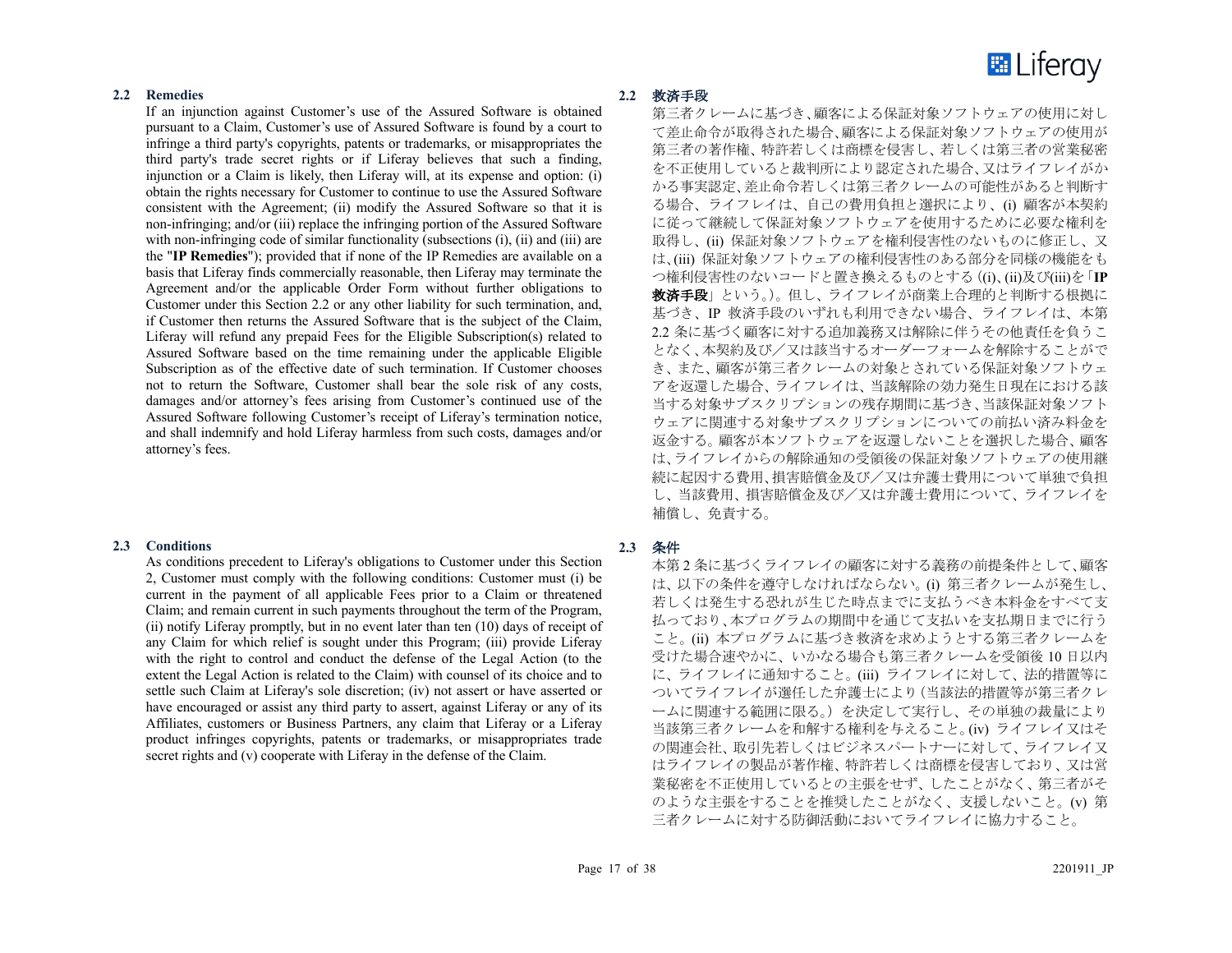

# **2.4 Exclusions**

Notwithstanding the foregoing, Liferay will have no obligations under Section 2 with regard to any Claim to the extent that it is based upon (i) a modification of Assured Software not made by, or at the written direction of, Liferay; (ii) Liferay's compliance with any designs, specifications or instructions provided by Customer; (iii) use of the Assured Software in combination with a product, process, step, structure, data or business methods not provided by Liferay, if the infringement or misappropriation would not have occurred without the combined use; (iv) facts or circumstances constituting a breach of the Agreement; (v) use of any release of the Assured Software if the infringement or misappropriation would not have occurred through use of a more recent release of the Assured Software; (vi) any use of the Assured Software by Customer other than for Customer's internal use (Customer's own internal use does not include, for example, providing third party use or access to ABIs, APIs or binaries of the Assured Software, or similar uses or making, offering to sell, selling, distributing and/or importing products that include Assured Software); (vii) use by Customer after notice by Liferay to discontinue use of all or a portion of the Assured Software to avoid infringement or misappropriation; (viii) a claim or lawsuit by Customer against a third party (or results from or arises out of such claim or lawsuit); or (ix) allegations associated with software, technology, products or other subject matter other than Assured Software (including, but not limited to allegations associated with the Legal Action other than the Claim, including any allegations that remain after the Claim is resolved), and Customer assumes full responsibility for fees, costs and damages associated with defending, settling and/or paying any resulting judgment or settlement in connection with software, technology or products that are not Assured Software.

#### **3. Term**

The term of this Program will begin on the Program Effective Date and will terminate upon the expiration or termination of Customer's last active Eligible Subscription, provided that if Liferay updates or amends the Program, (i) this Program will apply only until the end of the then current Subscription Term for any active Eligible Subscriptions and (ii) Customer will have the opportunity, in Customer's sole discretion, to participate in the updated or amended Program for any additional Eligible Subscriptions or renewal terms of existing Eligible Subscriptions. If this Program expires or is terminated for any reason, Section 1 and Sections 3-5 will survive termination.

# **2.4** 除外事由

上記にかかわらず、第三者クレームが、(i) ライフレイが行ったものでも、 ライフレイの書面による指示に基づくものでもない保証対象ソフトウェ アの修正、(ii) ライフレイが顧客から提供されたデザイン、仕様又は指示 に従ったこと、(iii) 保証対象ソフトウェアをライフレイから提供されたも のではない製品、プロセス、措置、構造、データ又はビジネス手法と組み 合わせて使用したことに基づく場合であって、そのような組み合わせがな ければ侵害や不正使用が生じなかったであろう場合、(iv) 本契約の違反と なる事実又は状況、(v) 保証対象ソフトウェアの、より新しいリリースを 使用していれば、権利侵害又は不正使用が生じなかったにもかかわらず、 保証対象ソフトウェアの古いリリースを使用したこと、(vi) 顧客が、社内 利用以外に保証対象ソフトウェアを使用したこと(顧客の社内利用には、 例えば、保証対象ソフトウェアの ABI、API 若しくはバイナリを第三者に よる使用若しくはアクセスのために提供すること、又は保証対象ソフトウ ェアを含む製品の同様の使用若しくはその製造、販売提供、販売、配布若 しくは輸入は含まれない。)、(vii) 権利侵害又は不正使用を回避するため に保証対象ソフトウェアの全部又は一部の使用を中止するようライフレ イが通知した後に、顧客がそれを使用したこと、(viii) 顧客の第三者に対 する請求又は訴訟(又はかかる請求若しくは訴訟の結果、若しくはこれに 起因する請求若しくは訴訟)、又は (ix) 保証対象ソフトウェア以外のソフ トウェア、技術、製品又はその他の物に関する主張(第三者クレーム以外 の法的措置に関する主張(保証対象ソフトウェアが解決した後にも残る主 張を含むがこれに限られない。)を含むがこれに限られない。)に基づく場 合には、ライフレイは当該第三者クレームに関して、第 2 条に基づく何ら の義務も負わず、保証対象ソフトウェア以外のソフトウェア、技術又は製 品に関する防御、和解及び/又は判決若しくは和解の結果に伴う出費、費 用及び損害の支払いについては、顧客が全責任を負うものとする。

#### **3.** 期間

本プログラムの期間は、本プログラム効力発生日に始まり、顧客の最後の 有効な対象サブスクリプションの期間満了又は解除の時点で終了する。但 し、ライフレイ が本プログラムをアップデートし、又は修正する場合、 (i) 本プログラムは、対象サブスクリプションのその時点で有効なサブス クリプション期間の終了まで適用され、(ii) 顧客は、顧客の単独の裁量に より、追加の対象サブスクリプション又は既存の対象サブスクリプション の更新期間について、アップデート又は修正版の本プログラムに参加する 機会を得ることができる。本プログラムが満了又は理由を問わず解除され た場合も、第 1 条及び第 3 条乃至第 5 条は終了後も効力を有するものとす る。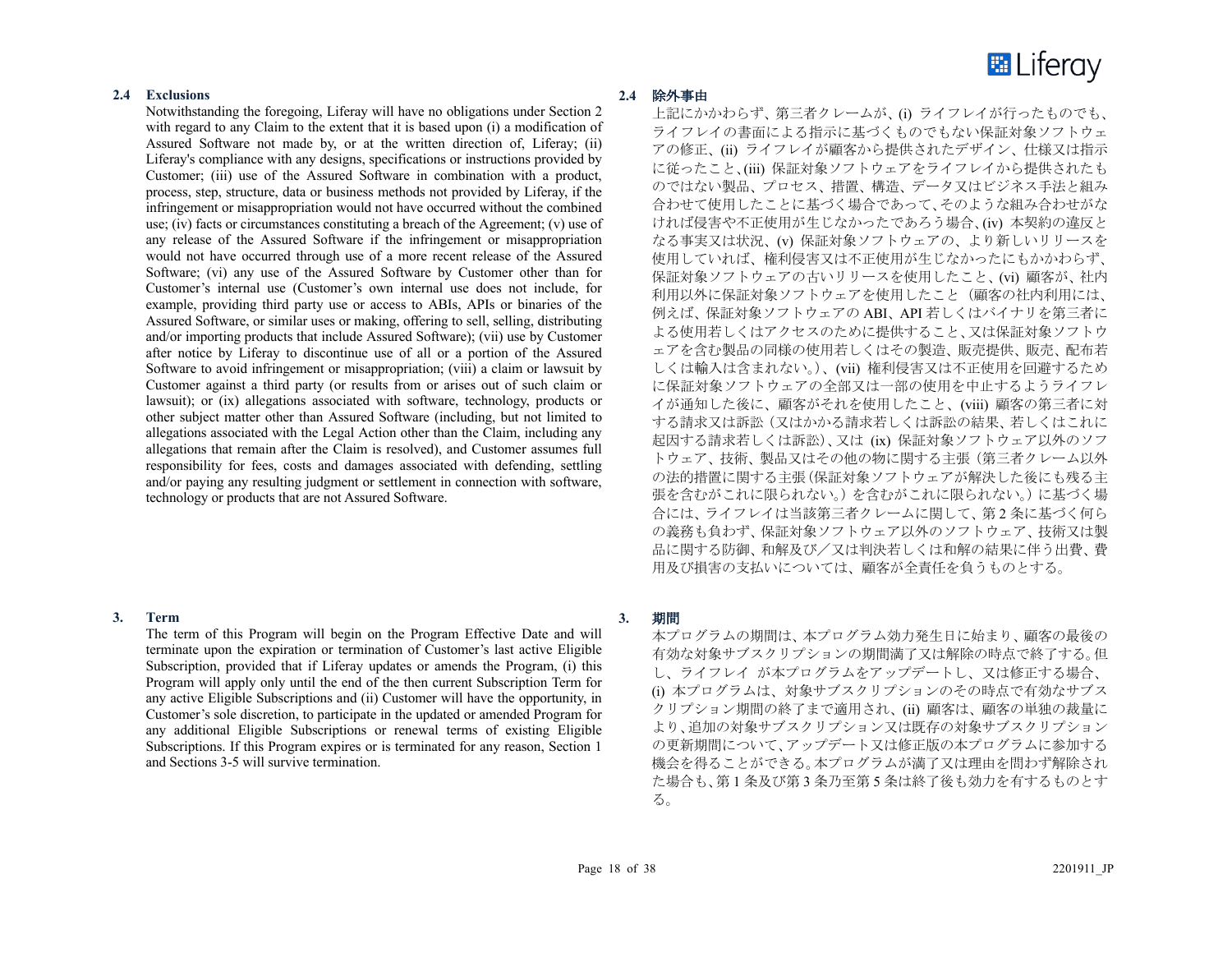

# **4. Liability**

- **4.1** Liferay will not be obligated to pay any amounts in connection with a Claim related to any period of time during which Customer does not have active and fully-paid Eligible Subscriptions related to the Assured Software. Liferay will have no obligation to Customer under this Program if, as of the Program Effective Date, Customer has received notice of allegations of infringement or are engaged in litigation concerning the subject matter of what would otherwise be a Claim under this Program or with respect to a product substantially similar to the Assured Software. If the Legal Action includes a claim that both Assured Software and non-Assured Software infringe, then Customer will be responsible for a proportional share of common fees and costs in defending such claim based on the relative proportion of Assured Software and non-Assured Software.
- **4.2** IT IS LIFERAY'S INTENT TO PROVIDE CUSTOMER A SET OF PROTECTIONS UNDER THIS PROGRAM RELATED TO CLAIMS (AS DEFINED IN SECTION 2 ABOVE). IT IS NOT LIFERAY'S INTENT TO EXPAND LIFERAY'S TOTAL LIABILITY TO CUSTOMER IN EXCESS OF THE LIABILITY LIMITATIONS, EXCLUSIONS AND EXCEPTIONS SET FORTH UNDER THE BASE AGREEMENT.
- **4.3 No express or implied warranties by Liferay or its Affiliates are created as a result of this Program. To the maximum extent permitted by law. this Program sets forth Customer's exclusive remedies and Liferay's sole obligations for claims arising from or related to copyrights, patents, trademarks, trade secrets or any other intellectual property rights and supersedes any other Liferay obligation related to the subject matter of this Program (including, but not limited to, indemnification, breach of warranty, and/or breach of contract under the Agreement or otherwise and any implied warranty of non-infringement, which is hereby disclaimed). For the avoidance of doubt, the terms of Section 2 above shall apply in the place of, and Customer expressly waives any rights, and releases Liferay from any obligations, under the terms of any other warranties or terms relating to intellectual property rights or remedies, including without limitation Legal Assurance terms or conditions that may be included in the Agreement. If there are any other applicable indemnity coverage or remedies available to Customer related to intellectual property infringement, Customer agrees that the total of all benefits payable under all such provisions will not exceed the total damages, costs, and expenses incurred by Customer, and that Liferay will pay only its proportional share of such total damages, costs, and expenses, subject to the limitations of liability set forth in the Agreement (including this Program).**
- **4.4 Allocation of Risk**

**THIS SECTION 4 AND THE OTHER TERMS AND CONDITIONS OF THIS PROGRAM ALLOCATE THE RISKS BETWEEN THE PARTIES WITH RESPECT TO THE SUBJECT MATTER OF THIS PROGRAM.** 

- **4.** 責任
- **4.1** ライフレイは、顧客が保証対象ソフトウェアに関連する有効かつ全額支払 い済みの対象サブスクリプションを有さない期間にかかる第三者クレー ムについて何らの金銭の支払義務も負わない。顧客が、本プログラム効力 発生日時点において、本プログラムにおける第三者クレームとなる事項に 関して、又は保証対象ソフトウェアと実質的に同様の製品に関して、既に 権利侵害の主張の通知を受け取っているか、又は訴訟に関与している場 合、ライフレイは本プログラムの下で何らの義務も顧客に対して負わな い。当該法的措置等に保証対象ソフトウェア及び保証対象外ソフトウェア の両方が権利を侵害しているとの主張が含まれる場合、顧客は、保証対象 ソフトウェア及び保証対象外ソフトウェアの割合に応じて、当該請求の防 御のための共通の手数料及び費用を按分して負担する責任を負う。
- **4.2** 本プログラムに基づき、第三者クレーム(上記第 2 条に定義される。)に 関して一連の保護を顧客に提供することが、ライフレイの意図するところ である。基本契約に定められた責任制限、除外事由及び例外自由を超えて、 顧客に対するライフレイの責任総額を拡大することは、ライフレイの意図 するところではない。
- **4.3** 本プログラムの結果として、ライフレイ又はその関連会社によるいかな る明示的又は黙示的な保証も創出されていない。法により許容される最 大限度において、本プログラムは、著作権、特許権、商標権、営業秘密 又はその他知的財産権に起因する又は関連する請求について、顧客の排 他的救済手段及びライフレイの単独義務を定めるものであり、本プログ ラムの対象事項に関連するライフレイのその他の義務(補償、保証違反、 及び/又は本契約その他に基づく契約違反、並びに非侵害性についての 黙示的保証(この黙示的保証はここに放棄される。)が含まれるが、こ れらに限られない。)に優先する。疑義を避けるために付言すると、上 記第 **2** 条の条件は、本契約に含まれる法的保証条件を含む(これに限ら れない。)他の保証の規定、又は知的財産権若しくは救済手段に関する 規定に代わって適用されるものとし、顧客はこれらにかかる権利を明示 的に放棄し、ライフレイをこれらに基づく義務から免除する。知的財産 権侵害に関して、顧客が利用できるその他適用ある補償又は救済手段が 存在する場合、顧客は、当該規定に基づき支払われるべきあらゆる手当 の総額が、顧客が負担した損害賠償金、費用及び経費の総額を超えない こと、並びに、ライフレイが、本契約(本プログラムを含む。)に定め られる責任制限に従うことを条件として、当該損害賠償金、費用及び経 費の総額の按分割合のみを支払うことに同意する。
- **4.4** 危険の配分

Page 19 of 38 2201911 JP 本第 **4** 条及び本プログラムの他の条項は、本プログラムの対象事項に関 するリスクを両当事者間で配分するものである。当該危険配分は、当事 者間の取引の本質的な部分かつ基礎である。当該危険配分がなければ、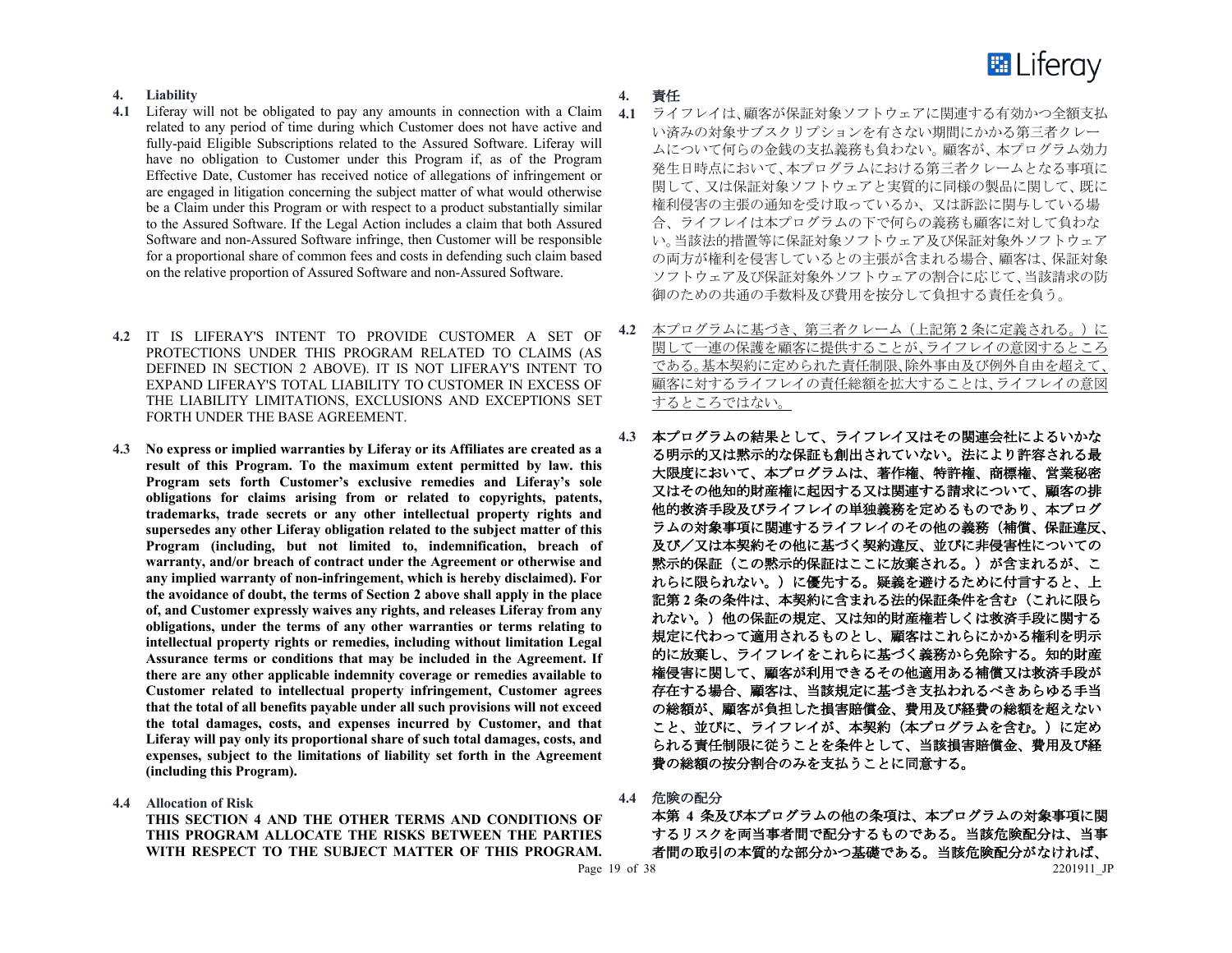# **E** Liferay

**THIS ALLOCATION IS AN INTRINSIC PART AND THE BASIS OF THE BARGAIN BETWEEN THE PARTIES. WITHOUT SUCH ALLOCATION LIFERAY WOULD NOT HAVE ENTERED INTO THIS PROGRAM AND THE AGREEMENT. LIFERAY'S PRICES FOR SUBSCRIPTION SERVICES REFLECT THIS ALLOCATION OF RISKS AND THE DISCLAIMER OF WARRANTIES, EXCLUSIONS AND LIMITATION OF LIABILITY SPECIFIED HEREIN. THE LIMITATIONS, EXCLUSIONS AND DISCLAIMERS CONTAINED IN THIS PROGRAM APPLY, EVEN IF ANY REMEDY (INCLUDING ANY LIMITED OR EXCLUSIVE REMEDY) PROVIDED FOR IN THIS PROGRAM FAILS IN ITS ESSENTIAL PURPOSE.**

- **5. Miscellaneous**
	- i. This Program is binding on the parties to the Order Form, and nothing in this Program confers upon any other person or entity any right, benefit or remedy of any nature whatsoever.
	- ii. The delay or failure of either party to exercise any rights hereunder will not constitute or be deemed a waiver or forfeiture of such rights. No waiver will be valid unless in writing and signed by an authorized representative of the party against whom such waiver is sought to be enforced. By express agreement of the parties and as an intrinsic part of the bargain between the parties if any provision of this Program is held invalid or unenforceable for any reason, this Program will be deemed invalid in its entirety.
	- iii. This Program represents the final, complete and exclusive statement of the agreement between the parties with respect to the subject matter of this Program, and all prior written agreements and all prior and contemporaneous oral agreements with respect to the subject matter of this Program are merged herein.

ライフレイは本プログラム及び本契約を締結することはなかった。ライ フレイのサブスクリプションサービスの料金は、当該危険配分並びに本 契約に定められた保証の否認、責任除外及び責任制限を反映している。 本プログラムに含まれる責任制限、責任除外及び保証の否認は、たとえ 本プログラムで提供された救済手段(限定的又は排他的救済手段を含 む。)がその本質的な目的を達成しない場合であっても、適用される。

# **5.** 雑則

- i. 本プログラムはオーダーフォームの当事者を拘束し、本プログラムの いかなる部分も、他の者に対し、性質を問わず何らの権利、利益又は 救済手段も付与しない。
- ii. いずれかの当事者による本書に基づく権利の行使の遅延又は不履行 は、当該権利の放棄又は執行となるものではなく、またそのようにみ なされることはない。いかなる権利放棄も、当該権利放棄を実行する ことを求められている当事者の権限ある代表者が書面で署名しない限 り、有効とならない。両当事者の明示的な合意により、かつ、両当事 者の取引の本質的な部分として、本プログラムの規定のいずれかが、 理由を問わず無効又は執行不能と判断された場合、本プログラムはそ の全体において無効とみなされるものとする。
- iii. 本プログラムは、本プログラムの対象事項に関する両当事者間の最終 的、完全かつ排他的な合意内容を表明するものであり、本プログラム の対象事項に関する従前の書面による合意のすべて、及び従前の又は 同時になされた口頭による合意のすべては、本プログラムの中に含ま れる。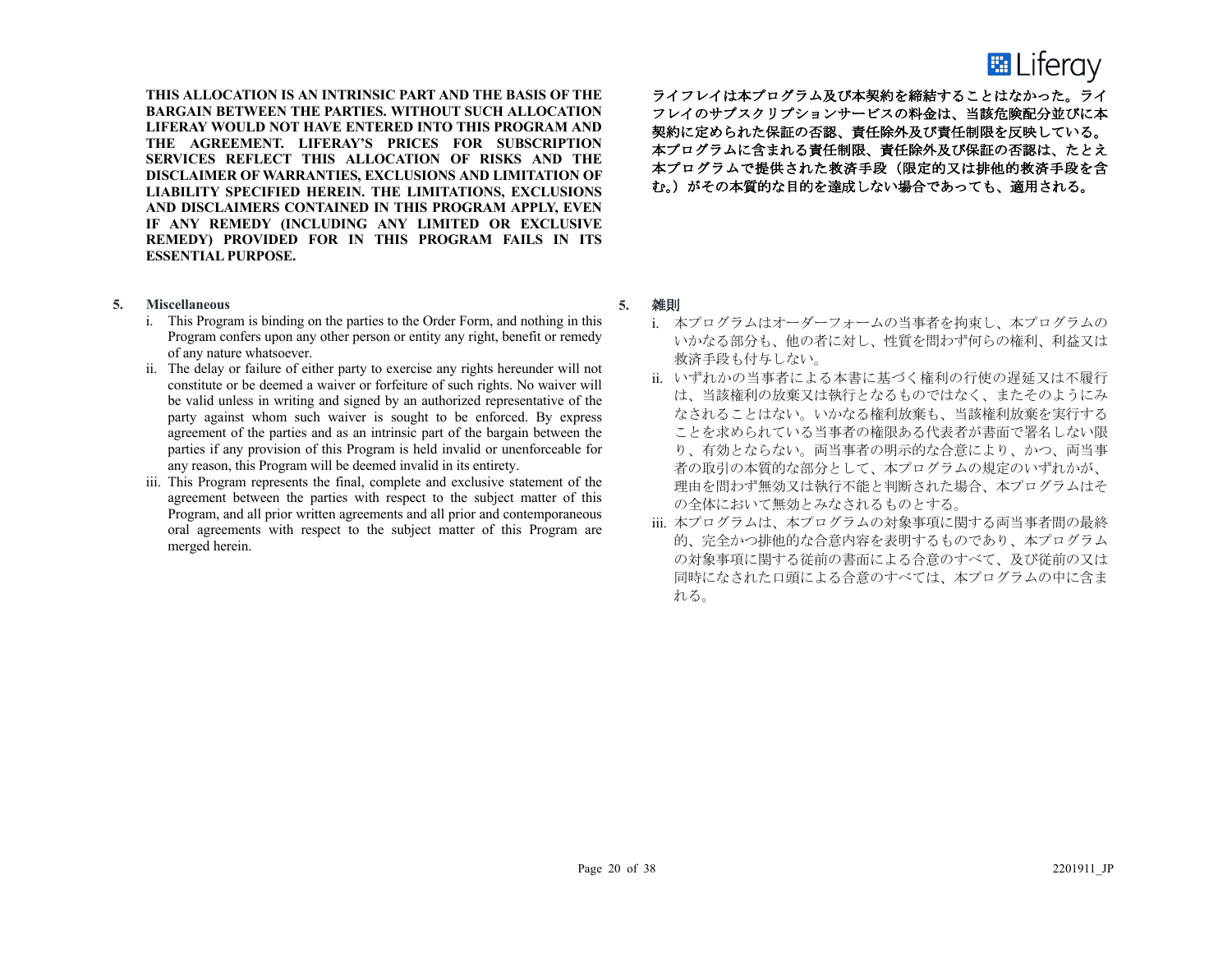

#### **SCHEDULE 1.B: LIFERAY DIGITAL EXPERIENCE PLATFORM SUBSCRIPTIONS**

#### **1. Liferay Digital Experience Platform Subscriptions**

A Liferay Digital Experience Platform ("DXP") Subscription provides Customer the following Subscription Benefits during the Subscription Term and on a per Unit basis: Customer Portal Access, Maintenance, Support and Legal Assurance.

The Unit by which Liferay measures a Customer's use of the Liferay DXP Subscription Services is an Instance of the DXP component known as "Liferay Digital Experience Platform". The price per Unit is defined by the Sizing of the Instance. Customers must purchase the appropriate number and type of Liferay DXP Subscriptions based on the number and Sizing of Instances of Liferay Digital Experience Platform as described in the following table:

| <b>Sizing</b> | Number of Cores or yCPUs that will be<br>accessible by each Instance |
|---------------|----------------------------------------------------------------------|
|               | Up to eight $(8)$                                                    |
|               | Up to twelve $(12)$                                                  |
|               | Up to sixteen $(16)$                                                 |
|               | Seventeen $(17)$ or more                                             |

If the number of Instances that Customer deploys, installs, uses or executes exceeds the number of Instances for which Customer has an active Liferay DXP Subscription, Customer is required to purchase additional Liferay DXP Subscriptions to cover this exceeding number of Instances. If Customer's Liferay DXP Subscription is used for an Instance that exceeds the allotted Sizing for such Instance, Customer is required to purchase the appropriate Sizing of Instance to cover the exceeded capacity.

Liferay DXP Subscriptions are available in two Support Levels - Light and Standard.

Liferay DXP Subscriptions are priced depending on the Designated Purpose. Liferay DXP Subscription pricing is available for the following Designated Purposes: Non-Production, Production or Backup.

Within each unique Customer Application (i) Customer shall maintain all Liferay

# 別紙 **1.B**:ライフレイ・デジタルエクスペリエンスプラットフォーム・サブスク リプション

# **1.** ライフレイ・デジタルエクスペリエンスプラットフォーム・サブスクリプ ション

ライフレイのデジタルエクスペリエンスプラットフォーム(以下「DXP」 という。)サブスクリプションでは、顧客には、サブスクリプション期間 中、各単位につき、カスタマーポータルアクセス、メンテナンス、本サポ ート及び法的保証のサブスクリプション付帯サービスが提供される。

ライフレイは、顧客によるライフレイ DXP サブスクリプションサービス の使用を測定する単位として、「ライフレイ・デジタルエクスペリエンス プラットフォーム」という名称の DXP コンポーネントのインスタンスを 用いる。単位あたりの価格はインスタンスのサイズで定義される。顧客は、 下表に記載されるとおり、ライフレイ・デジタルエクスペリエンスプラッ トフォームのインスタンスの数及びサイズに基づく、適切なライフレイ DXP サブスクリプション の数及び種類を購入しなければならない。

| サイズ | インスタンスごとにアクセス可能なコア又は<br>vCPUの数 |
|-----|--------------------------------|
|     | 8 以下                           |
|     | 12 以下                          |
|     | 16 以下                          |
|     | 17 以上                          |

顧客が導入、インストール、使用又は実行するインスタンスの数が、顧客 が有する有効なライフレイ DXP サブスクリプションのインスタンス数を 上回る場合、顧客は、インスタンスの超過数を補う追加のライフレイ DXP サブスクリプションを購入しなければならない。顧客のライフレイ DXP サブスクリプションが、それに割り当てられたサイズを超えるインスタン スに使用される場合、顧客は、超過容量を補う適切なインスタンスサイズ を購入しなければならない。

ライフレイ DXP サブスクリプションは、ライトレベル及びスタンダード レベルの 2 つの本サポートレベルで利用することができる。

ライフレイ DXP サブスクリプションは、指定目的ごとに価格設定され、 その価格が非本番目的、本番目的又はバックアップ目的に適用される。

各固有の顧客アプリケーション内において、(i) 顧客は、全単位で同一のサ ポートレベルですべてのライフレイ DXP サブスクリプションを維持(明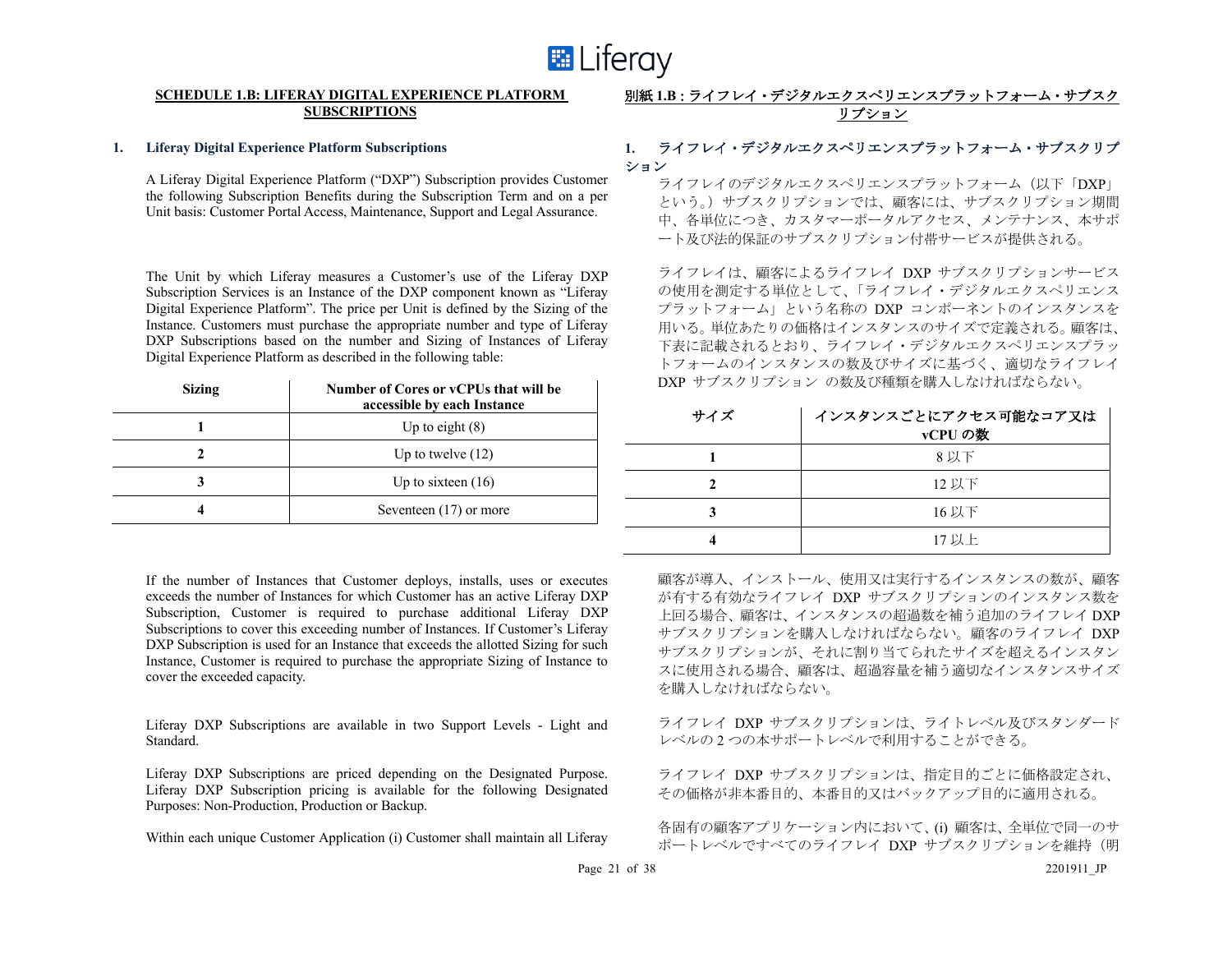

DXP Subscriptions at the same Support Level for all Units (for clarity, Customer may not purchase Standard Support Services Level for one Unit and Light Support Services Level for any additional Units deployed within a Customer Application, independent of whether such Units are used for Production Purposes, Backup Purposes or for Non-Production Purposes); and, (ii) Customer is required to maintain at least one (1) Subscription for Production Purposes and one (1) Subscription for Non-Production Purposes.

For Development Purposes, Customer's Liferay DXP Subscription includes developer licenses accessible through the Customer Portal during the Subscription Term. Each developer license provides Customer an entitlement to use the Liferay Digital Experience Platform for Development Purposes only and limited to use on one (1) development workstation and for up to ten (10) unique IP addresses, as further described in the applicable EULA.

#### **2. Supplemental Software Conditions**

Liferay DXP Subscriptions also include access to Software solutions and tools for download from Liferay's website. Except for the cases listed below, the Software is licensed under the DXP EULA as defined in Table 6 of the Appendix and the Liferay DXP Subscription includes access to Maintenance, Support and Legal Assurance for such Software.

• **Workstation and Client-Side installations of Software.** Some Software provided as part of Liferay DXP is designed to be used on workstations, e.g. Software provided for Development Purposes or to be used on the client-side as connectors to server based software. These Software components are identified at https://liferay.com/legal/client-side and subject to a Client-side EULA identified in Table 6 of the Appendix. Any Updates in response to Incidents reported for workstation and client-side installations of Software are generally limited to new versions and releases of the affected Software due to additional collaboration required with development teams for analysis of root causes. Liferay may nevertheless provide software fixes, updates, upgrades, enhancements, additions, corrections, modifications, when and if they are made available.

• **Free Liferay Subscription Apps.** Access to Free Liferay Subscription Apps is included with a Liferay DXP Subscription without additional Subscription Fees and made available in the "Subscription App" category of Liferay's 確にするために付言すると、顧客は、単位が本番目的、バックアップ目的 又は非本番目的で使用されるかにかかわらず、顧客アプリケーション内に 導入される一単位に対してスタンダードサポートサービスレベル、追加単 位に対してライトサポートサービスレベルを購入することはできない。) し、(ii) 顧客は少なくとも、本番目的でサブスクリプションを一つかつ非 本番目的でサブスクリプションを一つ維持しなければならない。

開発目的において、顧客のライフレイ DXP サブスクリプションには、サ ブスクリプション期間中、カスタマーポータルを介してアクセス可能なデ ベロッパーライセンスが含まれる。各デベロッパーライセンスにより、顧 客に、開発目的でのみライフレイ・デジタルエクスペリエンス・プラット フォームを、一台の開発用ワークステーションにて、最大 10 件の固有 IP アドレスに使用することのできる権利が付与される。 詳細は、EULA に定 める。

#### **2.** 補足ソフトウェアの条件

また、ライフレイ DXP サブスクリプションには、ライフレイのウェブサ イトからダウンロード可能な本ソフトウェアのソリューション及びツー ルへのアクセスが含まれる。以下に記載される場合を除き、本ソフトウェ アは、付属文書の表6に定義されるDXP EULAに基づいてライセンスされ、 また、ライフレイ DXP サブスクリプションには、当該本ソフトウェアに 関するメンテナンス、本サポート及び法的保証へのアクセスが含まれる。

- ワークステーション及びクライアントサイドのソフトウェアインスト ール ライフレイ DXP の一部として提供される本ソフトウェアの中に は、ワークステーションで使用することが指定されている者がある (例:開発目的で提供される本ソフトウェア又はクライアントサイド でサーバーベースのソフトウェアへのコネクタとして使用する本ソフ トウェア)。これらの 本ソフトウェア のコンポーネントは https://liferay.com/legal/client-side に特定されており、付属文書の表 6 に 特定されるクライアントサイド EULA が適用される。ワークステーシ ョン及び本ソフトウェアのクライアントサイドでのインストールにつ いてインシデントが報告された場合のアップデートは、根本原因の分 析のために開発チームとのさらなる協力が必要となるため、原則とし て問題の本ソフトウェアの新しいバージョン及びリリースに限られ る。前記にかかわらず、ライフレイは、ソフトウェアの修正、アップ デート、アップグレード、増強、追加、訂正及び改変を提供すること ができる場合には、それを提供することができる。
- 無料ライフレイサブスクリプションアプリ 無料ライフレイサブスク リプションアプリへのアクセスは、ライフレイ DXP サブスクリプショ ンに含まれており(追加のサブスクリプション料金は発生しない。)、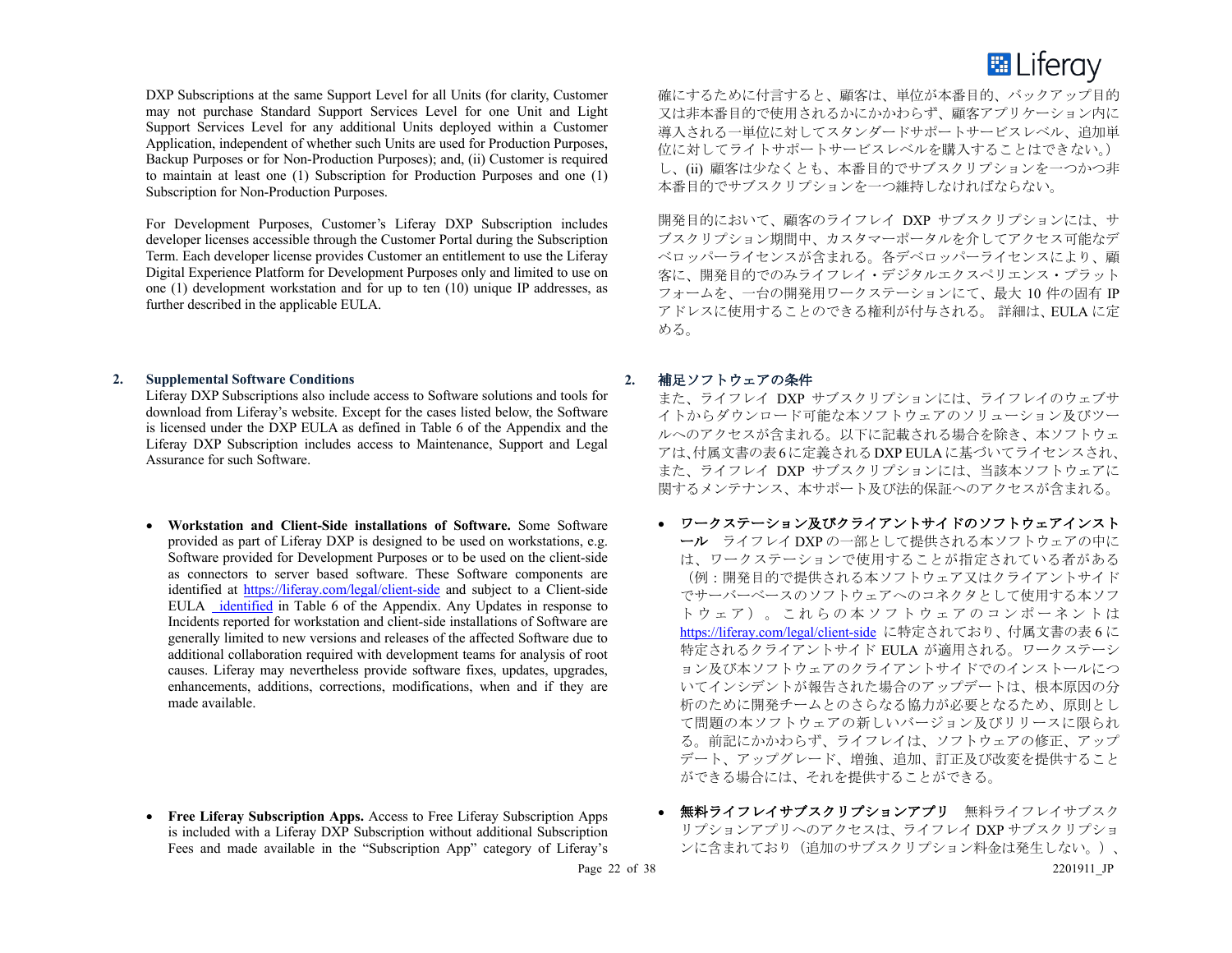

Marketplace (displayed as "Free" Apps), rather than through Customer Portal.

• **Liferay Lab Apps.** Liferay provides certain preview-based technology called "Liferay Labs Apps" without any Subscription Benefits.

#### **3. Liferay Connected Services**

With Customer's Liferay DXP Subscription, Customer also receives access to cloud based services known as "Liferay Connected Services". Liferay Connected Services ("LCS") allows Customer to manage and monitor Customer's Liferay DXP Subscriptions. LCS is provided under the Terms of Service and require the download and installation of Software that is available for electronic download from Liferay's website, licensed under the DXP EULA referenced above.

Elastic Deployment allows Customer to deploy, install, use or execute additional Instances of Base Subscriptions (as defined below) on demand and in excess of the number of Instances for which Customer maintains active Subscriptions ("Elastic Deployment").

Elastic Deployment is only available to Customers that meet the following requirements:

- 1. Customer must maintain at least two (2) active Liferay Digital Experience Platform (DXP) Subscriptions ("**Base Subscriptions**");
- 2. Only Instances used for Production Purposes may qualify as Base Subscriptions (i.e., Instances used for Non-Production or Backup Purposes do not count);
- 3. Customer must maintain Standard Support Level for the Base Subscriptions;
- 4. Customer must use Liferay Connected Services (LCS); and
- 5. Customer must have purchased the Base Subscription from Liferay or a Business Partner subject to the Agreement.

Elastic Deployment Instances must include Standard Level Support, Maintenance and Legal Assurance.

それは、カスタマーポータルではなく、ライフレイのマーケットプレ イスの「サブスクリプションアプリ」カテゴリ(「無料」アプリとし て表示される。)提供される。

• ライフレイラボアプリ ライフレイは、「ライフレイラボアプリ」と いう、サブスクリプション付帯サービスを伴わない、プレビューベー スのテクノロジーを提供する。

# **3.** ライフレイコネクテッドサービス(**LCS**)

顧客は、ライフレイ DXP サブスクリプションにより、「ライフレイコネク テッドサービス」(以下「LCS」という。)というクラウドベースの本サー ビスにアクセスすることもできる。LCS により、顧客は、顧客のライフレ イ DXP サブスクリプションを管理及び監視することができる。LCS は、 サービス利用規約に基づいて提供され、ライフレイのウェブサイトから電 子的にダウンロード可能な本ソフトウェア(上記に言及される DXP EULA に基づいてライセンスされる。)のダウンロード及びインストールを必要 とする。

エラスティックデプロイメント(以下「エラスティックデプロイメント」 という。)によって顧客は、基本サブスクリプション(定義は後記)の追 加インスタンスを、オンデマンドで、顧客が有効に保有しているサブスク リプションのインスタンスの数を超えて、導入、インストール、使用又は 実行することができる。

エラスティックデプロイメントは、以下の要件を満たす顧客に対してのみ 提供される。

- 1. ライフレイデジタルエクスペリエンスプラットフォーム (以下「DXP」 という。)サブスクリプション(以下「基本サブスクリプション」と いう。)を2つ以上保有していること。
- 2. 本番目的で使用するインスタンスのみが、基本サブスクリプションと して認められる(すなわち、非本番目的又はバックアップ目的で使用 するインスタンスは含まれない。)。
- 3. 基本サブスクリプションのスタンダードサポートレベルを維持してい ること。
- 4. ライフレイコネクテッドサービス(以下「LCS」という。)を使用して いること。
- 5. 基本サブスクリプションを、ライフレイ又はビジネスパートナーから、 本契約に従い購入したこと。

エラスティックデプロイメントインスタンスには、スタンダードサポート レベル、メンテナンス及び法的保証が含まれていなければならない。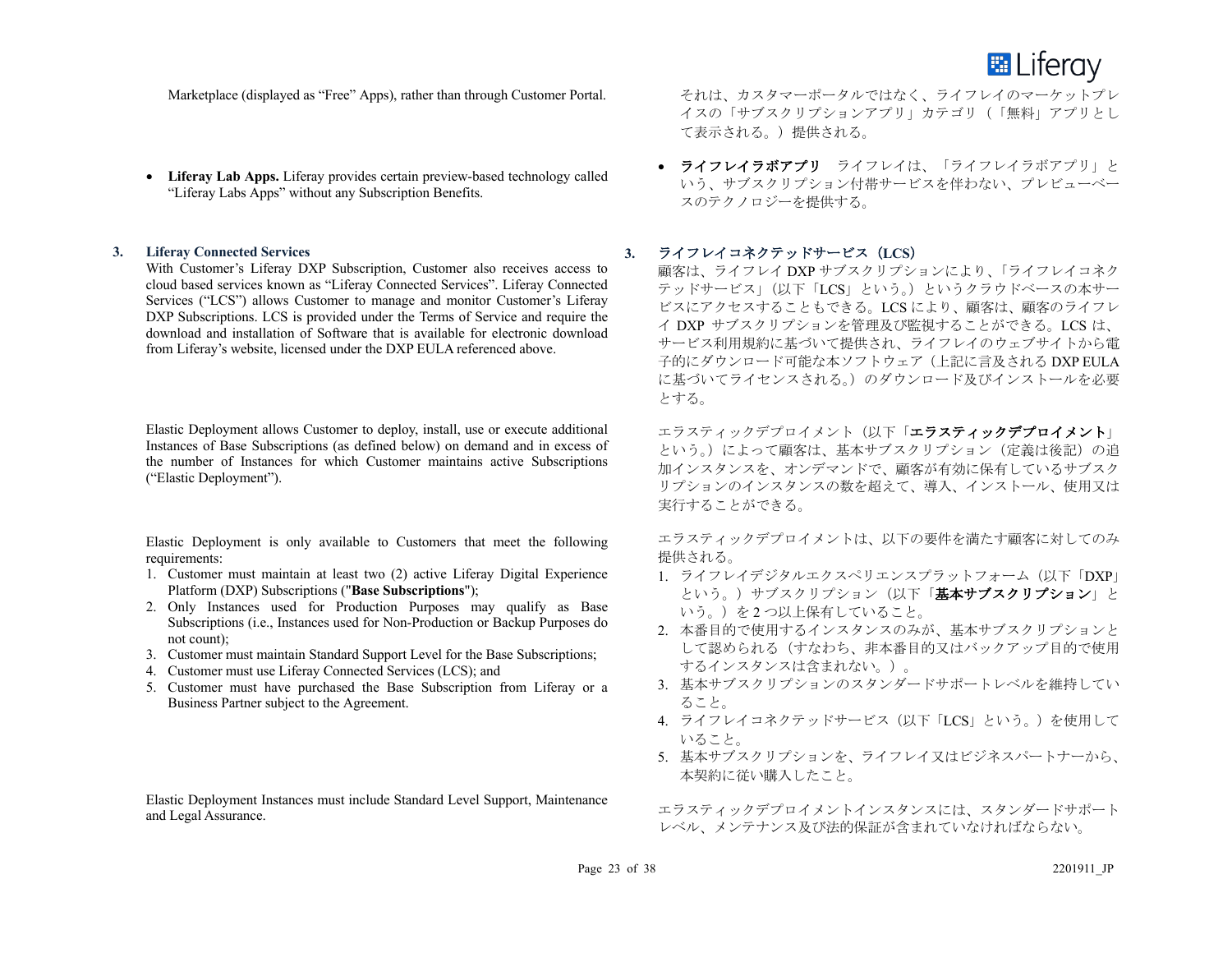

The Unit by which Liferay measures Customer's Elastic Deployment is the number of clock hours during which Customer utilizes each additional Instance. The total use of any Elastic Deployment during a calendar quarter will be rounded up to the nearest clock hour.

The price per Unit is defined by the Sizing of the additional Instance that Customer utilizes.

| <b>Sizing</b> | Number of Cores or vCPUs that will be<br>accessible for each Instance |
|---------------|-----------------------------------------------------------------------|
|               | Up to eight $(8)$                                                     |
|               | Up to twelve $(12)$                                                   |
|               | Up to sixteen $(16)$                                                  |
|               | unlimited                                                             |

Liferay will issue an invoice to Customer for Fees applicable to use of Elastic Deployment after each calendar quarter that Customer deploys, installs, uses or executes Elastic Deployment Instances and Customer will pay such invoice(s) in accordance with the Agreement. Unless otherwise specified in the applicable Order Form or another written agreement, the price per Unit is set forth on the pricing page accessible through Customer Portal and may be updated by Liferay from time to time.

LCS will report the start time and end time of each connected Instance, as measured by the start time and end time of the JVM associated with the Instance ("Instance Uptime"). For the avoidance of doubt, the Instance Uptime may differ from other third-party calculations that rely on site availability vs. JVM activity, for example, due to the use of an elastic load balancer. Reported Instance Uptime may also differ from other calculations if Instances are abruptly shut-down through methods other than those recommended by Liferay. Chargeable Uptime is defined as the total Instance Uptime of all Instances that exceed the number of purchased annual Liferay DXP Subscriptions and will be rounded up to the nearest hour for billing purposes.

Each Elastic Deployment Instance is subject to terms of the EULA located at https://web.liferay.com/legal/doc/eula/ed/1001701, and not the DXP EULA as defined in Table 6 of the Appendix.

ライフレイが顧客のエラスティックデプロイメントを測定する単位は、顧 客が追加の各インスタンスを利用した時間数とする。暦四半期中のエラス ティックデプロイメントの総利用時間の計算においては、1 時間未満の時 間は切り上げされる。

単位あたりの金額は、顧客が利用する追加のインスタンスのサイズによっ て決まる。

| サイズ | インスタンスごとにアクセス可能な<br>コア又はvCPUの数 |
|-----|--------------------------------|
|     | 8 以下                           |
|     | 12 以下                          |
| 3   | 16 以下                          |
|     | 無制限                            |

ライフレイは、顧客がエラスティックデプロイメントインスタンスを導 入、インストール、使用又は実行した暦四半期が終わるごとに、エラステ ィックデプロイメントの使用に対する本料金について顧客に請求書を発 行し、顧客は本契約に従って請求金額を支払うものとする。該当するオー ダーフォームその他の書面による合意により別段の指定がある場合を除 き、単位あたりの金額は、カスタマーポータルからアクセスできる価格ペ ージに定められたとおりであり、ライフレイはこれを随時変更することが できる。

LCS は、接続された各インスタンスの開始時間及び終了時間を、当該イン スタンスに付随する JVM の開始時間と終了時間を計測して報告する(以 下「インスタンスアップタイム」という。)。疑義を避けるために付言する と、インスタンスアップタイムは、エラスティックロードバランサーを使 用する等の理由により、第三者がサイトの可用性とJVMアクティビティ を照らし合わせて計算した時間とずれる可能性がある。報告されるインス タンスアップタイムは、ライフレイが推奨する方法以外の方法を使用した 場合にインスタンスが突然シャットダウンした場合には、他の測定方法に よる計算とずれる可能性がある。料金が発生するアップタイムは、1年間 に購入されたライフレイDXPサブスクリプションの数を超過した全イ ンスタンスのインスタンスアップタイムの合計によって定まり、料金の請 求の際には、1時間未満の時間は切り上げされる。

各エラスティックデプロイメントインスタンスには、付属文書の表 6 に定 義される DXP EULA ではなく https://web.liferay.com/legal/doc/eula/ed/1001701 にある EULA の条件が適用 される。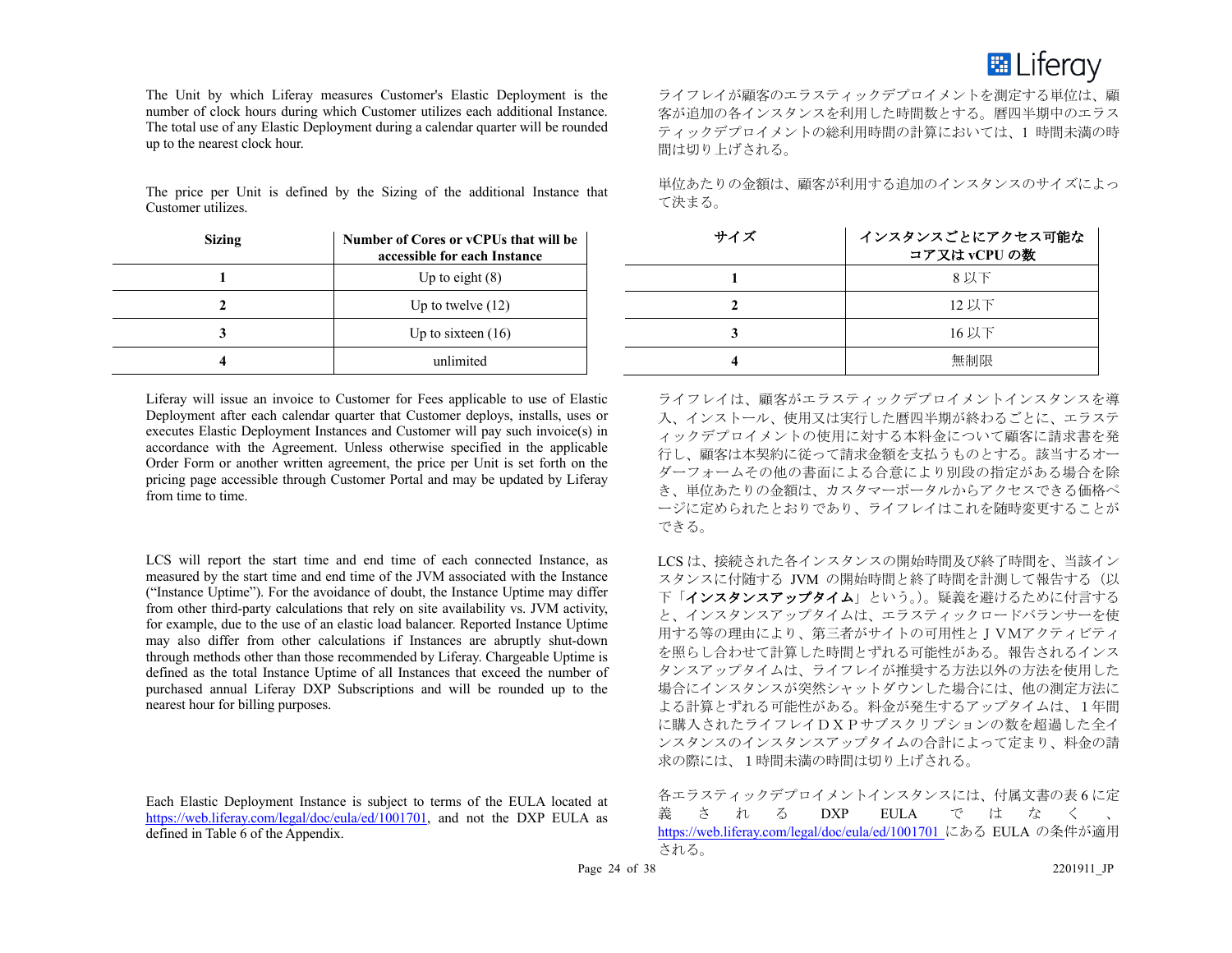

# **SCHEDULE 1.C: LIFERAY DIGITAL EXPERIENCE PLATFORM ELASTIC DEPLOYMENT SUBSCRIPTIONS**

Elastic Deployment allows Customer to deploy, install, use or execute additional Instances of Base Subscriptions (as defined below) on demand and in excess of the number of Instances for which Customer maintains active Subscriptions ("Elastic Deployment").

Elastic Deployment is only available to Customers that meet the following requirements:

- 1. Customer must maintain at least two (2) active Liferay Digital Experience Platform (DXP) Subscriptions ("**Base Subscriptions**");
- 2. Only Instances used for Production Purposes may qualify as Base Subscriptions (i.e., Instances used for Non-Production or Backup Purposes do not count);
- 3. Customer must maintain Standard Support Level for the Base Subscriptions;
- 4. Customer must use Liferay Connected Services (LCS); and
- 5. Customer must have purchased the Base Subscription from Liferay or a Business Partner subject to the Agreement.

Elastic Deployment Instances must include Standard Level Support, Maintenance and Legal Assurance.

The Unit by which Liferay measures Customer's Elastic Deployment is the number of clock hours during which Customer utilizes each additional Instance. The total use of any Elastic Deployment during a calendar quarter will be rounded up to the nearest clock hour.

The price per Unit is defined by the Sizing of the additional Instance that Customer utilizes.

| <b>Sizing</b> | Number of Cores or vCPUs that will be<br>accessible for each Instance |
|---------------|-----------------------------------------------------------------------|
|               | Up to eight $(8)$                                                     |
|               | Up to twelve $(12)$                                                   |
|               | Up to sixteen $(16)$                                                  |
|               | unlimited                                                             |

# 別紙 **1.C**:ライフレイ・デジタルエクスペリエンスプラットフォーム・エラス ティック導入サブスクリプション

エラスティックデプロイメント(以下「エラスティックデプロイメント」 という。)によって顧客は、基本サブスクリプション(定義は後記)の追 加インスタンスを、オンデマンドで、顧客が有効に保有しているサブスク リプションのインスタンスの数を超えて、導入、インストール、使用又は 実行することができる。

エラスティックデプロイメントは、以下の要件を満たす顧客に対してのみ 提供される。

- 1. ライフレイデジタルエクスペリエンスプラットフォーム (以下「DXP」 という。)サブスクリプション(以下「基本サブスクリプション」と いう。)を2つ以上保有していること。
- 2. 本番目的で使用するインスタンスのみが、基本サブスクリプションと して認められる(すなわち、非本番目的又はバックアップ目的で使用 するインスタンスは含まれない。)。
- 3. 基本サブスクリプションのスタンダードサポートレベルを維持してい ること。
- 4. ライフレイコネクテッドサービス(以下「LCS」という。)を使用して いること。
- 5. 基本サブスクリプションを、ライフレイ又はビジネスパートナーから、 本契約に従い購入したこと。

エラスティックデプロイメントインスタンスには、スタンダードサポート レベル、メンテナンス及び法的保証が含まれていなければならない。

ライフレイが顧客のエラスティックデプロイメントを測定する単位は、顧 客が追加の各インスタンスを利用した時間数とする。暦四半期中のエラス ティックデプロイメントの総利用時間の計算においては、1 時間未満の時 間は切り上げされる。

単位あたりの金額は、顧客が利用する追加のインスタンスのサイズによっ て決まる。

| サイズ | インスタンスごとにアクセス可能な<br>コア又はvCPUの数 |
|-----|--------------------------------|
|     | 8以下                            |
|     | 12 以下                          |
|     | 16 以下                          |
|     | 無制限                            |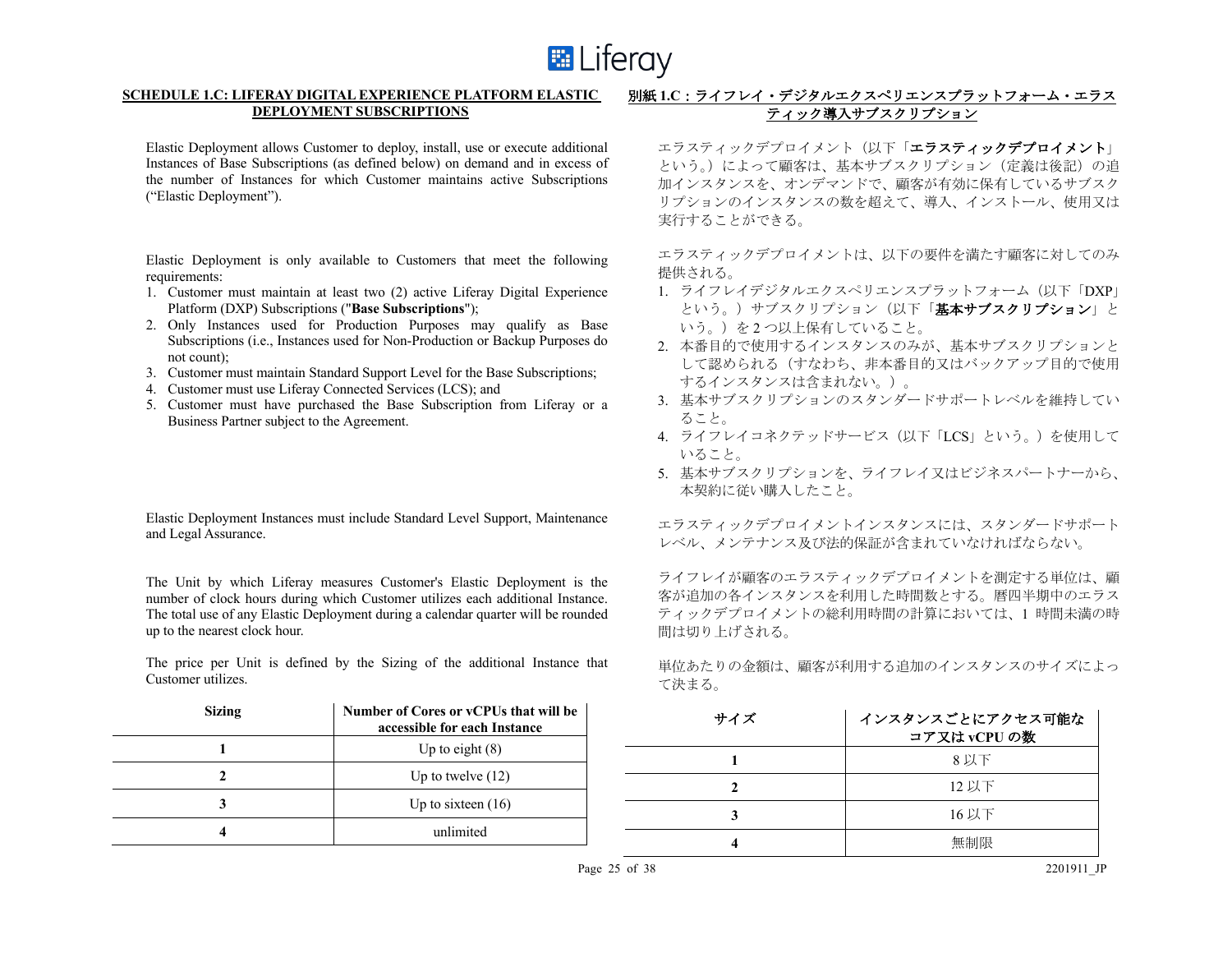

Liferay will issue an invoice to Customer for Fees applicable to use of Elastic Deployment after each calendar quarter that Customer deploys, installs, uses or executes Elastic Deployment Instances and Customer will pay such invoice(s) in accordance with the Agreement. Unless otherwise specified in the applicable Order Form or another written agreement, the price per Unit is set forth on the pricing page accessible through Customer Portal and may be updated by Liferay from time to time.

LCS will report the start time and end time of each connected Instance, as measured by the start time and end time of the JVM associated with the Instance ("Instance Uptime"). For the avoidance of doubt, the Instance Uptime may differ from other third-party calculations that rely on site availability vs. JVM activity, for example, due to the use of an elastic load balancer. Reported Instance Uptime may also differ from other calculations if Instances are abruptly shut-down through methods other than those recommended by Liferay. Chargeable Uptime is defined as the total Instance Uptime of all Instances that exceed the number of purchased annual Liferay DXP Subscriptions and will be rounded up to the nearest hour for billing purposes.

Each Elastic Deployment Instance is subject to terms of the EULA located at https://web.liferay.com/legal/doc/eula/ed/1001701, and not the DXP EULA as defined in Table 6 of the Appendix.

ライフレイは、顧客がエラスティックデプロイメントインスタンスを導 入、インストール、使用又は実行した暦四半期が終わるごとに、エラステ ィックデプロイメントの使用に対する本料金について顧客に請求書を発 行し、顧客は本契約に従って請求金額を支払うものとする。該当するオー ダーフォームその他の書面による合意により別段の指定がある場合を除 き、単位あたりの金額は、カスタマーポータルからアクセスできる価格ペ ージに定められたとおりであり、ライフレイはこれを随時変更することが できる。

LCS は、接続された各インスタンスの開始時間及び終了時間を、当該イン スタンスに付随する JVM の開始時間と終了時間を計測して報告する(以 下「インスタンスアップタイム」という。)。疑義を避けるために付言する と、インスタンスアップタイムは、エラスティックロードバランサーを使 用する等の理由により、第三者がサイトの可用性とJVMアクティビティ を照らし合わせて計算した時間とずれる可能性がある。報告されるインス タンスアップタイムは、ライフレイが推奨する方法以外の方法を使用した 場合にインスタンスが突然シャットダウンした場合には、他の測定方法に よる計算とずれる可能性がある。料金が発生するアップタイムは、1年間 に購入されたライフレイDXPサブスクリプションの数を超過した全イ ンスタンスのインスタンスアップタイムの合計によって定まり、料金の請 求の際には、1時間未満の時間は切り上げされる。

各エラスティックデプロイメントインスタンスには、付属文書の表 6 に定 義される DXP EULA ではな く 、 https://web.liferay.com/legal/doc/eula/ed/1001701 にある EULA の条件が適用 される。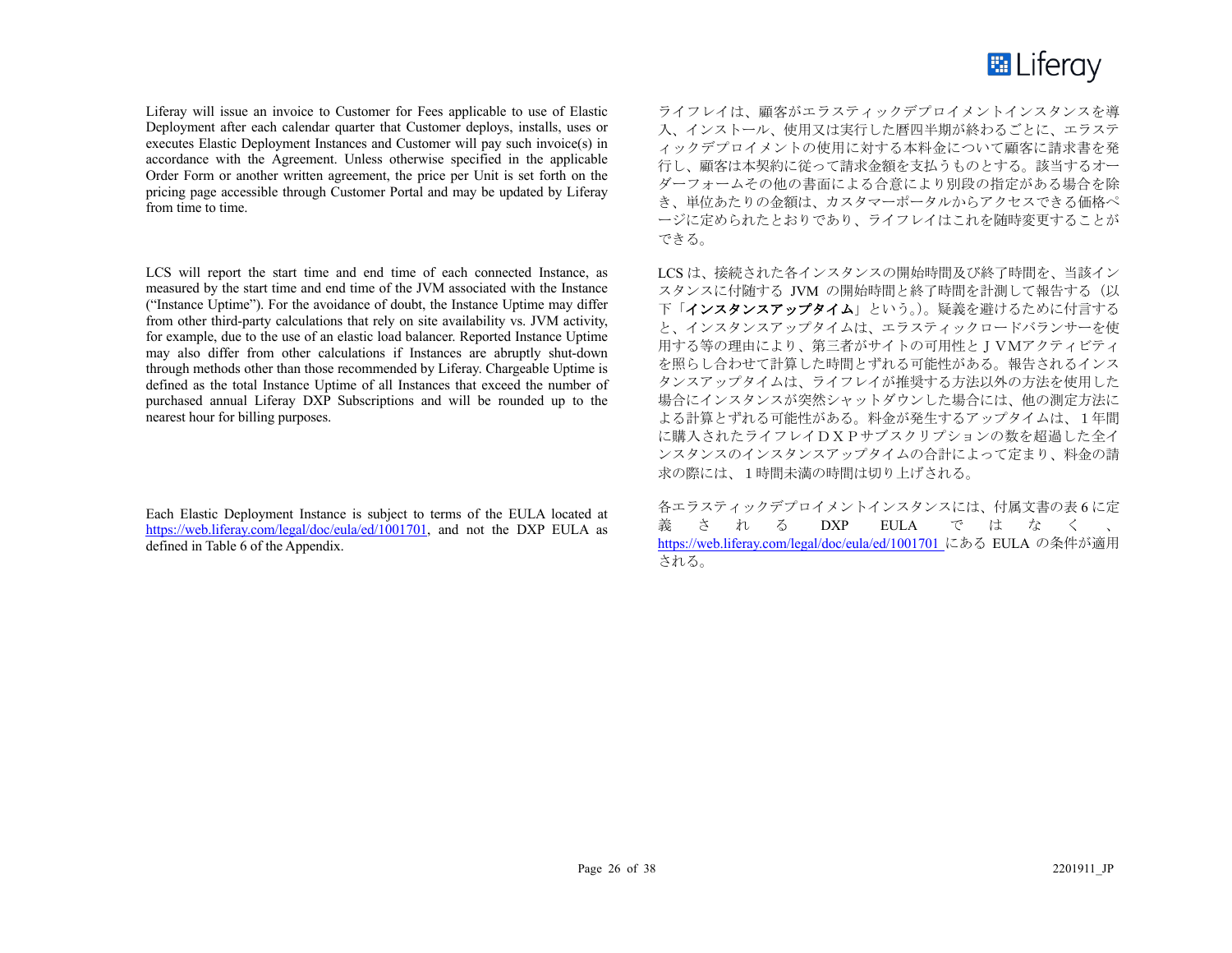

# **SCHEDULE 1.D: LIFERAY ADD-ON AND PAID APPS ENTERPRISE SUBSCRIPTIONS**

#### **1. Liferay Add-On Subscriptions**

Add-On Subscriptions are those Subscriptions that Liferay makes available to add additional functionality or capacity to an existing Liferay DXP Subscription as further described below. An Add-On Subscription requires an active Liferay DXP Subscription at the time of purchase. Add-On Subscriptions entitle Customer to Customer Portal Access as a Subscription Benefit, as well as any other Subscription Benefits set forth below.

#### **1.1 Enterprise Search**

A Liferay DXP Subscription as described in Schedule 1.C includes a Third Party Software search server by default. Liferay offers Enterprise Search Add-On Subscriptions that provide additional Third Party Software ("**Additional Software**") for additional functionality and capabilities.

Enterprise Search Add-On Subscriptions include Support and Maintenance for both the default search server and the Additional Software as applicable, provided that Support (i) requires an active underlying Liferay DXP Subscription and (ii) will be provided by Liferay at the same Support Level as the underlying Liferay DXP Subscription. Any provider of such Third Party Software will have no obligation to provide support directly to Customer.

The Additional Software is made available for download from the Third Party Software provider's website with the purchase of the applicable Add-On Subscription and is licensed under the EULA(s) located at: www.liferay.com/legal/enterprise-search-eula. Any server-side Liferay Software that enables the use of the Additional Software provided under either Enterprise Search Add-On Subscription is governed by the terms and conditions of the Liferay DXP EULA as set forth in Table 6, in the body of this Appendix, above.

The Unit for Enterprise Search Add-On Subscription is an Instance.

Enterprise Search Add-On Subscriptions and the Additional Software may only be used with Liferay DXP Software.

# 別紙 **1.D**:ライフレイアドオン及び有料アプリエンタープライズサブスクリプ ション

# **1.** ライフレイアドオンサブスクリプション

アドオンサブスクリプションは、以下に詳述される通り、既存のライフレ イ DXP サブスクリプション に追加機能又は能力を追加するためにライフ レイが提供するサブスクリプションである。アドオンサブスクリプション は、購入時点で、有効なライフレイ DXP サブスクリプションを有してい ることを必要とする。アドオンサブスクリプション により、顧客は、サ ブスクリプション付帯サービスとしてカスタマーポータルアクセスを付 与される他、以下に定められるその他サブスクリプション付帯サービスを 受けることができる。

# **1.1** エンタープライズサーチ

別紙 1.C に記載されるライフレイ DXP サブスクリプションには、デフォル ト設定でサードパーティソフトウェアサーチサーバーが含まれている。ラ イフレイは、追加機能及び性能を有する追加サードパーティソフトウェア (以下「追加ソフトウェア」という。) を含んでいるエンタープライズサ ーチアドオンサブスクリプションを提供する。

エンタープライズサーチアドオンサブスクリプションには、デフォルト設 定のサーチサーバー及び追加ソフトウェア(該当する場合)の本サポート 及びメンテナンスが含まれる。但し、本サポートは、(i) 有効な基本となる ライフレイ DXP サブスクリプションを有していることを必要とし、(ii) 基 本となるライフレイ DXP サブスクリプションと同一のサポートレベルで ライフレイにより提供される。当該サードパーティソフトウェアのプロバ イダーは、顧客にサポートを直接提供する義務を一切負わない。

追加ソフトウェアは、該当するアドオンサブスクリプションを購入するこ とでサードパーティソフトウェアプロバイダーのウェブサイトからダウ ンロード可能となり、www.liferay.com/legal/enterprise-search-eula に掲載さ れる EULA に基づきライセンスされる。いずれかのエンタープライズサー チアドオンサブスクリプションに基づき提供される追加ソフトウェアの 使用を可能にするサーバーサイドのライフレイソフトウェアは、上記本付 属文書の本文の表 6 に定められるライフレイ DXP EULA の規定に準拠す る。

エンタープライズサーチアドオンサブスクリプションの単位にはインス タンスを用いる。

エンタープライズサーチアドオンサブスクリプション及び追加ソフトウ ェアは、ライフレイ DXP ソフトウェアと組み合わせてのみ使用すること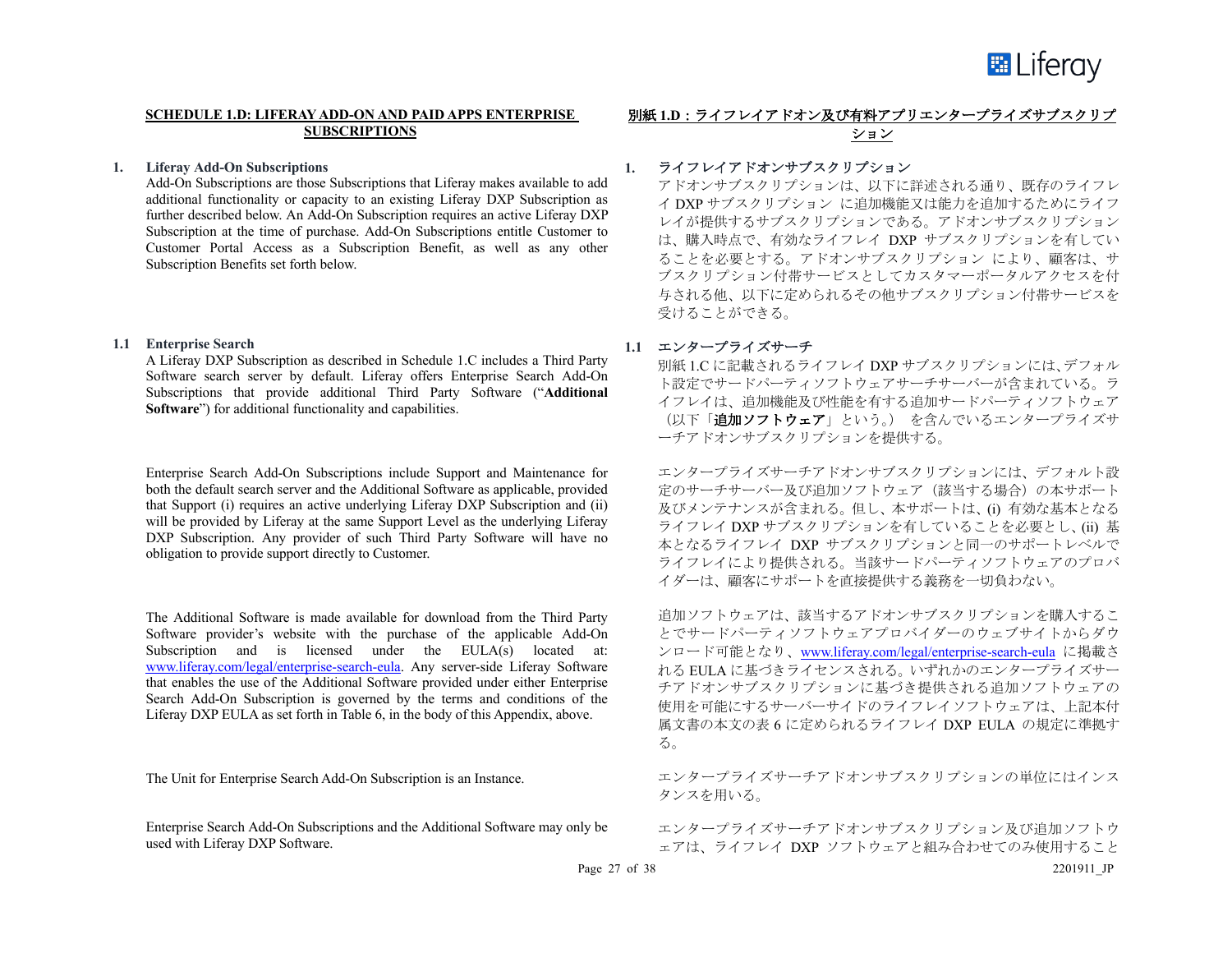

# ができる。

#### **2. Liferay Paid Apps Enterprise Subscriptions**

Liferay Paid Apps are those Liferay Subscription Apps that are subject to Fees (displayed as "Paid Apps") and are not Free Liferay Subscription Apps from Liferay. Liferay Paid Apps require an active Liferay DXP Subscription at the time of purchase. A Liferay Paid App Subscription may only be used with Liferay Software.

A Liferay Paid App Enterprise Subscription provides Customer the following Subscription Benefits during the Subscription Term and on a per Unit basis: Customer Portal Access, Maintenance, Support and Legal Assurance, provided that Support requires an active underlying Liferay DXP Subscription. The Support Level is dependent on the Support Level for Customer's underlying Liferay Portal Enterprise or Liferay DXP Subscription.

The Unit for Liferay Paid Apps Enterprise Subscriptions is an Instance.

Liferay Paid App Enterprise Subscriptions are available as "Standard" and "Developer" versions. The Developer versions have a limitation of ten (10) unique IP addresses.

# **2.** 有料ライフレイアプリエンタープライズサブスクリプション

有料ライフレイアプリ (「有料アプリ」として表示される。)は、本料金の 対象となるライフレイサブスクリプションアプリであり、ライフレイの無 料ライフレイサブスクリプションアプリではない。有料ライフレイアプリ は、購入時点で有効なライフレイ DXP サブスクリプションを有している ことを条件とする。有料ライフレイアプリサブスクリプションは、ライフ レイソフトウェアとのみ使用することができる。

有料ライフレイアプリエンタープライズサブスクリプションにより、顧客 は、サブスクリプション期間中、単位ベースで、カスタマーポータルアク セス、メンテナンス、本サポート及び法的保証のサブスクリプション付帯 サービスを提供される。但し、本サポート は、有効な基本となるライフ レイ DXP サブスクリプションを有することを条件とする。サポートレベ ルは、顧客の基本となるライフレイポータルエンタープライズ又はライフ レイ DXP サブスクリプションのサービスレベルによる。

有料ライフレイアプリエンタープライズサブスクリプションの単位には インスタンスを用いる。

有料ライフレイアプリエンタープライズサブスクリプションは、「スタン ダード」及び「デベロッパー」バージョンで利用することができる。デベ ロッパーバージョンは、10 個の固有 IP アドレスまでという制限がある。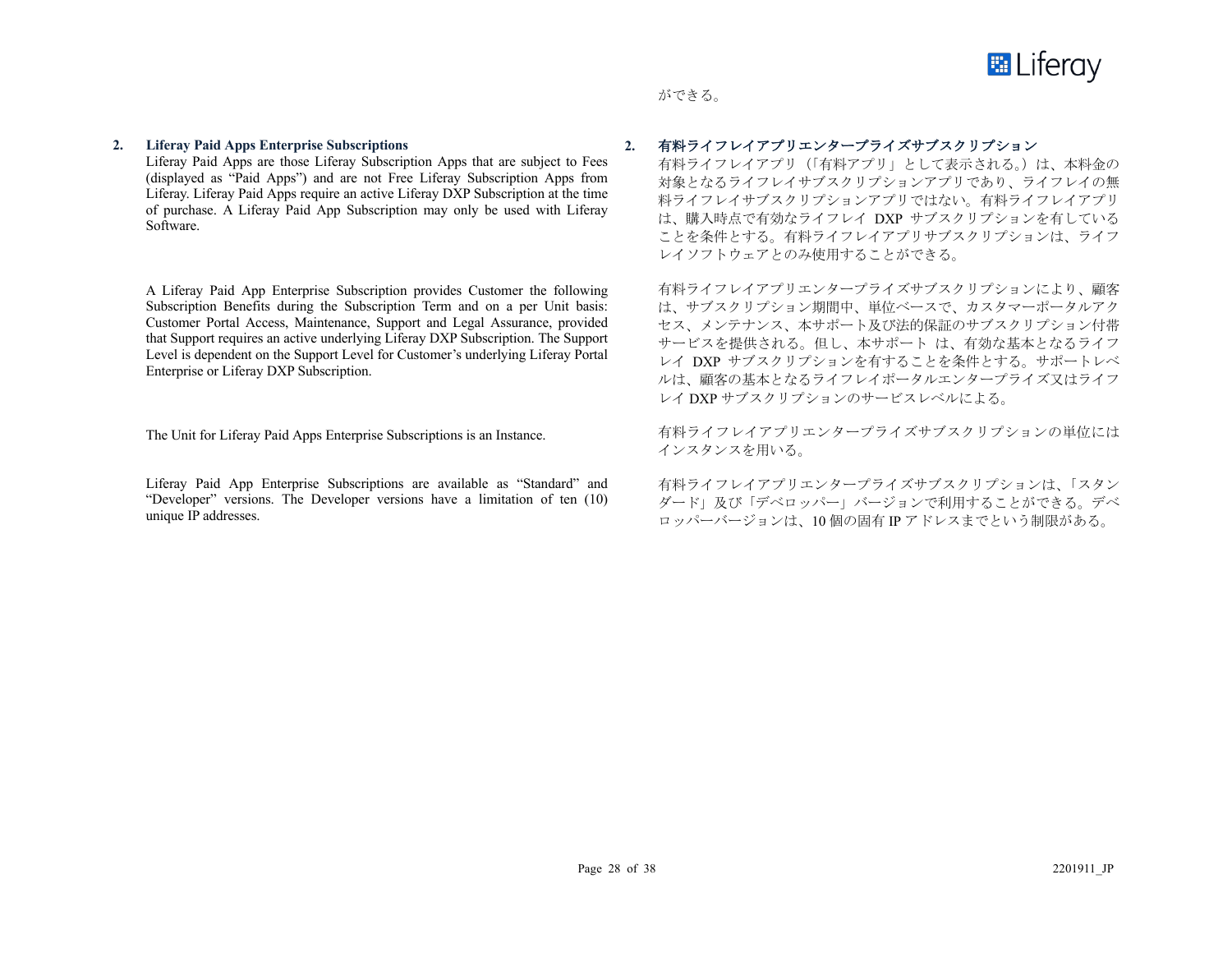

#### **SCHEDULE 1.E: LIFERAY ENHANCED SUPPORT SUBSCRIPTIONS** 別紙 **1.E**:ライフレイ強化サポートサブスクリプション

#### **1. Designated Contact Add-On Subscription**

Designated Contact Add-On Subscriptions are available as optional Add-On Subscriptions to an active Liferay DXP Subscription, if Customer maintains Support Levels Light or 」.

Designated Contact Add-On Subscriptions entitle Customer to an additional Designated Contact. The Unit for Designated Contact Add-on Subscriptions is the number of additional Designated Contacts.

#### **2. Extended Premium Support Subscription**

The Extended Support Subscription extends the benefits associated with the Premium Support Phase for Maintenance and Support beyond the end of Premium Support Phase, as defined in the EOSL Policy. Extended Premium Support Subscriptions must be purchased before the Premium Support Phase ends (as defined in the EOSL Policy).

Each Extended Premium Support Subscription requires an underlying and active Liferay DXP Subscription with Light or Standard Support. For example, the Liferay Extended Premium Support Subscription is not available for Customer Applications for which Customer does not have an active Liferay DXP Subscription.

If purchased, the Extended Premium Support Subscription is provided for a period of up to three (3) years immediately following the end of the Premium Support Phase. The Unit, Designated Purpose and Support Level for Liferay Extended Premium Support Subscriptions are the same as for Customer's underlying active Liferay DXP Subscriptions.

# **1.** 指定担当者アドオンサブスクリプション

指定担当者アドオンサブスクリプションは、顧客がサポートレベルをライ トレベル又はスタンダードレベルに維持している場合に、有効なライフレ イ DXP サブスクリプションに対するオプションのアドオンサブスクリプ ションとして利用することができる。

指定担当者アドオンサブスクリプションにより、顧客は、指定担当者を追 加することができる。指定担当者アドオンサブスクリプションの単位に は、追加指定担当者の数を用いる。

# **2.** 延長プレミアムサポートサブスクリプション

延長サポートサブスクリプションにより、プレミアムサポート期間の終了 (EOSL ポリシーに定義される。)後も、メンテナンス及び本サポートのプ レミアムサポート期間に伴う付帯サービスを延長利用することができる。 延長プレミアムサポートサブスクリプションは、プレミアムサポート期間 の終了(EOSL ポリシーに定義される。)前の購入を条件とする。

各延長プレミアムサポートサブスクリプションは、ライトレベル又はスタ ンダードレベルのサポート対象の有効な基本となるライフレイ DXP サブ スクリプションを有することを条件とする。例えば、ライフレイ延長スタ ンダードサポートサブスクリプションは、顧客が有効なライフレイ DXP サブスクリプションを有さない顧客アプリケーションに利用することは できない。

購入された延長プレミアムサポートサブスクリプションは、プレミアムサ ポート期間の終了直後から最長 3 年間提供される。ライフレイ延長プレミ アムサポートサブスクリプションの単位、指定目的及びサポートレベル は、ベースとなる顧客の有効なライフレイ DXP サブスクリプションと同 じとする。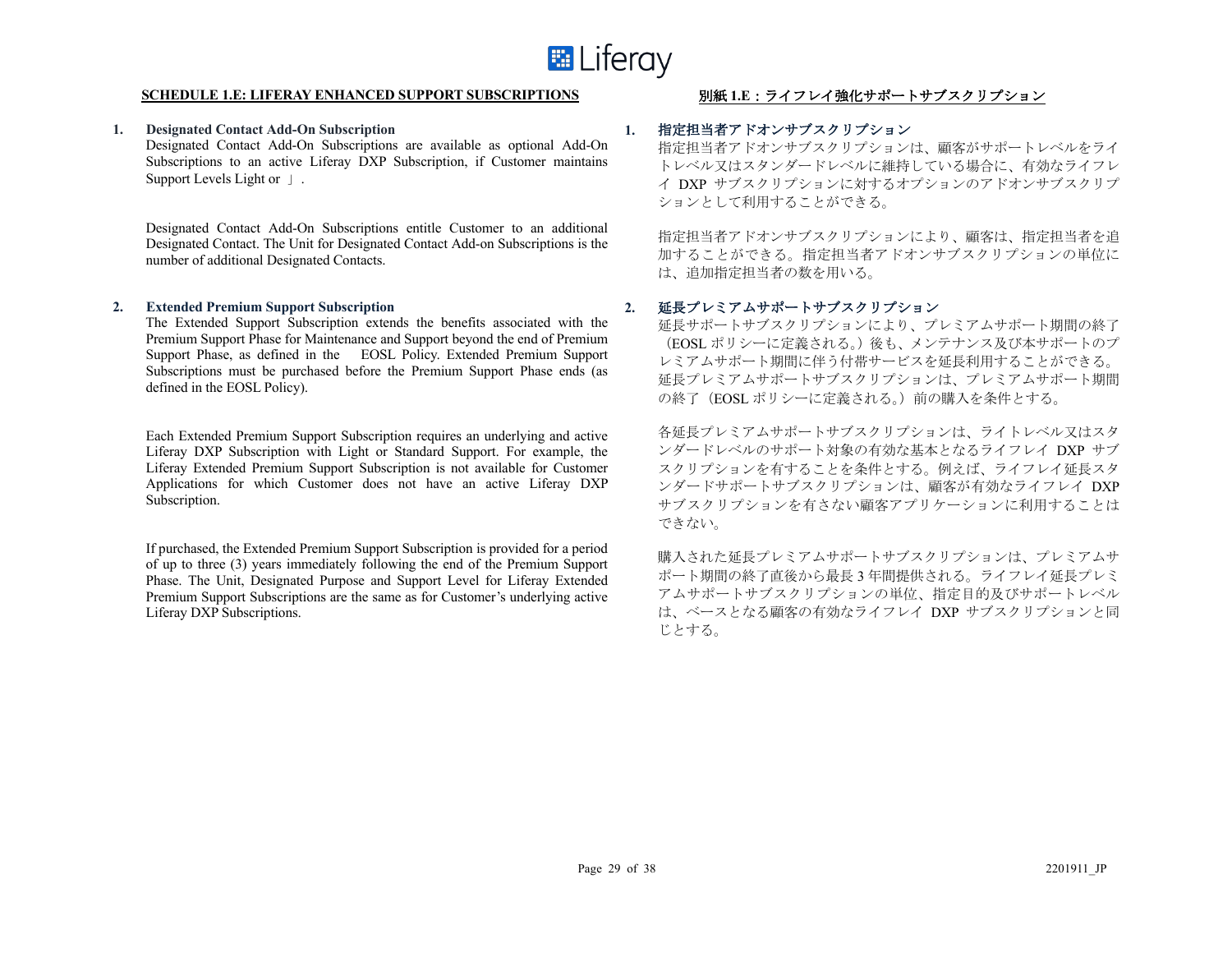

# **SCHEDULE 1.F: LIFERAY ANALYTICS CLOUD AND ANALYTICS CLOUD ADD-ON SUBSCRIPTIONS**

#### **1. Liferay Analytics Cloud Subscription**

The Unit for Liferay Analytics Cloud ("LAC") Subscription is a Plan. The Pricing for each Plan is defined by the maximum number of Named Individuals and maximum number of Page Views as set forth in the Table below:

| Plan              | <b>Max. Number of Named</b><br><b>Individuals</b> | <b>Max. Number of Page Views</b> |
|-------------------|---------------------------------------------------|----------------------------------|
| <b>Business</b>   | 10,000                                            | 5,000,000                        |
| <b>Enterprise</b> | 100,000                                           | 60,000,000                       |

\*Each Plan provides for an unlimited number of Users.

Customers must acquire a LAC Subscription with the appropriate Plan (**Business or Enterprise**) based on the estimated number of Named Individuals visiting Customer's Page and Page Views within the applicable Subscription Term. If the number of Named Individuals or Page Views for which Customer utilizes LAC Subscription exceeds the number of Named Individuals or Page Views for which Customer has an active LAC Subscription within the applicable Subscription Term, Customer is required to immediately upgrade to the appropriate Plan or purchase appropriate LAC Add-On Subscriptions as set forth in Section 2 below to cover this exceeding number of Named Individuals or Page Views, respectively, for the remainder of the Subscription Term. The Fees for the higher Plan or Add-On Subscriptions will be applied on pro-rata basis to the remainder of the Subscription Term beginning with the day on which either the maximum number of Named Individuals or Page Views is exceeded, whichever occurs first.

During the Subscription Term, Customer's LAC Subscription provides Customer with the following Subscription Benefits: Access to Customer Portal including access to the LAC Cloud Service, subject to the Terms of Service, and Support. Documentation applicable to LAC can be accessed at: https://help.liferay.com.

Liferay intends to periodically update, upgrade, backup, improve and/or discontinue certain functionality associated with LAC and Customer's user experience. As a result, LAC may be substantially modified. Liferay reserves the right at any time to change and/or discontinue any or all of LAC (including the underlying platforms and application programming interfaces ("**APIs**") and/or application binary interfaces ("**ABIs**") which may inhibit Customer's ability to use existing applications. Liferay will use reasonable efforts to provide advance notice of material changes to LAC on the applicable LAC Services website.

# 別紙 **1.F**:ライフレイアナリティクスクラウド及びアナリティクスクラウドアド オンサブスクリプション

# **1.** ライフレイアナリティクスクラウドサブスクリプション

ライフレイアナリティクスクラウド(以下「LAC」という。)サブスクリプ ションの単位には、プランを用いる。各プランの価格は、下表に定められ る特定個人の上限数及びページビューの上限数により定義される。

| プラン          | 特定個人の上限数 | ページビューの上限数 |
|--------------|----------|------------|
| ビジネス         | 10.000   | 5,000,000  |
| エンター<br>プライズ | 100,000  | 60,000,000 |

\*各プランとも、ユーザー数に制限はない。

顧客は、適用されるサブスクリプション期間内において、顧客のページを おれる特定個人及びページビューの推定数に基づく適切なプラン(ビジネ ス又はエンタープライズ)の LAC サブスクリプションを購入しなければ ならない。顧客が LAC サブスクリプションを利用する特定個人数又はペー ジビュー数が、顧客が適用されるサブスクリプション期間内に有する有効 な LAC サブスクリプションに適用される特定個人数又はページビュー数 を超えた場合、それぞれ残りのサブスクリプション期間中、超過している 特定個人数又はページビュー数を補うために、顧客は、下記第 2 条に定め るとおり、直ちに、適切なプランにアップグレードするか、適切な LAC ア ドオンサブスクリプションを購入しなければならない。上位プラン又はア ドオンサブスクリプションの購入に伴う本料金の増額は、特定個人又はペ ージビューの上限数のいずれかを超過した日(いずれか早い方の日)を開 始日として、日割り計算で、残りのサブスクリプション期間に適用される。

サブスクリプション期間中、顧客の LAC サブスクリプションにより、カス タマーポータルへのアクセス(サービス利用規約を条件として、LAC クラ ウドサービスへのアクセスを含む。)及び本サポートのサブスクリプション 付帯サービスが顧客に提供される。LAC に適用されるドキュメンテーショ ンには、https://help.liferay.com からアクセスすることができる。

ライフレイは、LAC 及び顧客のユーザーエクスペリエンスに伴う機能を定 期的にアップデート、アップグレード、バックアップ、改良及び/又は停 止することを予定している。その結果、LAC は大きく修正される場合があ る。ライフレイは、いつでも LAC の全部又は一部(ベースとなるプラット フォーム、アプリケーションプログラミングインターフェース(以下「**API**」 という。)及び/又はアプリケーションバイナリインターフェース (以下 「**ABI**」という。)を含む。)を変更及び/又は停止する権利を留保する。 これによって顧客が既存のアプリケーションを使用することが妨げられる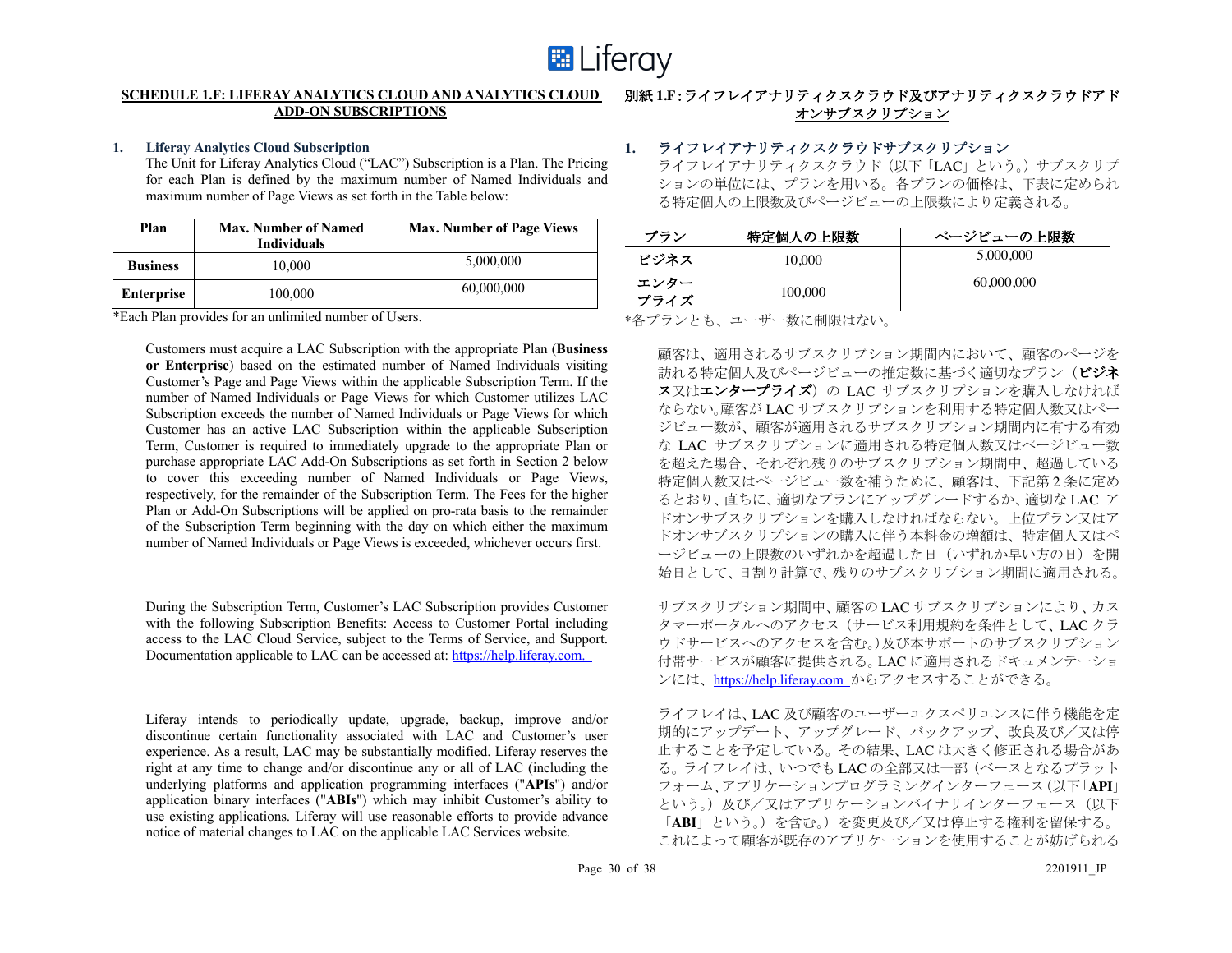

Support for LAC will be provided through a web-based issue tracker application. Customers may submit Incidents relating to LAC via chat. In addition, Customers utilizing LAC Subscriptions with the Enterprise Plan may report Incidents via phone. Chat and phone-based Support will be available during the Business Hours. Notwithstanding anything to the contrary set forth in Section 7.3 of the Appendix, Acknowledge Receipt Time for Incidents relating to LAC shall be one (1) Business Day irrespective of the channel used to submit an Incident, whereby priority will be given to the Incidents submitted by the customers utilizing LAC Subscriptions with the Enterprise Plan. Liferay is not obligated to provide Support if the Incident relates to Customer's integration of Services with data sources based on any technology that is not software known as "Liferay DXP" or other technology not supported in accordance with https://liferay.com/services/support/compatibility-matrix.

Free trial access to LAC Subscriptions are available. Such free trials grant Customers up to 300,000 Page Views or 1,000 Named Individuals, for up to three (3) months.

#### **2. Liferay Analytics Cloud Add-On Subscriptions**

Customer may incrementally increase the Named Individual or Page View limits of its Business or Enterprise Plan by purchasing an appropriate LAC Add-On Subscription with the appropriate Plan, e. g. a LAC "5,000 Named Individuals" Add-On Subscription increases the maximum number of Named Individuals by 5,000 Named Individuals, while a LAC "5,000,000 Page Views" Add-On Subscription increases the maximum number of Page Views by 5,000,000 Page Views.

可能性がある。ライフレイは、LAC の内容を大きく変更する場合には、LAC サービスウェブサイト上でを事前に通知するよう合理的な努力を行うもの とする。

LAC の本サポートは、ウェブベースのイシュートラッカーアプリケーショ ンを介して提供される。LAC サブスクリプションのビジネス及びエンター プライズプランを利用する顧客は、チャット経由で LAC に関連するインシ デントを提出することができる。さらに、LAC サブスクリプションのエン タープライズプランを利用する顧客は、電話でインシデントを報告するこ とができる。チャット及び電話による本サポートは、営業時間中に利用す ることができる。付属文書の第 7.3 条の規定と相反する内容にかかわらず、 LAC に関連するインシデントの受付確認時間は、インシデントの報告経路 にかかわらず 1 営業日とし、LAC サブスクリプションのエンタープライズ プランを利用する顧客が提出したインシデントが優先される。ライフレイ は、インシデントが、顧客による本サービスの「ライフレイ DXP」という 名 称のソフトウェア でない 技 術 又 は https://liferay.com/services/support/compatibility-matrix に従ってサポートされ ていないその他技術に基づくデータソースへの統合に関係する場合、本サ ポートを提供する義務を負わない。

LAC サブスクリプションにアクセスするための無料トライアルを使用で きる。当該無料トライアルでは、顧客に対して、最大 3 か月間、最大 300,000 ページビュー又は 1,000 人の特定個人を付与する。

# **2.** ライフレイアナリティクスクラウドアドオンサブスクリプション

顧客は、ビジネス又はエンタープライズプランの特定個人又はページビュ ーの上限数を、適切な LAC アドオンサブスクリプションの適切なプランを 購入することで漸次増加させることができる。例えば、LAC「特定個人 5,000 人」アドオンサブスクリプションにより、特定個人上限数を 5,000 人まで 増やすことができ、LAC 「5,000,000 ページビュー」アドオンサブスクリ プションにより、ページビュー上限数を 5,000,000 ページビューまで増や すことができる。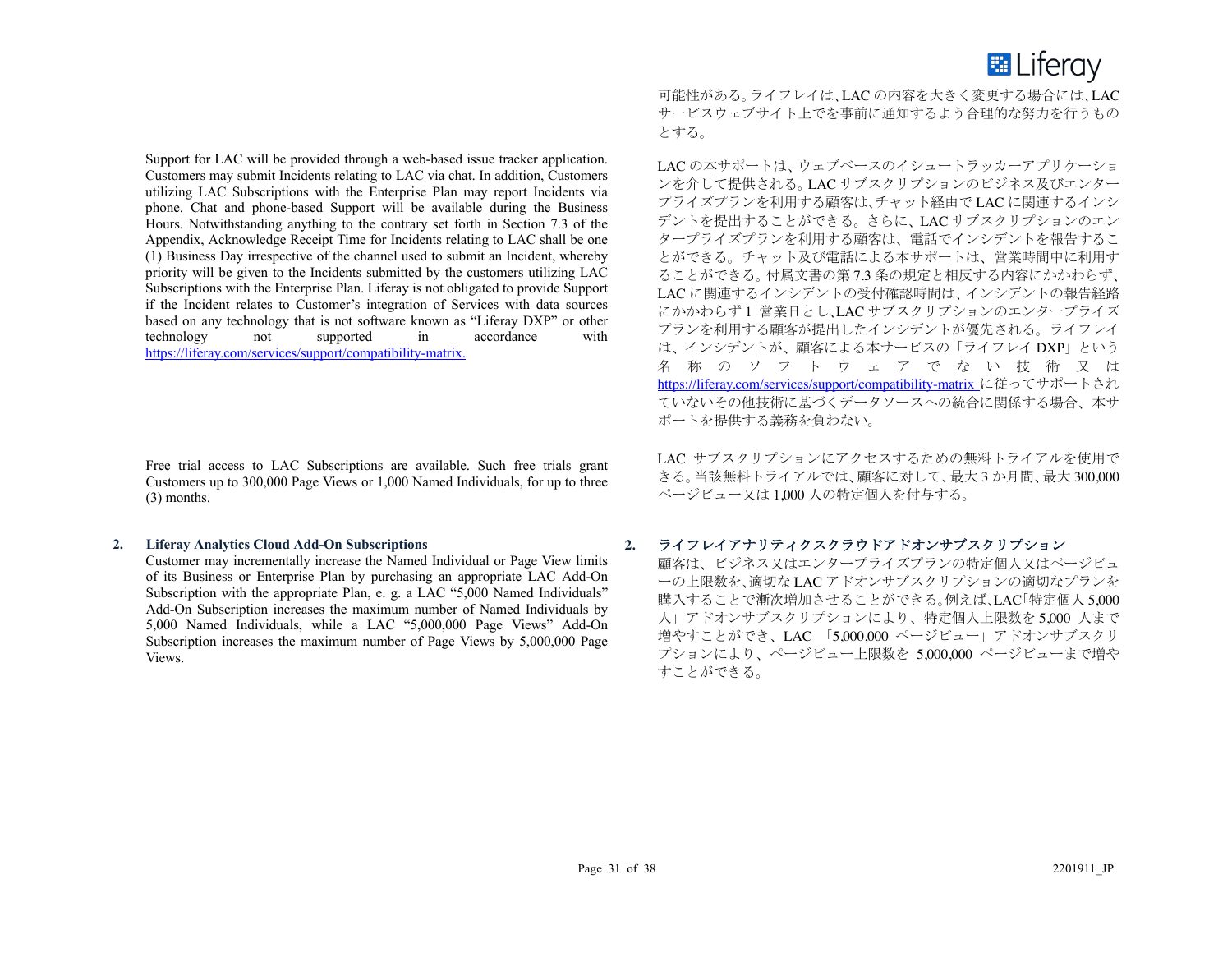#### **SCHEDULE 1.G: LIFERAY CLOUD DEPLOYMENTS** 別紙 **1.G**:ライフレイクラウド導入

#### **1. General**

This Schedule establishes the terms and conditions under which Customer may use Subscription Services including any Software in a third party's ("**Provider**") hosted computing infrastructure of shared resources that provides Virtual CPUs to Customer on-demand ("**Cloud**"). These terms and conditions are in addition to the terms and conditions contained in the Appendix to which this Schedule is attached and supersede the terms of the Appendix in case of a conflict. These terms and conditions are separate from and in addition to any agreement between Customer and a Provider. Fees for Subscription Services do not include any Provider Cloud services. Liferay is not a party to Customer's agreement with the Provider and is not responsible for providing access to or support for a Provider's Cloud or any other obligations of Provider under such separate agreement.

#### **2. Eligible Subscriptions and Units**

The following table sets forth the Liferay Subscriptions eligible for use in a Provider's Cloud ("**Portable Subscriptions**") and the applicable Unit for Customer's Portable Subscriptions for both physical deployments and in a Provider's Cloud. Certain software components or functionality of the Software contained in the Subscription (or Add-On Subscription) may not be available or supported when used in the Provider's Cloud.

| `able |
|-------|
|-------|

| <b>Portable Subscription</b>                  | Unit when used for physical<br>deployments or within a Provider's<br><b>Cloud</b> |
|-----------------------------------------------|-----------------------------------------------------------------------------------|
| Liferay Digital Experience<br><b>Platform</b> | Instance                                                                          |
| Liferay Paid Apps Enterprise                  | Instance                                                                          |
| <b>Extended Premium Support</b>               | Instance                                                                          |

# **3. Preconditions**

Customer may transfer Customer's Subscriptions to and use the Subscriptions in a Provider's Cloud provided that Customer (i) complies with the Agreement and (ii) completes the registration within the Liferay Customer Portal at

# **1.** 総則

本別紙は、顧客にオンデマンドで仮想 CPU を提供する共有リソースの第三 者(以下「プロバイダー」という。)にホストされているコンピューティ ングインフラストラクチャ(以下「クラウド」という。)で顧客がサブス クリプションサービス(本ソフトウェアを含む。)を利用する場合の条件を 定めるものである。本条件は本別紙が添付される付属文書に含まれる条件 に追加されるもので、抵触がある場合は付属文書の条件に優先する。本条 件は、顧客とプロバイダーとの間の契約とは別の、かつそれに追加される ものである。サブスクリプションサービスの本料金には、プロバイダーの クラウドサービスは含まれない。ライフレイは、顧客のプロバイダーとの 契約の当事者ではなく、かかる別途の契約に基づきプロバイダーのクラウ ドへのアクセス又はそのサポートを提供し、又はその他プロバイダーの義 務を履行する責任を負わない。

# **2.** 対象サブスクリプション及び単位

下表に、プロバイダーのクラウドでの使用資格を有するライフレイサブス クリプション(以下「ポータブル・サブスクリプション」という。)、並び に物理的な導入及びプロバイダーのクラウドの両方における顧客のポータ ブル・サブスクリプションに該当する単位を定める。サブスクリプション (又はアドオンサブスクリプション)に含まれる本ソフトウェアの特定の ソフトウェアコンポーネント又は機能は、プロバイダーのクラウドでの使 用時には利用できず、サポートされない場合がある。

| 表 2<br>ポータブル・サブスクリプション        | 物理的導入のために利用される又はプ<br>ロバイダーのクラウド内で利用される<br>場合の単位 |
|-------------------------------|-------------------------------------------------|
| ライフレイデジタルエクスペリエ<br>ンスプラットフォーム | インスタンス                                          |
| 有料ライフレイアプリエンタープ<br>ライズ        | インスタンス                                          |
| 延長プレミアムサポート                   | インスタンス                                          |

# **3.**

顧客は、顧客のサブスクリプションをプロバイダーのクラウドに移動させ、 プロバイダーのクラウド で当該サブスクリプションを使用することがで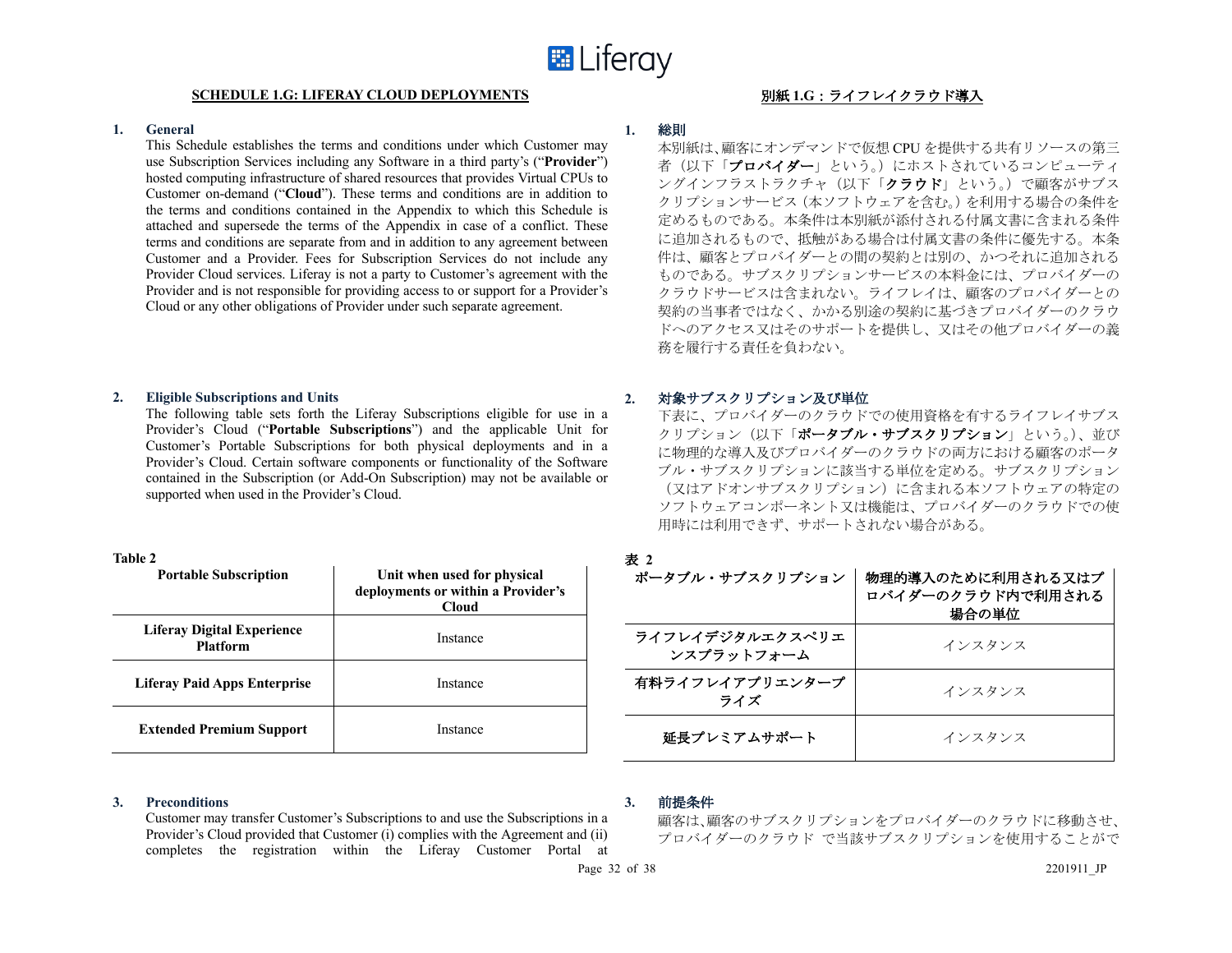

#### **4. Subscription Services in the Cloud**

#### **4.1 Use of Subscription Services in the Cloud**

Customer may use the Subscription Services and Software only for Customer's own internal use within a Provider's Cloud (which includes Customer's internal use to operate a web site and/or to offer Customer's own software as a service, provided such web site or service does not include a distribution of the Software or Subscription Services, in whole or in part). Distributing the Software or any portion of the Subscription Services to a third party or using any of the Subscription Services for the benefit of a third party is a material breach of the Agreement, even though the open source licenses applicable to individual components of the Software may give Customer the right to distribute those components (and the Agreement is not intended to interfere with Customer's rights under those individual licenses).

#### **4.2 Access to Software and Maintenance**

Software available through Customer Portal Access and associated Maintenance including any Updates will be made available to Customer for download for transfer by Customer to the Cloud. The Software is governed by the End User License Agreement referenced in the Appendix.

# **4.3 Support**

Liferay will provide support for Units deployed in a Provider's Cloud to Customer pursuant to the terms of the Appendix.

#### **5. Subscription Term**

A transfer of Subscriptions to a Provider's Cloud does not change the Subscription Term.

#### **6. Reporting**

Customer agrees that the number of simultaneous Units Customer deploys, installs, uses or executes in a Provider's Cloud will not exceed the equivalent total number of Units transferred from a physical environment. If Customer deploys, installs, uses or executes more Units in a Provider's Cloud or uses any Subscription Services, including any Software, outside the Provider's Cloud, Customer will promptly notify Liferay in writing and Customer is required to purchase Subscriptions in a quantity equal to the total number of Units (including

www.liferay.com/group/customer/forms/cloud-registration. きる。但し、顧客は、(i) 本契約を遵守し、(ii) www.liferay.com/group/customer/forms/cloud-registration でライフレイカスタ マーポータルの登録を完了することを条件とする。

#### **4.** クラウドにおけるサブスクリプションサービス

#### **4.1** クラウドでのサブスクリプションサービスの使用

顧客は、プロバイダーのクラウド内で顧客の社内利用(ウェブサイトを運 営するため及び/又はサービスとして顧客自身のソフトウェアを提供する ための顧客の社内利用が含まれる。但し、当該ウェブサイト又はサービス に本ソフトウェア又はサブスクリプションサービスの全部又は一部の配布 が含まれないことを条件とする。)のためだけに、サブスクリプションサー ビス及び本ソフトウェアを使用することができる。本ソフトウェア若しく はサブスクリプションサービスの一部の第三者への配布、又は第三者のた めのサブスクリプションサービスの使用は 、たとえ、本ソフトウェアの個 別のコンポーネントに適用されるオープンソースライセンスにより顧客に 当該コンポーネントを配布する権利が付与されていたとしても(本契約は これら個別ライセンスに基づく顧客の権利に干渉することを意図していな い。)、本契約の重大な違反となる。

#### **4.2** 本ソフトウェア及びメンテナンスへのアクセス

カスタマーポータルアクセス及び関連するメンテナンス(あらゆるアップ デートを含む。)を介して利用可能な本ソフトウェアは、顧客がクラウドに 移動できるよう、ダウンロード可能な状態にされる。本ソフトウェアは、 付属文書に言及されるエンドユーザーライセンス契約に規律される。

# **4.3** 本サポート

ライフレイは、付属文書の条件に基づき、プロバイダーのクラウド に導入 された単位のサポートを顧客に提供する。

#### **5.** サブスクリプション期間

サブスクリプションをプロバイダーのクラウド へ移動することにより、サ ブスクリプション期間は変更されない。

#### **6.** 報告

顧客は、顧客がプロバイダーのクラウドで導入、インストール、使用又は 実行する同時単位の数が、物理的環境から移動された単位の総数を超えな いことに同意する。顧客がプロバイダーのクラウド内でより多くの単位を 導入、インストール、使用又は実行したか、プロバイダーのクラウド外で サブスクリプションサービス(本ソフトウェアを含む。)を使用した場合、 顧客は、速やかに書面でライフレイに通知し、かつ、付属文書(本別紙を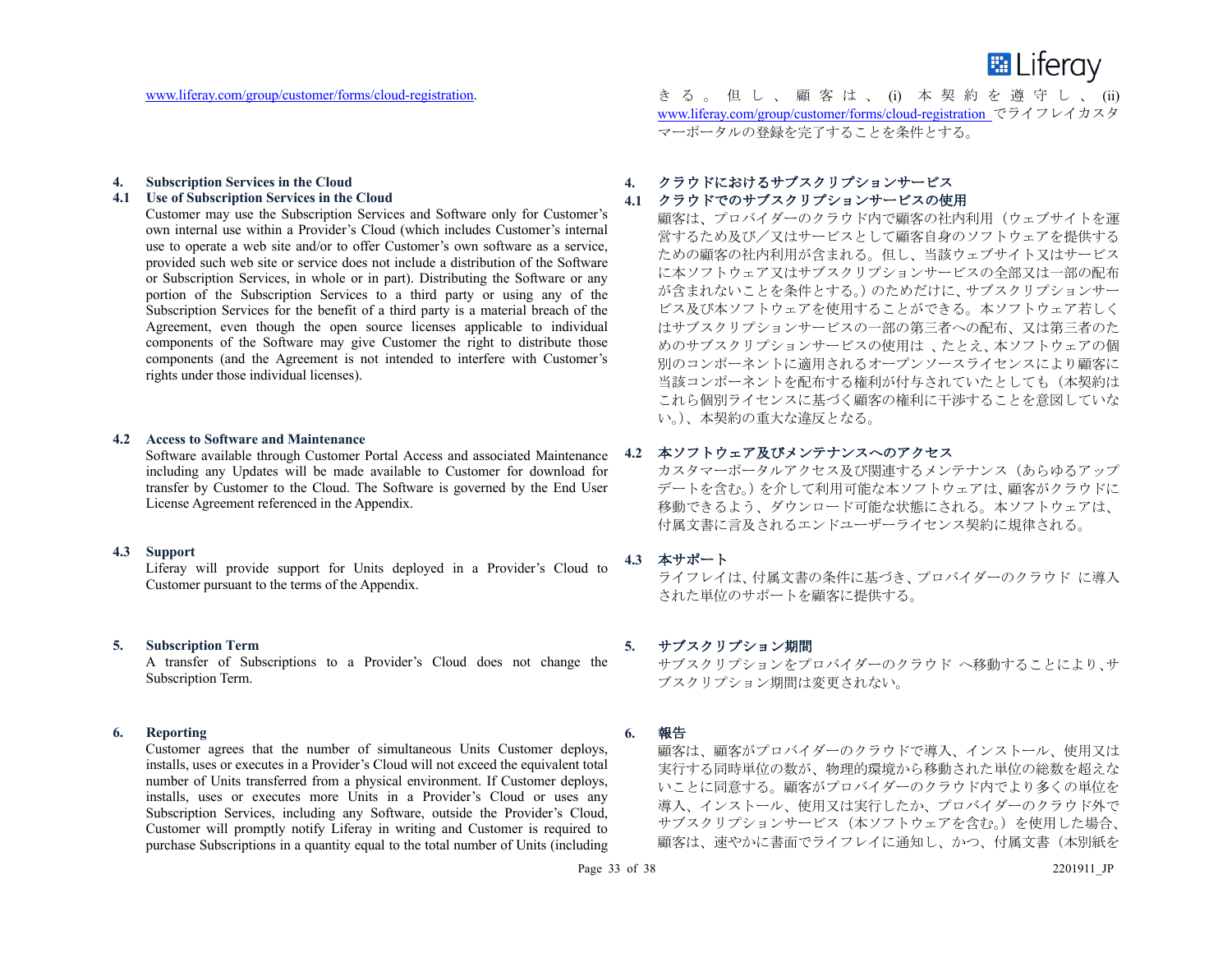

variants or components thereof) that Customer deploys, installs, uses or executes as set forth in the Appendix, including this Schedule. Failure to comply with this Section 6 will be considered a material breach for the purposes of the Agreement, and will (without limiting its other rights or remedies) entitle Liferay to suspend the Subscription Services or terminate the Agreement and/or the applicable Order Form(s).

含む。)に定められるとおり、顧客が導入、インストール、使用又は実行し た単位(そのバリアント又はコンポーネントを含む。)の総数に相当する数 のサブスクリプションを購入しなければならない。本第 6 条の不遵守は、 本契約において重大な違反とみなされ、ライフレイは(その他の権利又は 救済手段を制限することなく)サブスクリプションサービスを停止するか、 本契約及び/又は該当するオーダーフォームを解除することができる。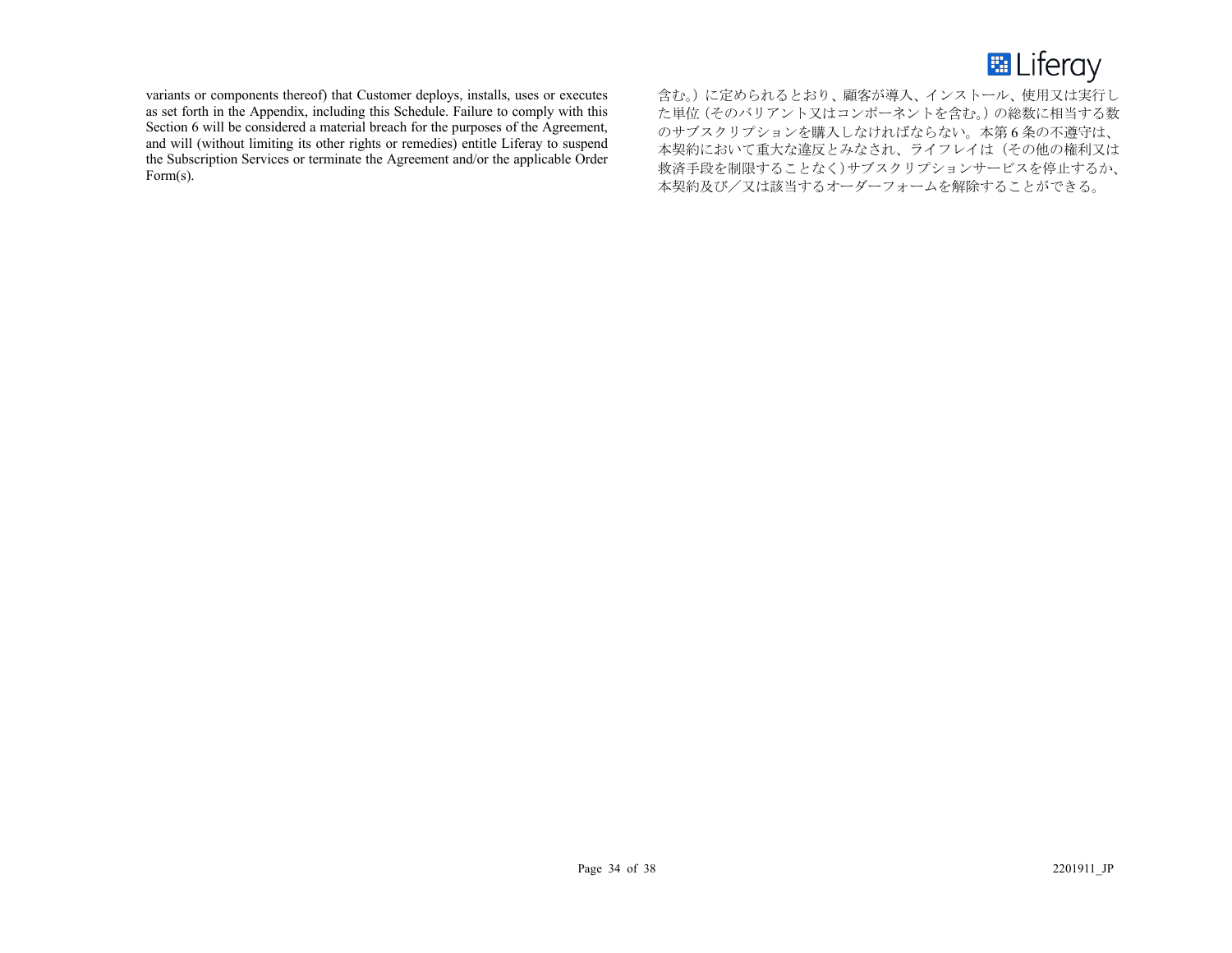

#### **SCHEDULE 1.H: LIFERAY COMMERCE SUBSCRIPTIONS** 別紙 1.H : ライフレイコマースサブスクリプション

Liferay offers various Liferay Commerce Subscriptions, each of which provide for certain Subscription Benefits covering the Software known as "Liferay Commerce" and, depending on the specific Liferay Commerce Subscription that the Customer orders, certain "Add-Ons" as further described below.

#### **1. General**

A Liferay Commerce ("LC") Subscription provides Customer the following Subscription Benefits during the Subscription Term and on a per Unit basis: Customer Portal Access, Maintenance, Support and Legal Assurance.

A LC Subscription requires an active Liferay DXP Subscription at the time of purchase and the Liferay DXP Subscription must remain active throughout the Subscription Term of the LC Subscription. The Support Level of the LC Subscription must match the Support Level of the underlying Liferay DXP Subscription.

Unless otherwise agreed in an Order Form, the Unit for LC Subscriptions is an Instance of the Software known as "Liferay Commerce" licensed under the terms of the EULA specified in Table 6 of the Appendix. The price per Unit is based on, among other item details, the Sizing of the Instance and the Designated Purpose. Customers must purchase the appropriate number and type of LC Subscriptions based on the number and Sizing of Instances of LC Software as described in the following table:

| <b>Sizing</b> | Number of Cores or vCPUs that will be accessible<br>by each Instance |
|---------------|----------------------------------------------------------------------|
|               | Up to eight $(8)$                                                    |
|               | Up to twelve $(12)$                                                  |
| 3             | Up to sixteen $(16)$                                                 |
|               | Seventeen (17) or more                                               |

If the number of Instances, for which Customer utilizes LC Subscriptions, exceeds the number of Instances for which Customer has an active LC Subscription, Customer is required to purchase additional LC Subscriptions to cover this exceeding number of Instances. If Customer's LC Subscription is used for an Instance that exceeds the allotted Sizing for such Instance, Customer is required to purchase the appropriate Sizing of Instance to cover the

ライフレイはさまざまなライフレイコマースサブスクリプションを提供してお り、各ライフレイコマースサブスクリプションでは、「ライフレイコマース」とい う名称の本ソフトウェアを対象とする特定のサブスクリプション付帯サービス、 及び、顧客が注文する特定のライフレイコマースサブスクリプションによっては、 特定の「アドオン」を提供する(以下に詳述される)。

#### **1.** 総則

ライフレイコマース(以下「LC」という。)サブスクリプションでは、サブ スクリプション期間中、単位ベースで、カスタマーポータルアクセス、メン テナンス、本サポート及び法的保証のサブスクリプション付帯サービスが顧 客に提供される。

LC サブスクリプションは、購入時点で有効なライフレイ DXP サブスクリプ ションを有していることを条件とし、ライフレイ DXP サブスクリプションは LC サブスクリプションのサブスクリプション期間を通じてアクティブに維 持されなければならない。LC サブスクリプションのサポートレベルは、基 本となるライフレイ DXP サブスクリプションのサポートレベルと同じでな ければならない。

オーダーフォームで別段の合意がある場合を除き、LC サブスクリプション の単位には、付属文書の表 6 に定められる EULA の条件に基づきライセンス された「ライフレイコマース」という名称の本ソフトウェアのインスタンス を用いる。単位ごとの価格は、とりわけ、インスタンスのサイズ及び指定目 的に基づく。顧客は、下表に定められるとおり、LC ソフトウェアのインス タンスの数及びサイズに基づき、適切な数及び種類の LC サブスクリプショ ンを購入しなければならない。

| サイズ | インスタンスごとにアクセス可能なコア又はvCPU<br>の数 |
|-----|--------------------------------|
|     | 8 以下                           |
|     | 12 以下                          |
|     | 16 以下                          |
|     | 17 以上                          |

顧客が LC サブスクリプションを利用するインスタンスの数が、顧客が有す る有効な LC サブスクリプションのインスタンスの数を超えた場合、顧客は、 インスタンスの当該超過数を補うために、追加の LC サブスクリプションを 購入しなければならない。顧客の LC サブスクリプションが、割り当てられ たサイズを超えるインスタンスに使用された場合、顧客は、当該超過容量を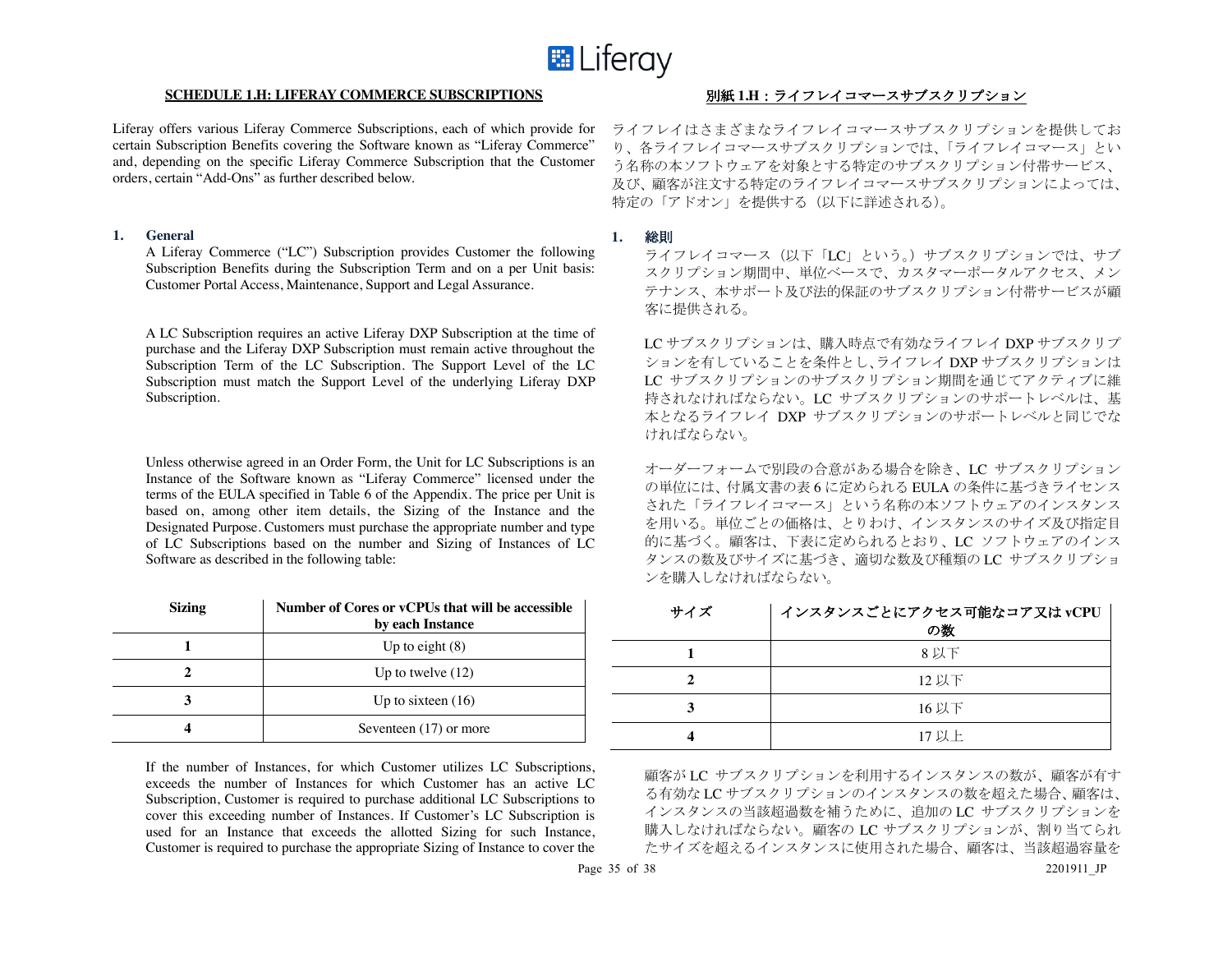

exceeded capacity.

LC Subscription pricing is available for the following Designated Purposes: Non-Production, Production or Backup.

Within each unique Customer Application, the number of the Instances, their respective Sizing and Designated Purpose of a LC Subscription must follow the number of Instances, their respective Sizing and Designated Purposes of the underlying Liferay DXP Subscription(s).

LC Subscriptions also include access to certain other Software solutions and tools for download **("Supplemental Software")** licensed under the terms of the DXP EULA specified in Table 6, and Maintenance, Support and Legal Assurance for such Supplemental Software.

# **2. Use of Liferay Commerce Subscriptions for community users**

To the extent Customer has been using a copy of "Liferay Commerce" software 使用 originally obtained under the terms of an open source license ("Copy"), and wishes to continue using such Copy under a LC Subscription, the following applies: (i) the components of the Copy licensed by Liferay under an open source license shall as of the beginning of Subscription Term be deemed to be licensed under the applicable EULA specified in Table 6 and (ii) notwithstanding anything to the contrary set forth in Sec. 1 of the main body of the Appendix, the term "Software" as used in this Appendix, shall for purposes of Liferay Commerce Subscriptions include such Copy and certain Add-Ons.

#### **3. Liferay Commerce Add-Ons**

Liferay may offer add-on offerings to Liferay Commerce in the form of additional functionality, capacity or other additional services ("Add-Ons"). Certain Liferay Commerce Subscriptions may furthermore bundle the Subscription Benefits of a Liferay Commerce Subscription as described above with certain Add-Ons. The scope of Add-On(s) included in a specific LC Subscription are identified in the applicable Order Form.

#### **3.1 Liferay Commerce Software Add-Ons**

If the Add-On includes additional Software (a "Software Add-On") the Software Add-On comes with the same Support Level and Subscription Benefits applicable to the underlying Commerce Software as described above and specified in an Order Form and is provided under the following license terms:

補うために、適切なインスタンスのサイズを購入しなければならない。

LC サブスクリプションの価格設定は次の指定目的に適用される:非本番目 的、本番目的又はバックアップ目的。

各固有の顧客アプリケーションにおいて、LC サブスクリプションのインスタ ンス数、それぞれのサイズ及び指定目的は、基本となるライフレイ DXP サブ スクリプションのインスタンス数、それぞれのサイズ及び指定目的と同じで なければならない。

LC サブスクリプションには、表 6 に定められる DXP EULA に基づきライセ ンスされた 、ダウンロード可能な他の特定の本ソフトウェアソリューション 及びツール(以下「補足ソフトウェア」という。)並びに当該補足ソフトウ ェアのメンテナンス、本サポート及び法的保証へのアクセスが含まれる。

# **2.** コミュニティユーザーのためのライフレイコマースサブスクリプションの

顧客が、もともとオープンソースライセンスに基づいて入手された「ライフ レイコマース」ソフトウェアのコピー(以下「コピー」という。)を使用して おり、かつ、LC サブスクリプションの下で引き続き当該コピーを使用する ことを希望する場合、(i) オープンソースライセンスに基づきライフレイがラ イセンスした当該コピーのコンポーネントは、サブスクリプション期間開始 時点で表 6 に定められる該当する EULA に基づきライセンスされたものとみ なされ、(ii) 付属文書の本文第 1 条の規定と相反するあらゆる規定にかかわ らず、ライフレイ・コマース・サブスクリプションにおいて、本付属文書で 使用される「本ソフトウェア」という用語には当該コピー及び特定のアドオ ンが含まれるものとする。

#### **3.** ライフレイ・コマース・アドオン

ライフレイは、追加機能、容量その他追加サービスの形で、ライフレイ・コ マースにアドオン・オファリング(以下「アドオン」という。)を提供するこ とができる。特定のライフレイコマースサブスクリプションは、アドオンを 上記ライフレイコマースサブスクリプションのサブスクリプション付帯サー ビスとセット販売することもできる。特定の LC サブスクリプションに含ま れるアドオンの範囲は、該当するオーダーフォームに特定される。

#### **3.1** ライフレイコマースソフトウェアアドオン

アドオンに追加の本ソフトウェアが含まれる場合(以下「本ソフトウェアア ドオン」という。)、本ソフトウェアアドオンは、上記に定められ、オーダー フォームに特定される基本のコマースソフトウェアに適用されるものと同じ 本サポート及びサブスクリプション付帯サービスを伴い、以下のライセンス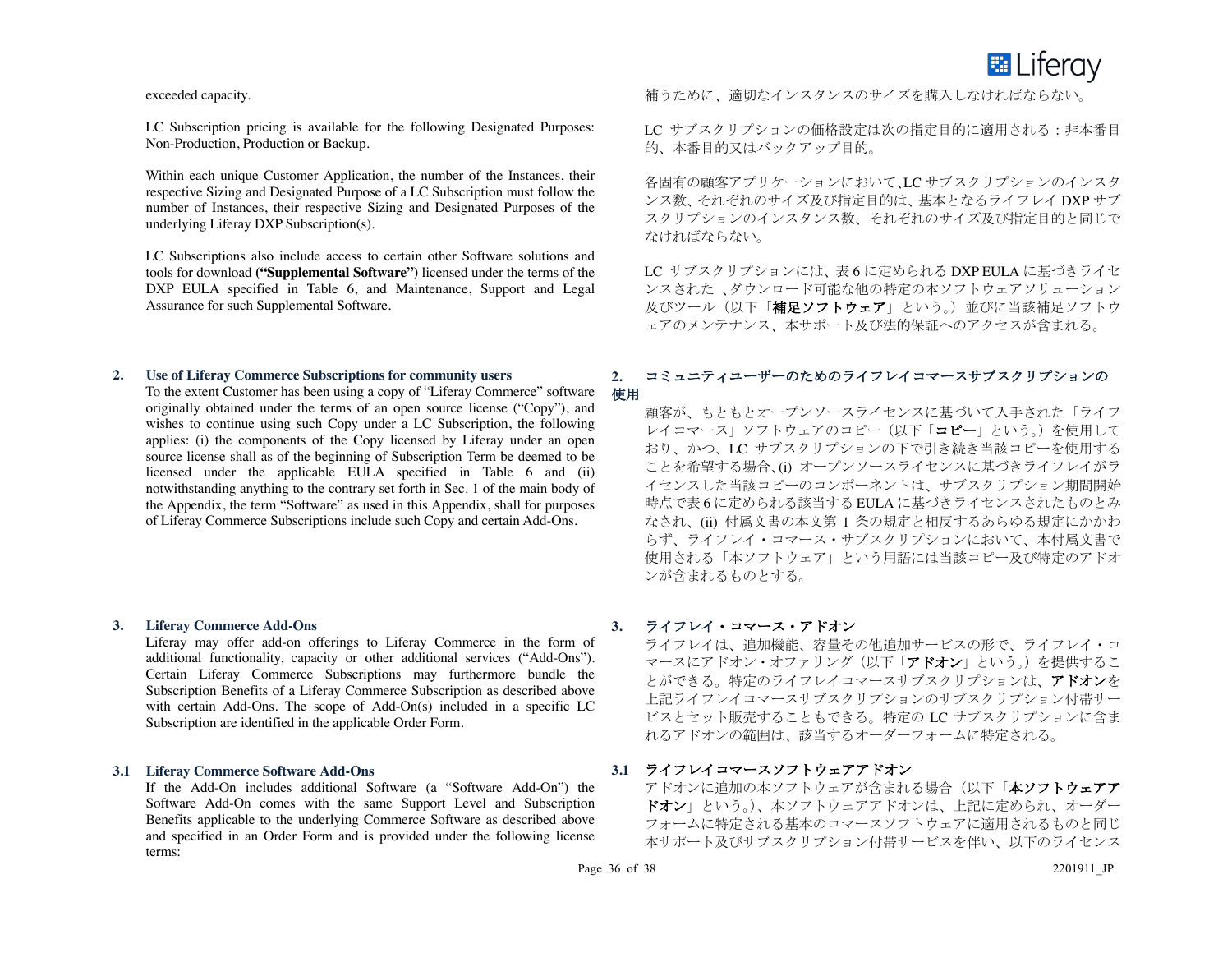

Subject to Customer's compliance with the Agreement, Liferay grants Customer, during the term of the relevant LC Subscription a non-exclusive, non-transferable, non-sublicenseable, world-wide right to use the Software Add-On solely for purposes of the associated Subscription Services and limited to the number and Sizing of Instances and their respective Designated Purposes for which Customer has acquired the applicable LC Subscriptions. Customer is hereby notified that the Software Add-Ons may contain time-out devices, counter devices, and/or other devices intended to ensure the limits of the license granted to Customer under this Section will not be exceeded ("Limiting Devices"). If the Software contains Limiting Devices, Liferay will provide Customer with materials necessary to use the Software to the extent permitted. Customer may not tamper with or otherwise take any action to defeat, disable or circumvent a Limiting Device or other control measure, including but not limited to, resetting the Unit amount. Customer acquires only the right to use the Software Add-Ons and does not acquire any rights of ownership in the Software Add-Ons. Liferay reserves all rights to the Software Add-Ons not expressly granted to Customer. Customer may not: (a) modify, copy or create any derivative works of the Software Add-Ons; (b) decompile, disassemble or reverse engineer the Software Add-Ons (except to the extent permitted by applicable law without possibility of contractual waiver); (c) redistribute, encumber, sell, rent, lease, sublicense or otherwise transfer rights to the Software Add-Ons (except to the extent permitted herein); (d) use the Software Add-Ons to create a competing service; or (e) remove or alter any trademark, logo, copyright or other proprietary notices, legends, symbols or labels in the Software Add-Ons. Upon termination of the Subscription Term for the applicable LC Subscription, Customer will promptly destroy all copies of the Software Add-Ons in Customer's possession. The Software Add-Ons (and any media containing the Software Add-Ons) is copyrighted by and is the confidential information of Liferay or the relevant Liferay Affiliate, and Customer will not use or disclose any information regarding the Software Add-Ons, except as permitted by the Agreement. The Software Add-Ons are subject to the export control regulations described in the Base Agreement and Customer agrees to comply with those restrictions in Customer's use of the Software Add-Ons. The Software Add-Ons might be provided with certain Third Party Software. Each Third Party Software item is licensed to Customer under the applicable license terms and conditions set forth at www.liferay.com/third-party-software or in a file accompanying the Software Add-Ons and Customer's use of any Third Party Software shall be subject to such terms and conditions. The license granted to Customer under this Section pertains solely to Customer's use of the Software Add-Ons and nothing in the Agreement is intended to limit Customer's rights under, or grant Customer rights that supersede, the license terms of any Third Party Software.

#### 条件に基づき提供される。

顧客が本契約を遵守することを条件とし、ライフレイは、関連する LC サブ スクリプションの期間中、本ソフトウェアアドオンを関連するサブスクリプ ションサービスのためだけに使用するための、かつ顧客が取得した該当する LC サブスクリプションのインスタンスの数及びサイズ並びにそれぞれの指 定目的に限定した、非独占的で、譲渡不可で、サブライセンス不可の、世界 中を対象とする権利を顧客に付与する。顧客は、本書により、本ソフトウェ アアドオンには時間制限デバイス、カウンターデバイス及び/又はその他の 本条に基づき顧客に付与されたライセンスの制限が超えられないようにする ためのデバイス(以下「制限デバイス」という。)が含まれることを告知され た。本ソフトウェアに制限デバイスが含まれる場合、ライフレイは顧客に対 して、許容されている限度まで本ソフトウェアを使用するために必要な資料 を提供する。顧客は、制限デバイス又はその他制御手段を改ざんしたり、そ の他の態様によりそれらを打ち破り、無効化し、若しくはかいくぐるような 行為(単位数をリセットすることを含むがこれに限られない。)をしてはなら ない。顧客は、本ソフトウェアアドオンの使用権のみを取得するものであり、 本ソフトウェアアドオンの所有権は取得しない。ライフレイは、明示的に顧 客に付与されていない本ソフトウェアアドオンのすべて権利を留保する。顧 客は、(a) 本ソフトウェアアドオンを修正し、複製し又はその派生品を作成 してはならず、(b) 本ソフトウェアアドオンを逆コンパイル、逆アセンブル 又はリバースエンジニアしてはならず(契約上の放棄の可能性なく、適用法 により許容される場合を除く。)、(c) 本ソフトウェアアドオンの権利を再配 布、妨害、販売、貸与、リース、サブライセンスその他譲渡してはならず(本 書で許容される場合を除く。)、(d) 競合するサービスを創出するために本ソ フトウェアアドオンを使用してはならず、(e) 本ソフトウェアアドオンの商 標、ロゴ、著作権又はその他所有権通知、凡例、記号若しくはラベルを除去 又は変更してはならない。該当する LC サブスクリプションのサブスクリプ ション期間終了後、顧客は速やかに、顧客が所有する本ソフトウェアアドオ ンの全コピーを破壊する。本ソフトウェアアドオン(及び本ソフトウェアア ドオンを含む媒体)は、ライフレイ又は関連するライフレイの関連会社が著 作権を有しており、ライフレイ又は関連するライフレイの関連会社の秘密情 報であり、顧客は、本契約で許容される場合を除き、本ソフトウェアアドオ ンに関する情報を使用又は開示しない。本ソフトウェアアドオンは、基本契 約に記載される輸出管理規制の対象であり、顧客は、顧客による本ソフトウ ェアアドオンの使用において、当該規制を遵守することに同意する。本ソフ トウェアアドオンは、特定のサードパーティソフトウェアとともに提供され る場合がある。各サードパーティソフトウェアアイテムは、 www.liferay.com/third-party-software 又は本ソフトウェアアドオンに付随する ファイルにおいて定められる該当するライセンス条項に基づいて顧客にライ センスされており、顧客によるサードパーティソフトウェアの使用は、当該 条項に服するものとする。本条に基づき顧客に付与されたライセンスは、顧